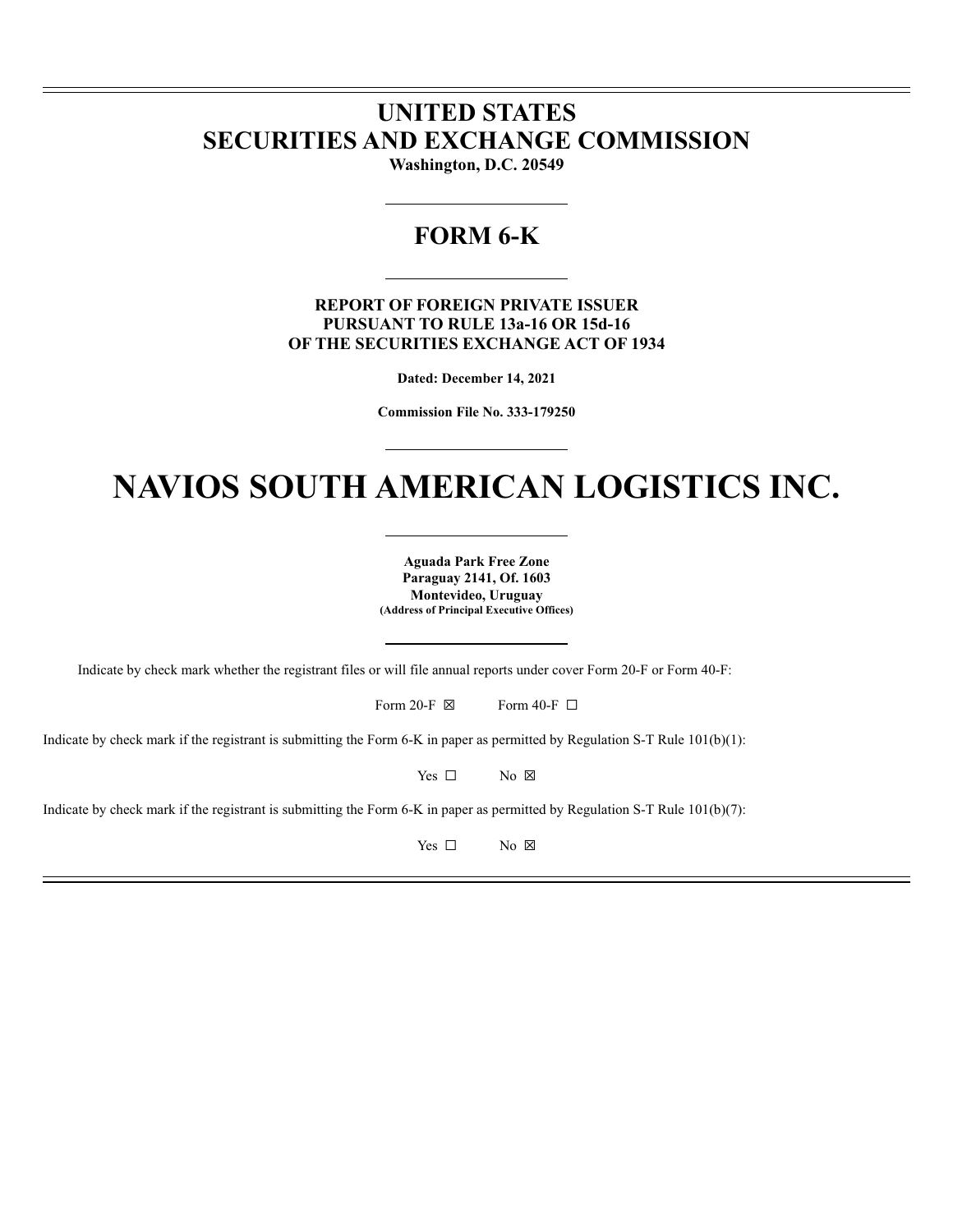#### **Operating and Financial Review and Prospects**

The following is a discussion of the financial condition and results of operations of Navios South American Logistics Inc. ("Navios Logistics" or the "Company") for each of the three and nine month periods ended September 30, 2021 and 2020. All of these financial statements have been prepared in accordance with International Financial Reporting Standards ("IFRS") as issued by the International Accounting Standards Board (the "IASB"). You should read this section together with the consolidated financial statements and the accompanying notes included in Navios Logistics' 2020 annual report filed on Form 20-F with the Securities and Exchange Commission on April 15, 2021 (the "2020 Form 20-F") and the condensed consolidated financial statements and the accompanying notes included in this Form 6-K.

This report contains forward-looking statements within the meaning of the Private Securities Reform Act of 1995. All statements herein other than statements of historical fact, including statements regarding business and industry prospects or future results of operations or financial position, and future dividends or distributions, should be considered forward-looking. Words such as "may," "expects," "intends," "plans," "believes," "anticipates," "hopes," "estimates," and variations of such words and similar expressions are intended to identify forward-looking statements. These forward looking statements are based on the information available to, and the expectations and assumptions deemed reasonable by, Navios Logistics at the time this filing was made. Although Navios Logistics believes that the expectations reflected in such forward-looking statements are reasonable, no assurance can be given that such expectations will prove to have been correct. These statements involve known and unknown risks and are based upon a number of assumptions and estimates which are inherently subject to significant uncertainties and contingencies, many of which are beyond the control of Navios Logistics. Actual results may differ materially from those expressed or implied by such forward-looking statements. Included among the factors that, in management's view, could cause actual results to differ materially from the forward-looking statements contained in this report are changes in any of the following: (i) demand and/or charter and contract rates for our vessels and port facilities; (ii) production or demand for the types of dry and liquid products that are transported by our vessels or stored in our ports; (iii) operating costs including, but not limited to, changes in crew salaries, insurance, provisions, repairs, maintenance and overhead expenses; (iv) changes in interest rates; (v) global and regional economic and political conditions including the impact of the COVID-19 pandemic and efforts throughout the world to contain its spread; and (vi) other factors listed from time to time in Navios Logistics' filings with the Securities and Exchange Commission, including its Forms 20-F and Forms 6-K, including the section entitled "Item 3. Key Information — D. Risk Factors" in the 2020 Form 20-F. Navios Logistics expressly disclaims any obligations or undertaking to release publicly any updates or revisions to any forward-looking statements contained herein to reflect any change in Navios Logistics' expectations with respect thereto or any change in events, conditions or circumstances on which any statement is based.

#### *Overview*

#### *General*

Navios Logistics was incorporated under the laws of the Republic of the Marshall Islands on December 17, 2007. We believe we are one of the largest logistics companies in the Hidrovia region river system, the main navigable river system in the region, and in the cabotage trades along the southeastern coast of South America. We serve our customers in the Hidrovia region through our three existing port storage and transfer facilities (the "Port Terminal Business"), our Grain Terminal, which supports agricultural and forest-related exports located in Uruguay, our Iron Ore Terminal, which supports mineral-related exports both located in Uruguay and our Liquid Port Terminal, with tank storage for refined petroleum products in San Antonio, Paraguay. We complement our three port terminals with a diverse fleet of 329 barges and 30 pushboats that operate in our barge business (the "Barge Business") and eight vessels, including six tankers, one bunker vessel and one river and estuary product tanker, which operate in our cabotage business (the "Cabotage Business"). We provide transportation for dry cargo (cereals, cotton pellets, soybeans, wheat, limestone (clinker), mineral iron, and rolling stones) and liquid cargo (hydrocarbons such as crude oil, gas oil, naphtha, fuel oil and vegetable oils) and liquefied cargo (liquefied petroleum gas or "LPG").

#### **Ports**

We own three port storage and transfer facilities, one grain terminal, which supports agricultural and forest-related exports (the "Grain Terminal"), one iron ore terminal, which supports mineral-related exports both located in Nueva Palmira Free Zone, Uruguay (the "Iron Ore Terminal" and together with the Grain Terminal, the "Dry Port Terminals") and one liquid port terminal, with tank storage for refined petroleum products in San Antonio, Paraguay (the "Liquid Port Terminal"). Our port facilities in Nueva Palmira have a total static storage capacity for grains of 460,000 metric tons, and a stockpile capacity of 700,000 tons for mineral ores. Our port facility in San Antonio has a total static storage capacity of 65,660 cubic meters.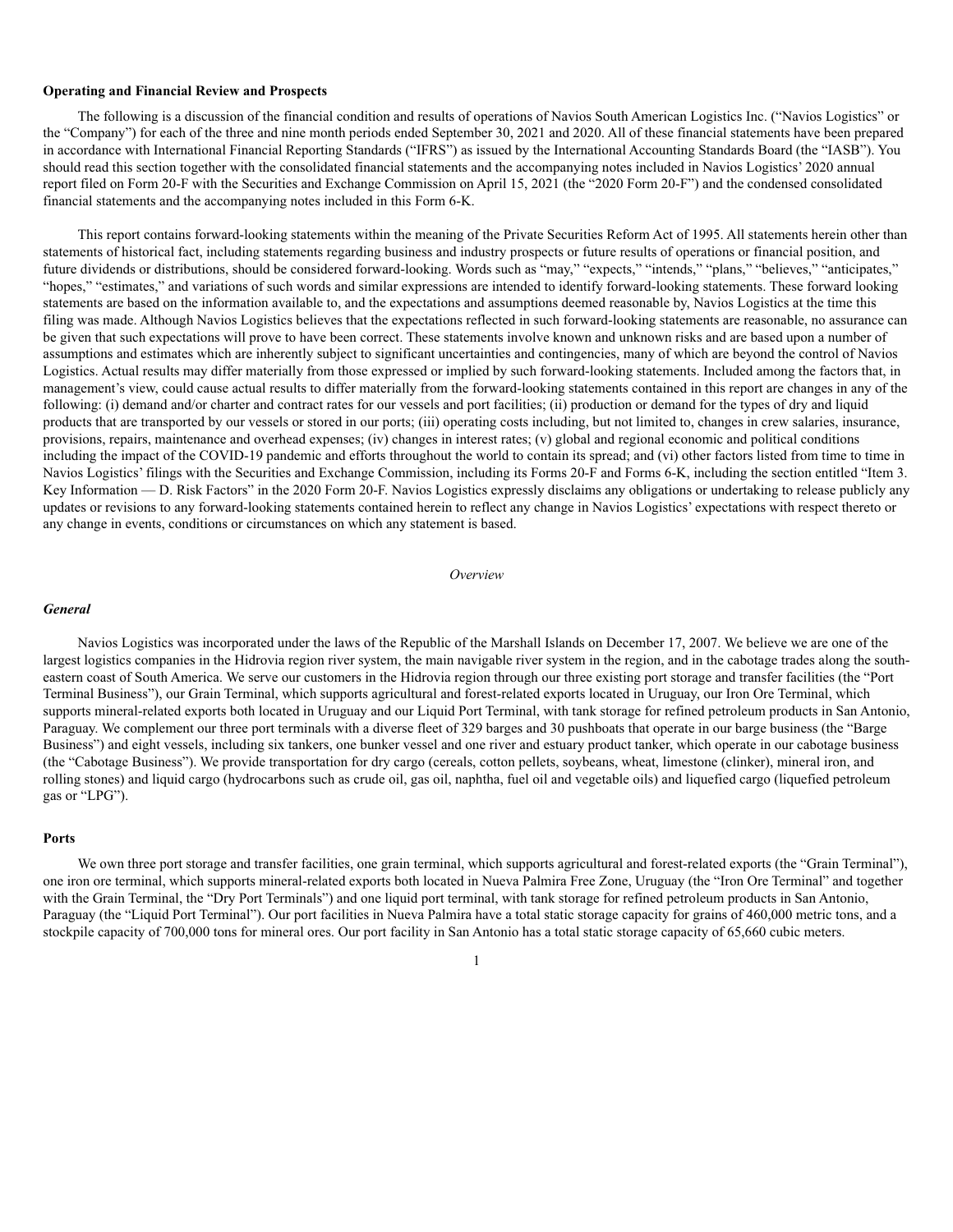#### **Fleet**

Our current core fleet consists of a total of 367 owned vessels, barges and pushboats.

The following is the current core fleet as of December 14, 2021:

#### **Navios Logistics Fleet Summary (owned)**

| <b>Pushboats/Barges/Inland Oil</b><br><b>Tankers Fleet</b> | Number of<br><b>Vessels</b> | Capacity/BHP | <b>Description</b>           |
|------------------------------------------------------------|-----------------------------|--------------|------------------------------|
| Pushboat fleet                                             | 30                          | 107,920 BHP  | Various Sizes and Horsepower |
| Dry Barges                                                 | 268                         | 474,050 DWT  | Dry Cargo                    |
| <b>Tank Barges</b>                                         | 58                          | 178,948 m3   | Liquid Cargo                 |
| <b>LPG</b> Barges                                          |                             | 4.752 m3     | <b>LPG</b>                   |
| <b>Total</b>                                               | 359                         |              |                              |

| <b>Year Built</b> | DWT    | <b>Description</b>                          |
|-------------------|--------|---------------------------------------------|
| 2008              | 12,000 | Double-hulled Product Tanker                |
| 2008              |        | Double-hulled Product Tanker                |
| 2009              |        | 17.508 Double-hulled Product Tanker         |
| 2009              |        | Double-hulled Product Tanker                |
| 2010              |        | Double-hulled Product Tanker                |
| 2010              |        | Double-hulled Product Tanker                |
| 2012              |        | Double-hulled Bunker Vessel                 |
| 2018              | 4.999  | Double-hulled Product Tanker                |
|                   | 87,916 |                                             |
|                   |        | 8.974<br>9.000<br>16.871<br>16.871<br>1.693 |

#### *Chartering Arrangements*

We continually monitor developments in the shipping industry and make decisions based on an individual vessel and segment basis, as well as on our view of overall market conditions, in order to implement our overall business strategy. In the Barge Business, we typically operate under a mix of time charters and contracts of affreightment ("CoAs") with durations of one to five years (some of which have minimum guaranteed volumes) and spot contracts. In the Cabotage Business, we typically operate under time charters with durations in excess of one year. Some of our charters provide fixed pricing, minimum volume requirements and labor cost and fuel price adjustment formulas.

#### **Factors Affecting Navios Logistics' Results of Operations**

For further discussion on factors affecting our results of operations, see also "Item 3. Key Information — D. Risk Factors" included in the 2020 Form 20-F. For information regarding governmental, economic, fiscal, monetary or political policies that could materially affect our operations, see "Item 3. Key Information — D. Risk Factors — Risks Relating to Argentina", "Item 3. Key Information — D. Risk Factors — Risks Relating to Uruguayan Free Zone Regulation" and "Item 3. Key Information — D. Risk Factors — Other Risks Relating to the Countries in which We Operate" in the 2020 Form 20-F.

# *Contract Rates*

The shipping and logistics industry has been highly volatile in the recent past. In order to maximize the utilization of our fleet and storage capacity, we must be able to renew the contracts that utilize our fleet and ports upon the expiration or termination of current contracts. This ability mainly depends upon economic conditions in the sectors in which the vessels, barges and pushboats operate, changes in the supply and demand for vessels, barges and pushboats and changes in the supply and demand for the transportation and storage of commodities.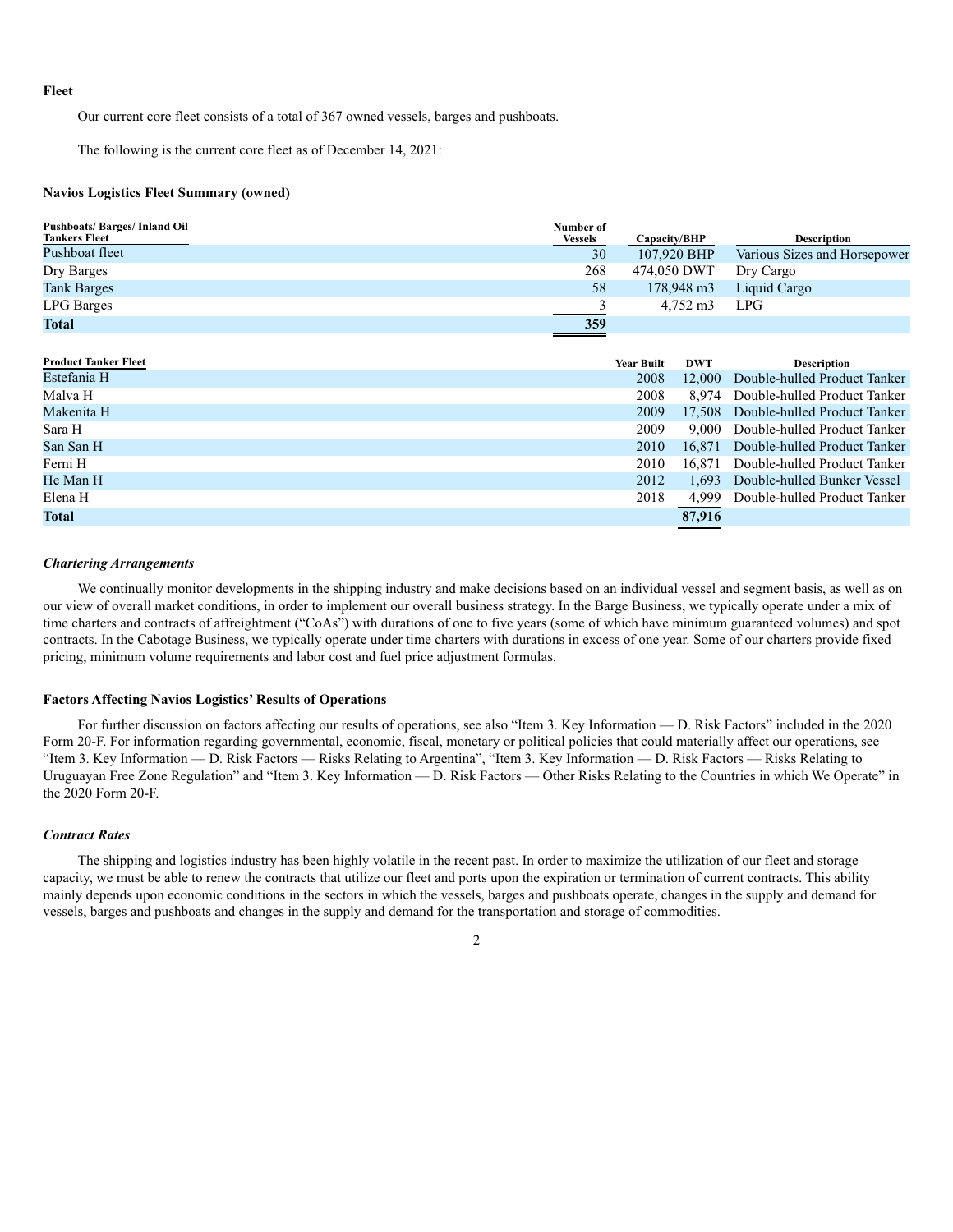#### *Weather Conditions*

As we specialize in the transportation and storage of liquid cargoes and dry bulk cargoes along the Hidrovia, any changes adversely affecting the region, such as low water levels, could reduce or limit our ability to effectively transport cargo. In 2020 and 2021, navigation conditions in the Hidrovia have been difficult due to low water levels, adversely affecting our performance as barges have limited capacity in reduced drafts and trips are taking longer to be completed, increasing voyage expenses. Droughts and other adverse weather conditions, including any possible effects of climate change, could result in a decline in production of the agricultural products Navios Logistics transports and stores, and this could result in a reduction in demand for its services.

#### *Foreign Currency Transactions*

Our operating results, which are reported in U.S. dollars, may be affected by fluctuations in the exchange rate between the U.S. dollar and the Uruguayan *pesos*, Argentine *pesos*, Brazilian *reais* and Paraguayan *guaranies*. We use the U.S. dollar as our functional and reporting currency. Therefore, revenue and expense accounts are translated into U.S. dollars at the exchange rate in effect at the date of each transaction. The balance sheets of our foreign operations are translated using the exchange rate at the balance sheet date except for property and equipment and equity, which are translated at historical rates.

Our subsidiaries in Uruguay, Argentina, Brazil and Paraguay transact their operations in either U.S. dollars or Uruguayan *pesos*, Argentine *pesos*, Brazilian *reais* and Paraguayan *guaranies*, respectively; however, the subsidiaries' primary cash flows are in U.S. dollars. Transactions in currencies other than the functional currency are translated at the exchange rate in effect at the date of each transaction. Differences in exchange rates during the period between the date a transaction denominated in a foreign currency is consummated and the date on which it is either settled or translated are recognized in the statement of income.

#### *Inflation and Fuel Price Increases*

The impact of inflation and the resulting pressure on prices in the South American countries in which we operate may not be fully neutralized by equivalent adjustments in the rate of exchange between the local currencies and the U.S. dollar. Specifically, for our vessel, barge and pushboat business, we have negotiated, and will continue to negotiate, crew cost adjustment and fuel price adjustment clauses; however, in some cases, the prices that we pay for fuel and crew costs are temporarily not aligned with the adjustments that we obtain under our freight contracts.

#### *Seasonality*

Certain of our businesses have seasonality aspects, and seasonality affects the results of our operations and revenues, particularly in the first and last quarters of each year. Generally, the high season for the Barge Business is the period between February and July as a result of the South American harvest and higher river levels. Any growth in production and transportation of commodities may offset part of this seasonality. During the South American late spring and summer, mainly from November to January, the low level of water in the northern Hidrovia could adversely affect our operations because the water level is not high enough to accommodate the draft of a heavily laden vessel. Such low levels also adversely impact our ability to employ convoys as the water level towards the banks of the river may be too low to permit vessel traffic even if the middle of the river is deep enough to permit passage. With respect to dry port terminal operations in Uruguay, the high season is mainly from April to September, linked with the arrival of the first barges down the river and with the oceangoing vessels' logistics operations. Our Liquid Port Terminal operations in Paraguay and our Cabotage Business are not significantly affected by seasonality as the operations of the Liquid Port Terminal and Cabotage Business are primarily linked to refined petroleum products.

#### **Statement of Operations Breakdown by Segments**

We report our operations based on three reportable segments: Port Terminal Business, Barge Business and Cabotage Business. The Port Terminal Business segment includes the operating results of our Dry Port Terminals and Liquid Port Terminal operations. Our Dry Port Terminals are comprised of our Grain Terminal and our Iron Ore Terminal, each of which are located in an international tax-free trade zone in the port of Nueva Palmira, Uruguay, at the convergence of the Parana and Uruguay rivers. Our Liquid Port Terminal is an up-river port terminal with tank storage for refined petroleum products and oil and gas in San Antonio, Paraguay, approximately 17 miles by river from the capital, Asunción.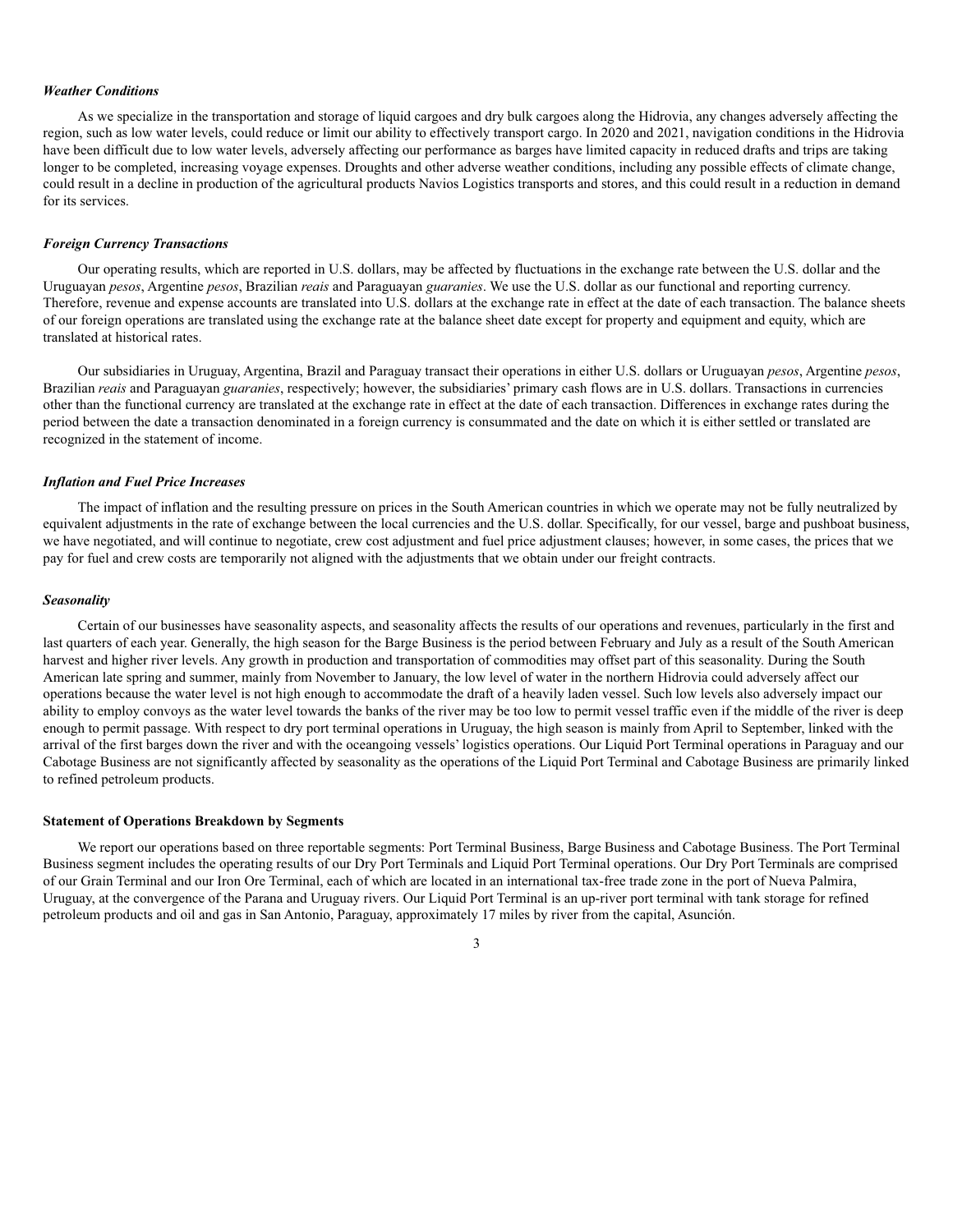# **Period over Period Comparisons**

The following table presents consolidated revenue and expense information for the three and nine month periods ended September 30, 2021 and 2020. This information was derived from Navios Logistics' unaudited condensed consolidated financial statements for the respective periods.

| (Expressed in thousands of U.S. dollars-except other operating data) |               | Three month<br>period ended<br>September 30,<br>2021<br>(unaudited) |              | Three month<br>period ended<br>September 30,<br>2020<br>(unaudited) |               | Nine month<br>period ended<br>September 30,<br>2021<br>(unaudited) |              | Nine month<br>period ended<br>September 30,<br>2020<br>(unaudited) |
|----------------------------------------------------------------------|---------------|---------------------------------------------------------------------|--------------|---------------------------------------------------------------------|---------------|--------------------------------------------------------------------|--------------|--------------------------------------------------------------------|
| Revenue                                                              | $\mathcal{S}$ | 63,281                                                              | $\mathbf{s}$ | 58,527                                                              | \$.           | 173,660                                                            | $\mathbf{s}$ | 173,686                                                            |
| Cost of sales                                                        |               | (44, 928)                                                           |              | (37,211)                                                            |               | (121, 147)                                                         |              | (110,907)                                                          |
| <b>Gross profit</b>                                                  | $\mathbf S$   | 18,353                                                              | $\mathbf{s}$ | 21,316                                                              | $\mathbf{\$}$ | 52,513                                                             | $\mathbf S$  | 62,779                                                             |
| Administrative expenses                                              |               | (3,754)                                                             |              | (3,616)                                                             |               | (10, 783)                                                          |              | (10, 428)                                                          |
| Other operating income                                               |               | 85                                                                  |              | 4,351                                                               |               | 1,159                                                              |              | 4,797                                                              |
| Other operating expenses                                             |               | (1,300)                                                             |              | (1, 596)                                                            |               | (3, 148)                                                           |              | (3,127)                                                            |
| Allowance for expected credit losses on financial assets             |               | (193)                                                               |              | 34                                                                  |               | (341)                                                              |              | (541)                                                              |
| <b>Operating profit</b>                                              | $\mathbf S$   | 13,191                                                              | \$           | 20,489                                                              | \$            | 39,400                                                             | \$           | 53,480                                                             |
| Finance income                                                       |               | 570                                                                 |              | 1,978                                                               |               | 4,596                                                              |              | 6,844                                                              |
| Finance costs                                                        |               | (15, 283)                                                           |              | (15,098)                                                            |               | (45,212)                                                           |              | (34, 042)                                                          |
| Foreign exchange differences, net                                    |               | 907                                                                 |              | (181)                                                               |               | 2,602                                                              |              | (455)                                                              |
| Loss on debt extinguishment                                          |               |                                                                     |              | (4,157)                                                             |               |                                                                    |              | (4,157)                                                            |
| Loss from mark to market and disposal of financial asset             |               | (24, 149)                                                           |              |                                                                     |               | (24, 149)                                                          |              |                                                                    |
| (Loss)/Profit before tax                                             | S             | (24,764)                                                            | \$           | 3,031                                                               | \$            | (22,763)                                                           | \$           | 21,670                                                             |
| Income tax expense                                                   |               | (3,670)                                                             |              | (405)                                                               |               | (4,008)                                                            |              | (202)                                                              |
| (Loss)/Profit for the period                                         | \$            | (28, 434)                                                           | \$           | 2,626                                                               | \$            | (26,771)                                                           | \$           | 21,468                                                             |
| <b>Other Operating Data</b>                                          |               |                                                                     |              |                                                                     |               |                                                                    |              |                                                                    |
| Grain Port-tons of cargo moved                                       |               | 951,778                                                             |              | 851,267                                                             |               | 2,332,667                                                          |              | 1,992,325                                                          |
| Iron ore Port-tons of cargo moved                                    |               | 215,325                                                             |              | 337,296                                                             |               | 680,771                                                            |              | 1,104,966                                                          |
| Liquid Port—cubic meters of stored liquid cargos                     |               | 110,341                                                             |              | 101,827                                                             |               | 347,346                                                            |              | 296,166                                                            |
| Liquid Port—cubic meters of sales of products                        |               | 6,857                                                               |              | 7,874                                                               |               | 11,921                                                             |              | 26,462                                                             |
| Barge—cubic meters of liquid cargos                                  |               | 169,556                                                             |              | 105,135                                                             |               | 449,244                                                            |              | 274,750                                                            |
| Barge-dry cargo tons                                                 |               | 329,732                                                             |              | 386,675                                                             |               | 1,095,585                                                          |              | 1,367,224                                                          |
| Cabotage—cubic meters of liquid cargos                               |               | 414,945                                                             |              | 580,235                                                             |               | 1,315,545                                                          |              | 1,518,952                                                          |
| Cabotage-available days                                              |               | 736                                                                 |              | 728                                                                 |               | 2,184                                                              |              | 2,158                                                              |
| Cabotage—operating days                                              |               | 461                                                                 |              | 627                                                                 |               | 1,506                                                              |              | 1,942                                                              |
| <b>Revenues per Segment</b>                                          |               |                                                                     |              |                                                                     |               |                                                                    |              |                                                                    |
| Port Business                                                        | S             | 30,388                                                              | \$           | 27,055                                                              | \$            | 79,727                                                             | \$           | 81,445                                                             |
| Revenue-grain port                                                   | $\mathbb S$   | 10,185                                                              | $\$$         | 8,630                                                               | \$            | 26,186                                                             | \$           | 21,261                                                             |
| Revenue—iron ore port                                                | \$            | 13,752                                                              | \$           | 13,100                                                              | \$            | 41,147                                                             | \$           | 41,335                                                             |
| Revenue-liquid port                                                  | $\$$          | 1,496                                                               | $\mathbb S$  | 1,157                                                               | \$            | 3,944                                                              | \$           | 3,424                                                              |
| Sales of products-liquid port                                        | \$            | 4,955                                                               | \$           | 4,168                                                               | \$            | 8,450                                                              | \$           | 15,425                                                             |
| <b>Barge Business</b>                                                | \$            | 22,389                                                              | \$           | 19,150                                                              | \$            | 65,848                                                             | \$           | 56,038                                                             |
| Cabotage Business                                                    | \$            | 10,504                                                              | \$           | 12,322                                                              | \$            | 28,085                                                             | \$           | 36,203                                                             |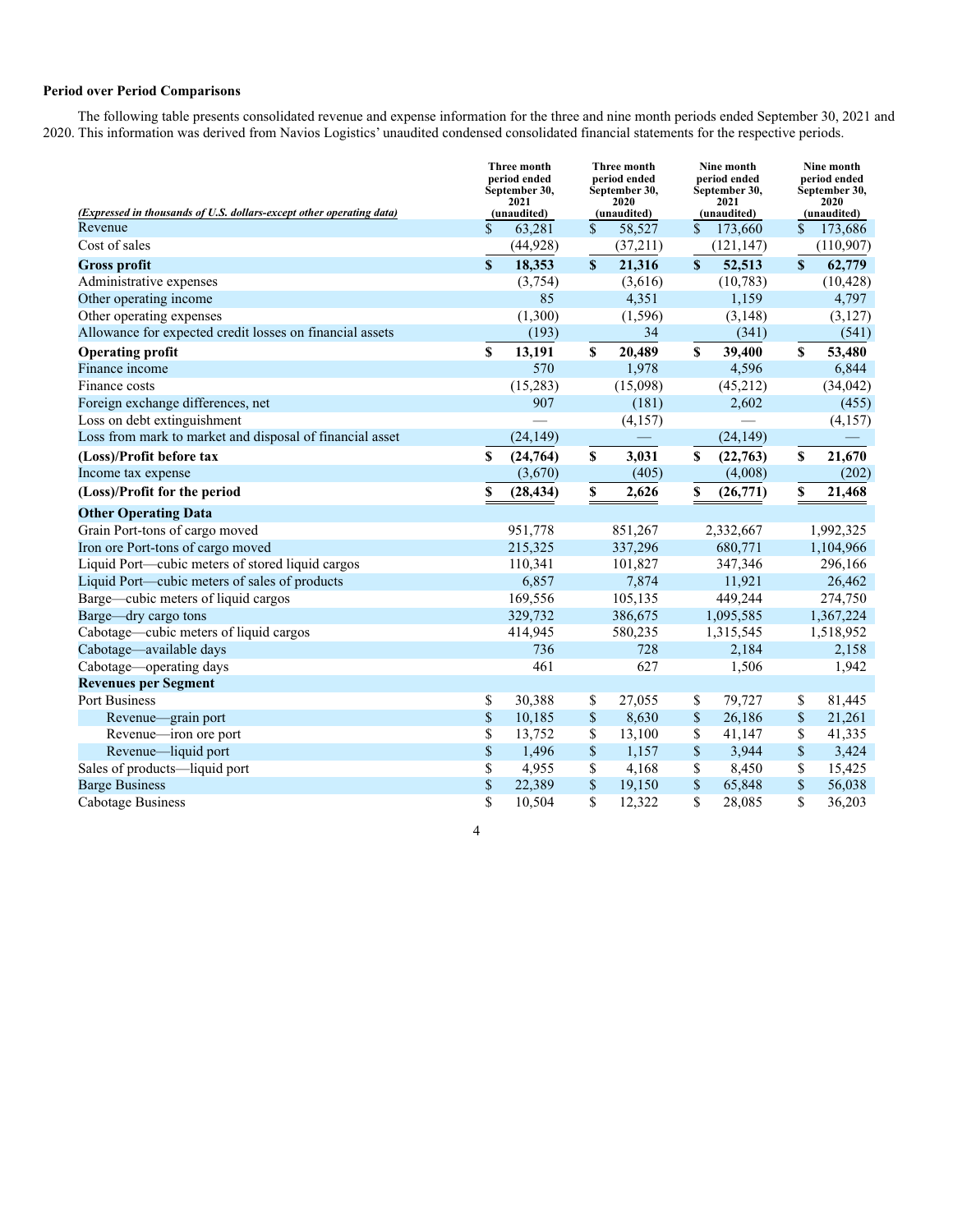#### **For the three month period ended September 30, 2021 compared to the three month period ended September 30, 2020**

#### *Revenue*

The following table presents our revenues for the three month periods ended September 30, 2021 and 2020:

|                                        | Port                                              | Three month period ended September 30, 2021 |                                         |          | Three month period ended September 30, 2020<br>Port |                                            |                                         |          |  |  |  |
|----------------------------------------|---------------------------------------------------|---------------------------------------------|-----------------------------------------|----------|-----------------------------------------------------|--------------------------------------------|-----------------------------------------|----------|--|--|--|
|                                        | <b>Terminal</b><br><b>Business</b><br>(unaudited) | Cabotage<br><b>Business</b><br>(unaudited)  | Barge<br><b>Business</b><br>(unaudited) | Total    | Terminal<br><b>Business</b><br>(unaudited)          | Cabotage<br><b>Business</b><br>(unaudited) | Barge<br><b>Business</b><br>(unaudited) | Total    |  |  |  |
| Time chartering revenue                |                                                   | 8,632                                       | 2,335<br>S                              | \$10,967 | J.                                                  | 12,525                                     | 1,976<br>S                              | \$14,501 |  |  |  |
| CoA/Voyage revenue                     |                                                   | 2,047                                       | 20,122                                  | 22,169   |                                                     |                                            | 17,200                                  | 17,200   |  |  |  |
| Port terminal revenue                  | 25,433                                            |                                             |                                         | 25,433   | 22,887                                              |                                            |                                         | 22,887   |  |  |  |
| Turnover tax                           |                                                   | (175)                                       | (68)                                    | (243)    |                                                     | (203)                                      | (26)                                    | (229)    |  |  |  |
| Time charter, voyage and port terminal |                                                   |                                             |                                         |          |                                                     |                                            |                                         |          |  |  |  |
| revenues                               | 25,433                                            | 10,504<br>S.                                | 22,389<br>S.                            | \$58,326 | 22,887<br>\$.                                       | 12,322                                     | \$<br>19,150                            | \$54,359 |  |  |  |
| Sale of Products-Liquid Port Terminal  | 4,955                                             |                                             |                                         | \$4,955  | 4,168                                               |                                            |                                         | \$4,168  |  |  |  |
| <b>Total Revenue</b>                   | 30,388                                            | 10,504                                      | 22,389<br>\$.                           | \$63,281 | 27,055                                              | 12,322                                     | S.<br>19,150                            | \$58,527 |  |  |  |

*Time Charter, Voyage and Port Terminal Revenues:* For the three month period ended September 30, 2021, Navios Logistics' time charter, voyage and port terminal revenues increased by \$3.9 million or 7.3% to \$58.3 million, as compared to \$54.4 million for the same period during 2020. Revenue from the Barge Business increased by \$3.2 million or 16.9% to \$22.4 million for the three month period ended September 30, 2021, as compared to \$19.2 million for the same period during 2020. For the three month period ended September 30, 2021, CoA/voyage revenues increased by \$2.9 million to \$20.1 million, as compared to \$17.2 million for the same period in 2020, related to higher liquid cargo moved, and a \$0.3 million increased in time charter revenues to \$2.3 million, as compared to \$2.0 million for the same period in 2020, mainly due to an increase in time charter days. Revenue from the Port Terminal Business increased by \$2.5 million or 11.1% to \$25.4 million for the three month period ended September 30, 2021, as compared to \$22.9 million for the same period during 2020. The increase was mainly attributable to revenues from minimum guarantee contracts in the grain port terminal. Revenue from the Cabotage Business decreased by \$1.8 million or 14.8% to \$10.5 million for the three month period ended September 30, 2021, as compared to \$12.3 million for the same period during 2020. The decrease was mainly attributable to fewer operating days.

*Sales of Products- Liquid Port Terminal:* For the three month period ended September 30, 2021, Navios Logistics' sales of products increased by \$0.8 million or 18.9% to \$5.0 million, as compared to \$4.2 million for the same period during 2020. This increase was mainly attributable to the increase in the Paraguayan liquid port's price of products sold.

# *Cost of Sales*

The following table presents our cost of sales for the three month periods ended September 30, 2021 and 2020:

|                                            | Three month period ended September 30, 2021<br>Port |  |                                            |  |                                         |          | Three month period ended September 30, 2020<br>Port |        |                                            |       |                                                |        |          |  |
|--------------------------------------------|-----------------------------------------------------|--|--------------------------------------------|--|-----------------------------------------|----------|-----------------------------------------------------|--------|--------------------------------------------|-------|------------------------------------------------|--------|----------|--|
|                                            | <b>Terminal</b><br><b>Business</b><br>(unaudited)   |  | Cabotage<br><b>Business</b><br>(unaudited) |  | Barge<br><b>Business</b><br>(unaudited) | Total    | Terminal<br><b>Business</b><br>(unaudited)          |        | Cabotage<br><b>Business</b><br>(unaudited) |       | <b>Barge</b><br><b>Business</b><br>(unaudited) |        | Total    |  |
| Time charter, voyage and port terminal     |                                                     |  |                                            |  |                                         |          |                                                     |        |                                            |       |                                                |        |          |  |
| expenses                                   | 4,886                                               |  | 880                                        |  | 9.980                                   | \$15,746 |                                                     | 4,726  |                                            | 356   |                                                | 7.310  | \$12,392 |  |
| Direct vessel expenses                     |                                                     |  | 7.040                                      |  | 8,312                                   | 15.352   |                                                     |        |                                            | 6.295 |                                                | 7,008  | 13,303   |  |
| Cost of products sold-Liquid Port Terminal | 4,854                                               |  |                                            |  |                                         | 4,854    |                                                     | 3,695  |                                            |       |                                                |        | 3,695    |  |
| Depreciation and amortization              | 2,154                                               |  | 1,407                                      |  | 5,415                                   | 8,976    |                                                     | 2,069  |                                            | 1,366 |                                                | 4,386  | 7,821    |  |
| <b>Total cost of sales</b>                 | 11,894                                              |  | 9,327                                      |  | 23,707                                  | \$44,928 |                                                     | 10,490 |                                            | 8.017 |                                                | 18,704 | \$37,211 |  |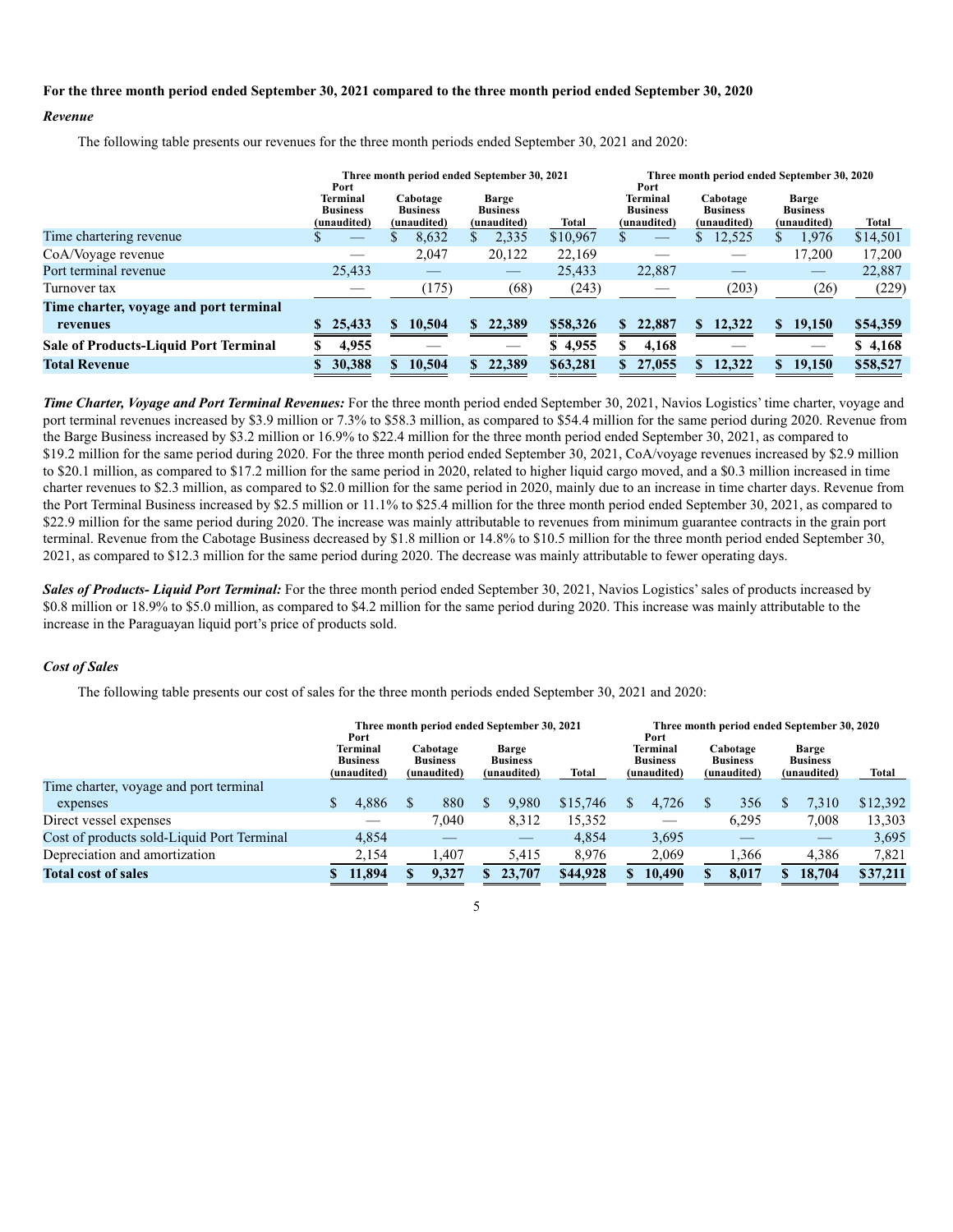*Time Charter, Voyage and Port Terminal Expenses:* Time charter, voyage and port terminal expenses increased by \$3.3 million or 27.1% to \$15.7 million for the three month period ended September 30, 2021, as compared to \$12.4 million for the same period during 2020. Time charter and voyage expenses of the Barge Business increased by \$2.7 million or 36.5% to \$10.0 million for the three month period ended September 30, 2021, as compared to \$7.3 million for the same period during 2020, mainly due to more spot voyages performed for liquid cargo. Time charter and voyage expenses of the Cabotage Business increased by \$0.5 million to \$0.9 million for the three month period ended September 30, 2021, as compared to \$0.4 million for the same period during 2020. Port terminal expenses increased by \$0.2 million or 3.4% to \$4.9 million for the three month period ended September 30, 2021, as compared to \$4.7 million for the same period during 2020.

*Direct Vessel Expenses:* Direct vessel expenses increased by \$2.1 million or 15.4% to \$15.4 million for the three month period ended September 30, 2021, as compared to \$13.3 million for the same period during 2020. Direct vessel expenses of the Barge Business increased by \$1.3 million or 18.6% to \$8.3 million for the three month period ended September 30, 2021, as compared to \$7.0 million for the same period during 2020. The increase was mainly attributable to the increased utilization of our convoys to service the demand of the COA/voyage market. Direct vessel expenses of the Cabotage Business increased by \$0.7 million or 11.8% to \$7.0 million for the three month period ended September 30, 2021, as compared to \$6.3 million for the same period during 2020, mainly due to increased crew costs. Direct vessel expenses include crew costs, victual costs, dockage expenses, lubricants, spares, insurance, maintenance and repairs.

*Cost of Products Sold- Liquid Port Terminal:* For the three month period ended September 30, 2021, Navios Logistics' cost of products sold increased by \$1.2 million or 31.4% to \$4.9 million, as compared to \$3.7 million for the same period during 2020. This increase was mainly attributable to the increase in the Paraguayan liquid port terminal's volumes of products sold.

*Depreciation and Amortization:* For the three month period ended September 30, 2021, Navios Logistics' depreciation and amortization increased by \$1.2 million or 14.8% to \$9.0 million, as compared to \$7.8 million for the same period during 2020. Depreciation and amortization in the Barge Business increased by \$1.0 million or 23.5% to \$5.4 million for the three month period ended September 30, 2021, as compared to \$4.4 million for the same period in 2020, mainly due to the delivery of each of the six liquid barges completed in the first quarter of 2021 and the three pushboats and 18 tank barges acquired in the first quarter of 2021 (the "2020 Fleet"). Depreciation and amortization in the Port Terminal Business increased by \$0.1 million or 4.1% to \$2.2 million for the three month period ended September 30, 2021, as compared to \$2.1 million for the same period during 2020, mainly due to increased depreciation expense of tangible assets. Depreciation and amortization in the Cabotage Business remained stable at \$1.4 million for each of the three month periods ended September 30, 2021 and 2020.

#### *Administrative Expenses*

Administrative expenses increased by \$0.2 million or 3.8% to \$3.8 million for the three month period ended September 30, 2021, as compared to \$3.6 million for the same period during 2020. Administrative expenses in the Cabotage Business increased by \$0.1 million or 10.5% to \$0.6 million for the three month period ended September 30, 2021, as compared to \$0.5 million for the same period during 2020. Administrative expenses in the Port Terminal Business increased by \$0.1 million or 9.2% to \$0.9 million for the three month period ended September 30, 2021, as compared to \$0.8 million for the same period during 2020. Administrative expenses in the Barge Business remained stable at \$2.3 million for both of the three month periods ended September 30, 2021 and 2020. Certain of our administrative expenses are directly charged to their respective segments, while others are allocated proportionally based on headcount.

#### *Other Operating Income*

Other operating income decreased by \$4.3 million or 98.0% to less than \$0.1 million for the three month period ended September 30, 2021, as compared to \$4.4 million for the same period in 2020. Other operating income in the Port Terminal Business decreased by \$4.1 million or 100.0% to nil for the three month period ended September 30, 2021, as compared to \$4.1 million for the same period of 2020. This decrease was mainly due to income recorded from a settled claim with a customer regarding a storage and transshipment contract in the Grain Port Terminal, during the three month period ended September 30, 2020. Other operating income in the Barge Business decreased by \$0.2 million or 67.9% to less than \$0.1 million for the three month period ended September 30, 2021, as compared to \$0.3 million for the same period of 2020. Other operating income in the Cabotage Business was nil for both the three month periods ended September 30, 2021 and 2020.

#### *Other Operating Expenses*

Other operating expenses decreased by \$0.3 million or 18.5% to \$1.3 million for the three month period ended September 30, 2021, as compared to \$1.6 million for the same period in 2020. Other operating expenses in the Cabotage Business decreased by \$0.2 million or 32.0% to \$0.4 million for the three month period ended September 30, 2021, as compared to \$0.6 million the same period during 2020. This decrease was mainly due to the decreased taxes other than income taxes, derived from a decrease in revenues in the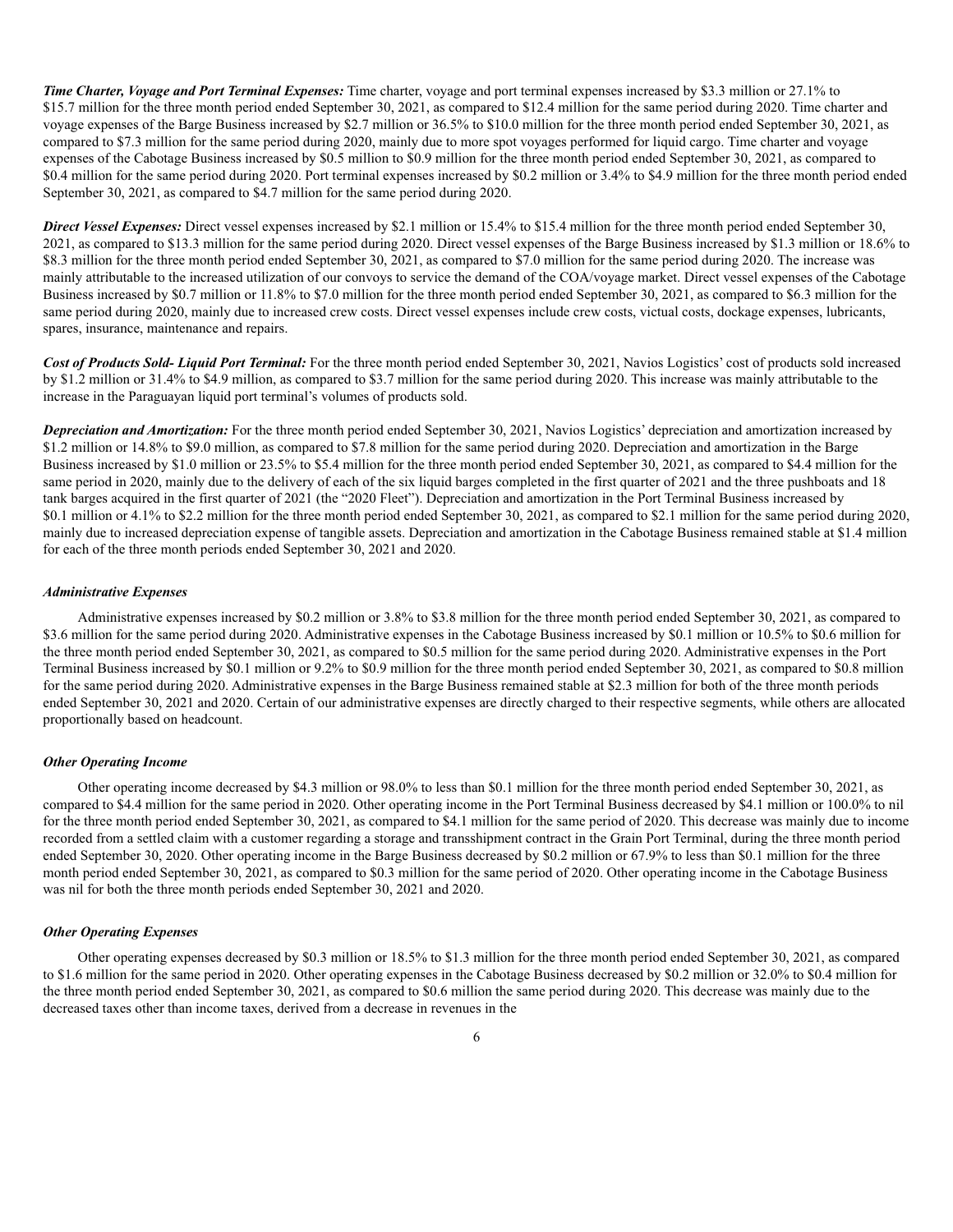Cabotage Business during the same period. Other operating expenses in the Barge Business decreased by \$0.1 million or 16.7% to \$0.9 million for three month period ended September 30, 2021, as compared to \$1.0 million income for the same period of 2020. This decrease was mainly due to the decreased taxes other than income taxes derived from an increase in CoA/Voyage revenues in the Barge Business during the same period. Other operating expenses in the Port Terminal Business increased by \$0.1 million to \$0.1 million for the three month period ended September 30, 2021, as compared to nil for the same period during 2020.

#### *Allowance for Expected Credit Losses on Financial Assets*

Allowance for expected credit losses on financial assets increased to \$0.2 million for the three month period ended September 30, 2021, as compared to less than \$0.1 million for the same period in 2020. Allowance for expected credit losses on financial assets in the Barge Business increased to \$0.2 million for the three month period ended September 30, 2021, as compared to less than \$0.1 million for the same period in 2020. Allowance for expected credit losses on financial assets in the Port Terminal Business was nil for both the three months periods ended September 30, 2021. Allowance for expected credit losses on financial assets in the Cabotage Business was nil for both the three month periods ended September 30, 2021.

# *Operating Profit/(Loss)*

Operating profit decreased by \$7.3 million or 35.6% to \$13.2 million for the three month period ended September 30, 2021, as compared to \$20.5 million for the same period in 2020. Operating profit in the Cabotage Business decreased by \$3.0 million or 93.3% to \$0.2 million for the three month period ended September 30, 2021, as compared to \$3.2 million for the same period in 2020. The decrease was mainly attributable to (a) lower revenue, (b) higher direct vessel expenses, (c) higher time charter, voyage and port terminal expenses and (d) higher administrative expenses, partially offset by lower other operating expenses. Operating loss in the Barge Business increased by \$2.0 million or 78.0% to \$4.6 million for the three month period ended September 30, 2021 as compared to \$2.6 million for the same period in 2020. The increase was mainly attributable to (a) higher time charter, voyage and port terminal expenses, (b) higher direct vessel expenses, (c) higher depreciation and amortization, (d) lower other operating income, and (e) higher allowance for expected credit losses on financial assets, partially offset by (a) higher revenues and (b) lower other operating expenses. Operating profit in the Port Terminal Business decreased by \$2.2 million or 11.5% to \$17.6 million for the three month period ended September 30, 2021, as compared to \$19.8 million for the same period in 2020. The decrease was mainly attributable to (a) lower other operating income, (b) higher port terminal expenses, (c) higher administrative expenses and (d) higher depreciation and amortization, partially mitigated by higher revenue.

#### *Finance Income*

Finance income decreased by \$1.4 million or 71.2% to \$0.6 million for the three month period ended September 30, 2021, as compared to \$2.0 million for the same period in 2020. The overall decrease was mainly due to the repayment in full of the Navios Holdings Loan Agreement on July 30, 2021 (refer below). Finance income is allocated into our segments pro rata to the book value of our tangible assets.

#### *Finance Costs*

Finance costs increased by \$0.2 million or 1.2% to \$15.3 million for the three month period ended September 30, 2021, as compared to \$15.1 million for the same period in 2020. This increase was mainly attributable to the higher weighted average interest rate for the three month period ended September 30, 2021, due to the issuance of the 2025 Notes (as defined below). The annualized weighted average interest rates of the Company's total borrowings were 9.91% and 9.81% for the three month periods ended September 30, 2021 and 2020, respectively. Finance costs for the 2025 Notes are allocated into our segments pro rata to the book value of our tangible assets. Finance costs in the Barge Business increased by \$0.6 million or 11.5% to \$6.6 million for the three month period ended September 30, 2021, as compared to \$6.0 million for the same period in 2020. Finance costs in the Port Terminal Business decreased by \$0.5 million or 7.1% to \$5.7 million for the three month period ended September 30, 2021, as compared to \$6.2 million for the same period in 2020. Finance costs in the Cabotage Business decreased by \$0.1 million or 2.1% to \$2.9 million for the three month period ended September 30, 2021, as compared to \$3.0 million for the same period in 2020.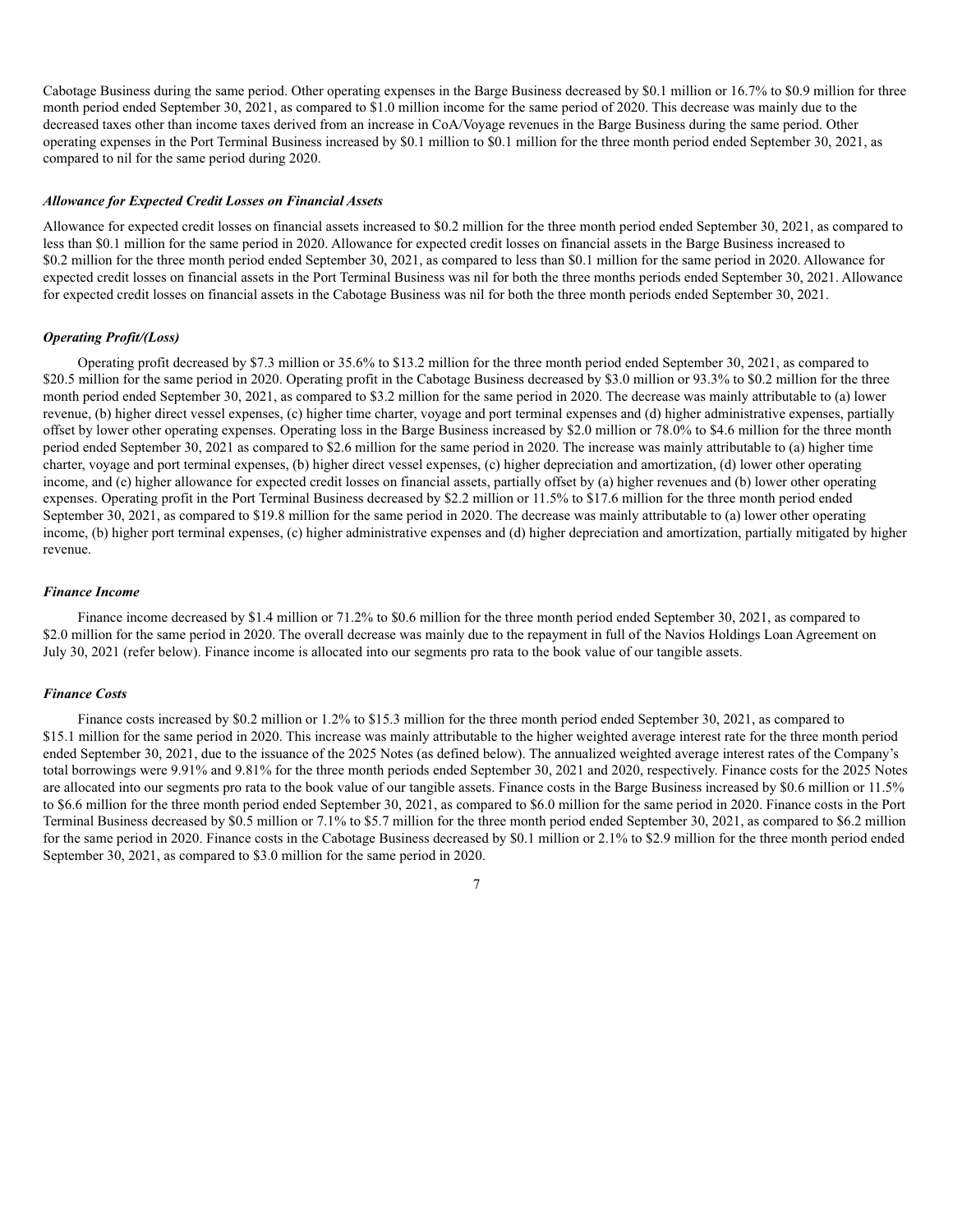#### *Foreign Exchange Differences, Net*

Gain from foreign exchange differences increased by \$1.1 million to \$0.9 million for the three month period ended September 30, 2021, as compared to \$0.2 million loss for the same period in 2020. Gain from foreign exchange differences in the Barge Business increased by \$0.9 million to \$0.9 million for the three month period ended September 30, 2021, as compared to less than \$0.1 million loss for the same period in 2020. Gain from foreign exchange differences in the Cabotage Business increased by \$0.1 million to \$0.1 million for the three month period ended September 30, 2021, as compared to less than \$0.1 million loss for the same period in 2020. Loss from foreign exchange differences in the Port Terminal Business remained stable at \$0.1 million for both the three month periods ended September 30, 2021 and 2020. The overall gain was mainly attributable to the favorable impact of the fluctuation of the U.S. dollar exchange rate against the local currencies in the different countries where we conduct our operations.

#### *Loss on debt extinguishment*

Loss on debt extinguishment decreased by \$4.2 million to nil for the three month period ended September 30, 2021, as compared to \$4.2 million for the same period in 2020. On July 8, 2020, the Co-Issuers (as defined herein) issued \$500.0 million in aggregate principal amount of senior secured notes due 2025 ("the 2025 Notes"), at a fixed rate of 10.75%. The net proceeds from the offering of the 2025 Notes were used to satisfy and discharge the indenture governing the 2022 Notes, to repay all amounts outstanding under the Term Loan B Facility and to pay certain fees and expenses related to the offering, with the balance to be used for general corporate purposes (see "Interest-Bearing Loans and Borrowings"). The effect of this transaction was the recognition of a loss of \$4.2 million for the three month period ended September 30, 2020, relating to the accelerated amortization of unamortized deferred finance costs. Loss on debt extinguishment has been allocated into our segments pro rata to the book value of our tangible assets.

#### *Loss from mark to market and disposal of financial asset*

Following the repayment of the Navios Holdings Loan Agreement (as defined below) and the sale of the Shares (as defined below), a loss of \$24.1 million was recognized in the statement of income under "Loss from mark to market and disposal of financial asset" for the three month period ended September 30, 2021. No loss from mark to market and disposal of financial asset was recorded for the same period in 2020. Loss from mark to market and disposal of financial asset has been allocated into our segments pro rata to the book value of our tangible assets*.*

#### *Income Tax Expense*

Income tax expense increased by \$3.3 million to \$3.7 million for the three month period ended September 30, 2021, as compared to \$0.4 million for the same period during 2020. Income tax expense of the Barge Business increased by \$1.9 million to \$1.4 million for the three month period ended September 30, 2021, as compared to \$0.5 million income tax income for the same period during 2020. Income tax expense of the Cabotage Business increased by \$1.4 million to \$2.3 million for the three month period ended September 30, 2021, as compared to \$0.9 million for the same period during 2020. The overall increase was mainly due to the recalculation of the deferred tax liability resulting from an increase in income tax rate.

#### *(Loss)/profit for the Period*

Loss for the period increased by \$31.0 million to \$28.4 million for the three month period ended September 30, 2021, as compared to \$2.6 million profit for the same period in 2020. Loss for the period in the Barge Business increased by \$12.6 million to \$22.0 million for the three month period ended September 30, 2021, as compared to \$9.4 million for the same period in 2020. The increase was mainly attributable to (a) higher loss from mark to market and disposal of financial asset, (b) higher operating loss, (c) higher income tax expense, (d) higher finance costs and (e) lower finance income, partially offset by (a) a decrease in loss from debt extinguishment and (b) higher gain from foreign exchange differences. Profit for the period in the Port Terminal Business decreased by \$9.5 million or 75.7% to \$3.1 million for the three month period ended September 30, 2021, as compared to \$12.6 million for the same period in 2020. The decrease was mainly attributable to (a) higher loss from mark to market and disposal of financial asset, (b) lower operating profit, (c) decrease in finance income, partially offset by (a) a decrease in loss from debt extinguishment and (b) lower finance income. Loss for the period in the Cabotage Business increased by \$8.9 million to \$9.5 million for the three month period ended September 30, 2021, as compared to a \$0.6 million for the same period in 2020. The increase was mainly attributable to (a) higher loss from mark to market and disposal of financial asset, (b) higher operating loss, (c) higher income tax expense; and (d) lower finance income, partially offset by (a) a decrease in loss from debt extinguishment, (b) lower finance costs and c) higher gain from foreign exchange differences.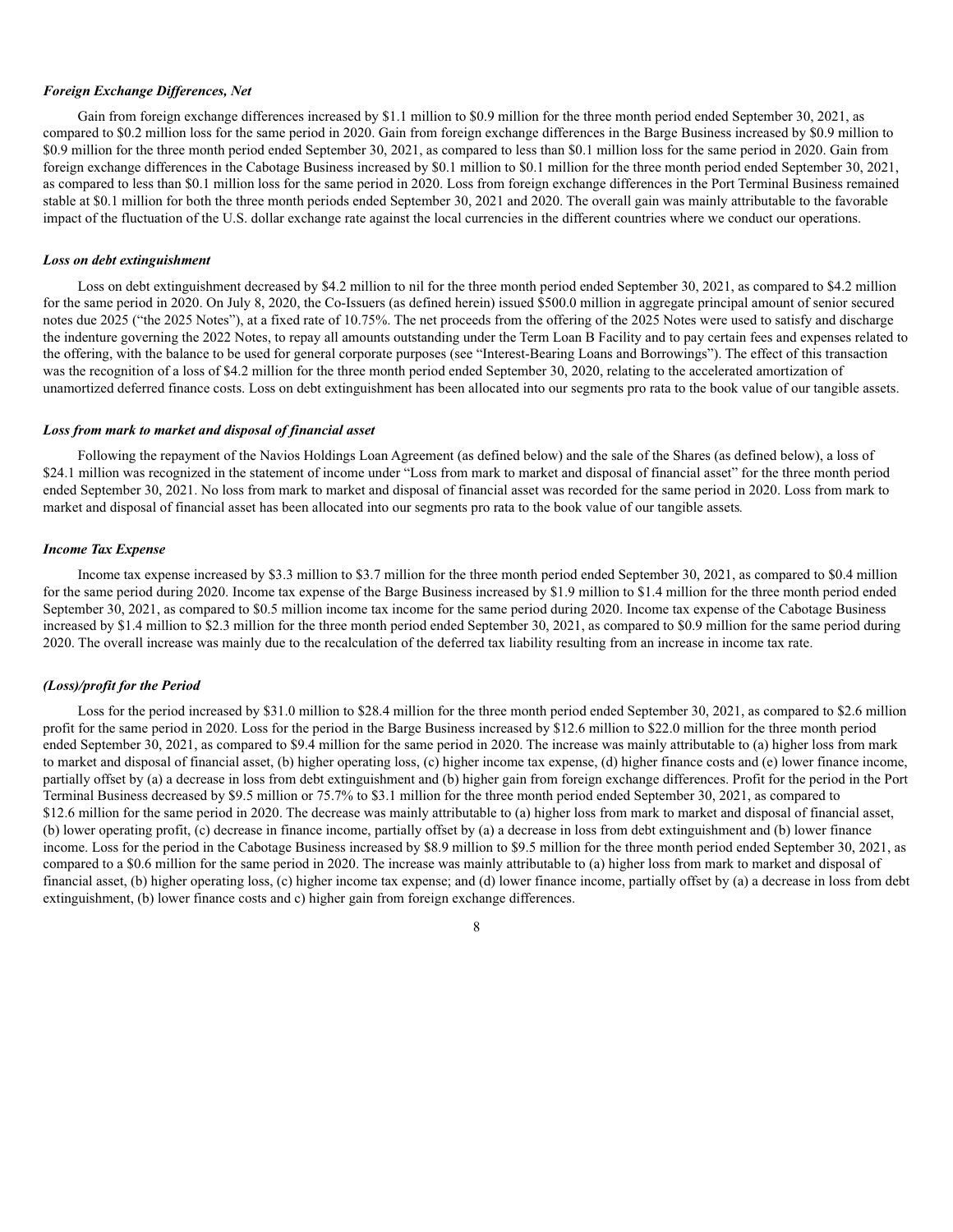#### **For the nine month period ended September 30, 2021 compared to the nine month period ended September 30, 2020**

#### *Revenue*

The following table presents our revenues for the nine month periods ended September 30, 2021 and 2020:

|                                              | Port                                              | Nine month period ended September 30, 2021 |                                                |           | Nine month period ended September 30, 2020<br>Port |                                            |                                         |           |  |  |  |  |
|----------------------------------------------|---------------------------------------------------|--------------------------------------------|------------------------------------------------|-----------|----------------------------------------------------|--------------------------------------------|-----------------------------------------|-----------|--|--|--|--|
|                                              | <b>Terminal</b><br><b>Business</b><br>(unaudited) | Cabotage<br><b>Business</b><br>(unaudited) | <b>Barge</b><br><b>Business</b><br>(unaudited) | Total     | Terminal<br><b>Business</b><br>(unaudited)         | Cabotage<br><b>Business</b><br>(unaudited) | Barge<br><b>Business</b><br>(unaudited) | Total     |  |  |  |  |
| Time chartering revenue                      |                                                   | 25,557                                     | 7,383                                          | \$32,940  |                                                    | 35,647                                     | 14,166<br>$\mathbb{S}$                  | \$49,813  |  |  |  |  |
| CoA/Voyage revenue                           |                                                   | 3,001                                      | 58,650                                         | 61,651    |                                                    | 1,218                                      | 41,928                                  | 43,146    |  |  |  |  |
| Port terminal revenue                        | 71,277                                            |                                            |                                                | 71,277    | 66,020                                             | __                                         |                                         | 66,020    |  |  |  |  |
| Turnover tax                                 |                                                   | (473)                                      | (185)                                          | (658)     |                                                    | (662)                                      | (56)                                    | (718)     |  |  |  |  |
| Time charter, voyage and port terminal       |                                                   |                                            |                                                |           |                                                    |                                            |                                         |           |  |  |  |  |
| revenues                                     | 71,277                                            | 28,085                                     | 65,848<br>S.                                   | \$165,210 | 66,020<br>S.                                       | 36,203<br>S.                               | 56,038<br>S.                            | \$158,261 |  |  |  |  |
| <b>Sale of Products-Liquid Port Terminal</b> | 8,450                                             |                                            |                                                | 8,450     | 15,425<br>\$                                       |                                            |                                         | \$15,425  |  |  |  |  |
| <b>Total Revenue</b>                         | 79,727                                            | 28,085                                     | 65,848<br>S.                                   | \$173,660 | 81,445<br>\$                                       | 36,203<br>\$                               | 56,038                                  | \$173,686 |  |  |  |  |

*Time Charter, Voyage and Port Terminal Revenues:* For the nine month period ended September 30, 2021, Navios Logistics' time charter, voyage and port terminal revenues increased by \$6.9 million or 4.4% to \$165.2 million, as compared to \$158.3 million for the same period during 2020. Revenue from the Barge Business increased by \$9.8 million or 17.5% to \$65.8 million for the nine month period ended September 30, 2021, as compared to \$56.0 million for the same period during 2020. For the nine month period ended September 30, 2021, CoA/voyage revenues increased by \$16.7 million or 39.9% to \$58.7 million, as compared to \$41.9 million for the same period in 2020, related to higher CoA/voyage revenues of convoys previously under time charter contracts, partially mitigated by a \$6.8 million or 47.9% decrease in time charter revenues to \$7.4 million, as compared to \$14.2 million for the same period in 2020, mainly due to the expiration of certain legacy time charter contracts. Revenue from the Port Terminal Business increased by \$5.3 million or 8.0% to \$71.3 million for the nine month period ended September 30, 2021, as compared to \$66.0 million for the same period during 2020. The increase was mainly attributable to higher volumes transshipped in the grain port terminal. Revenue from the Cabotage Business decreased by \$8.1 million or 22.4% to \$28.1 million for the nine month period ended September 30, 2021, as compared to \$36.2 million for the same period during 2020, mainly due to fewer operating days.

*Sales of Products- Liquid Port Terminal:* For the nine month period ended September 30, 2021, Navios Logistics' sales of products decreased by \$6.9 million or 45.2% to \$8.5 million, as compared to \$15.4 million for the same period during 2020. This decrease was mainly attributable to the decrease in the Paraguayan liquid port terminal's volumes of products sold.

# *Cost of Sales*

The following table presents our costs of sales for the nine month periods ended September 30, 2021 and 2020:

|                                            | Port                                              | Nine month period ended September 30, 2021 |                                         |              | Nine month period ended September 30, 2020<br>Port |                                            |                                                |           |  |  |  |  |
|--------------------------------------------|---------------------------------------------------|--------------------------------------------|-----------------------------------------|--------------|----------------------------------------------------|--------------------------------------------|------------------------------------------------|-----------|--|--|--|--|
|                                            | <b>Terminal</b><br><b>Business</b><br>(unaudited) | Cabotage<br><b>Business</b><br>(unaudited) | Barge<br><b>Business</b><br>(unaudited) | <b>Total</b> | Terminal<br><b>Business</b><br>(unaudited)         | Cabotage<br><b>Business</b><br>(unaudited) | <b>Barge</b><br><b>Business</b><br>(unaudited) | Total     |  |  |  |  |
| Time charter, voyage and port terminal     |                                                   |                                            |                                         |              |                                                    |                                            |                                                |           |  |  |  |  |
| expenses                                   | 13,809                                            | 2.560                                      | 26,198                                  | \$42,567     | 13,485                                             | 1,313                                      | 20,924                                         | \$35,722  |  |  |  |  |
| Direct vessel expenses                     |                                                   | 19.523                                     | 25,115                                  | 44,638       | __                                                 | 17.729                                     | 18,743                                         | 36,472    |  |  |  |  |
| Cost of products sold-Liquid Port Terminal | 8,200                                             |                                            |                                         | 8,200        | 14,614                                             |                                            |                                                | 14,614    |  |  |  |  |
| Depreciation and amortization              | 6,514                                             | 4,098                                      | 15,130                                  | 25,742       | 6,246                                              | 4,306                                      | 13,547                                         | 24,099    |  |  |  |  |
| <b>Total cost of sales</b>                 | 28,523                                            | 26,181                                     | 66,443                                  | \$121,147    | 34,345                                             | 23,348                                     | 53,214                                         | \$110,907 |  |  |  |  |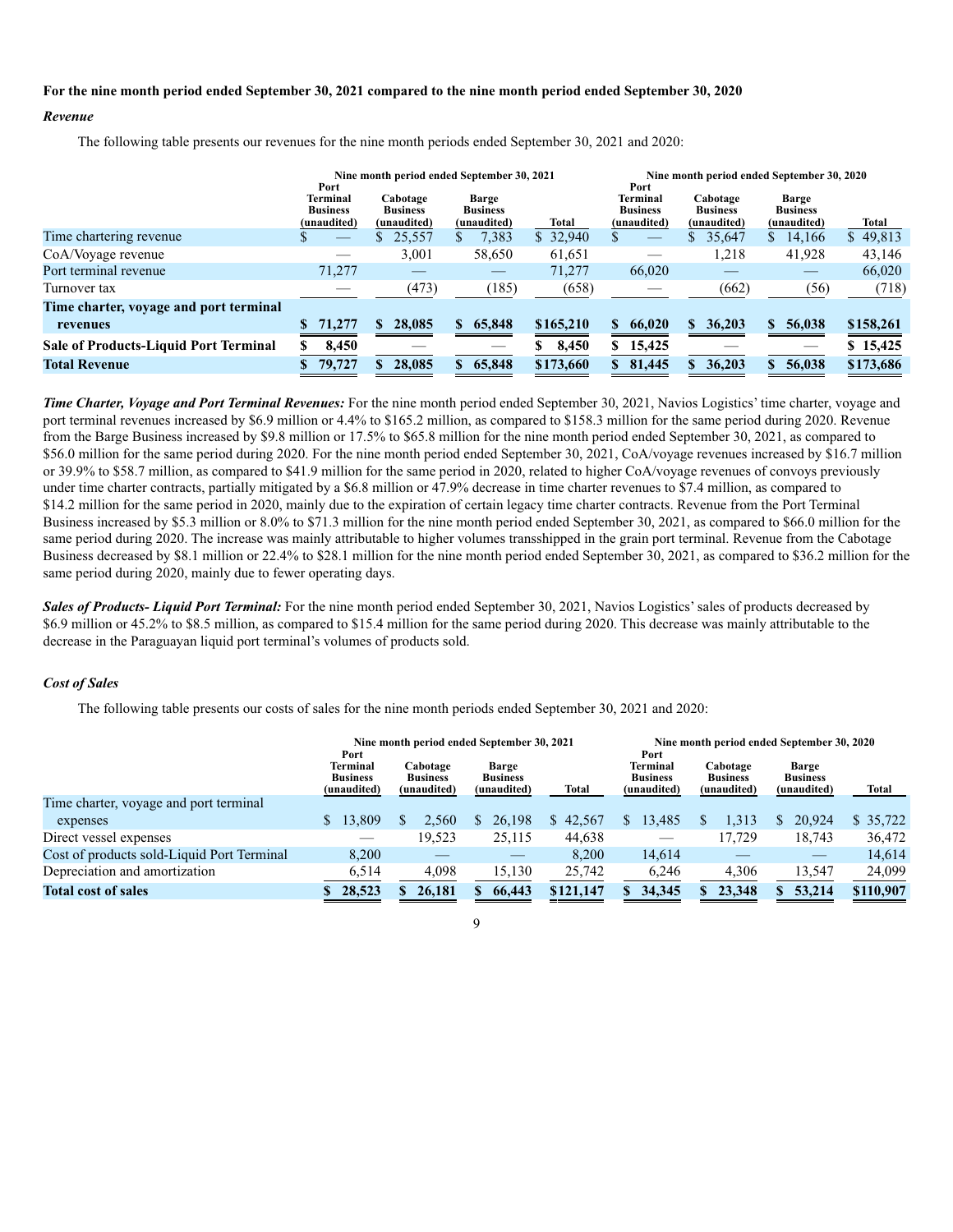*Time Charter, Voyage and Port Terminal Expenses:* Time charter, voyage and port terminal expenses increased by \$6.9 million or 19.2% to \$42.6 million for the nine month period ended September 30, 2021, as compared to \$35.7 million for the same period during 2020. Time charter and voyage expenses of the Barge Business increased by \$5.3 million or 25.2% to \$26.2 million for the nine month period ended September 30, 2021, as compared to \$20.9 million for the same period during 2020, due to higher voyage expenses, mainly fuel, related to more spot voyages performed. Time charter and voyage expenses of the Cabotage Business increased by \$1.3 million or 95.0% to \$2.6 million for the nine month period ended September 30, 2021, as compared to \$1.3 million for the same period during 2020, mainly due to higher voyage expenses, mainly fuel, related to more spot voyages performed. Port terminal expenses increased by \$0.3 million or 2.4% to \$13.8 million for the nine month period ended September 30, 2021, as compared to \$13.5 million for the same period during 2020, mainly due to higher volumes transshipped in the Grain Port terminal.

*Direct Vessel Expenses:* Direct vessel expenses increased by \$8.1 million or 22.4% to \$44.6 million for the nine month period ended September 30, 2021, as compared to \$36.5 million for the same period during 2020. Direct vessel expenses of the Barge Business increased by \$6.4 million or 34.0% to \$25.1 million for the nine month period ended September 30, 2021, as compared to \$18.7 million for the same period during 2020. The increase was mainly attributable to the increased utilization of our convoys to service the demand of the COA/voyage market. Direct vessel expenses of the Cabotage Business increased by \$1.8 million or 10.1% to \$19.5 million for the nine month period ended September 30, 2021, as compared to \$17.7 million for the same period during 2020, mainly due to increased crew costs. Direct vessel expenses include crew costs, victual costs, dockage expenses, lubricants, spares, insurance, maintenance and repairs.

*Cost of Products Sold- Liquid Port Terminal:* For the nine month period ended September 30, 2021, Navios Logistics' cost of products sold decreased by \$6.4 million or 43.9%, to \$8.2 million, as compared to \$14.6 million for the same period during 2020. This decrease was mainly attributable to the decrease in the Paraguayan liquid port terminal's volumes of products sold.

*Depreciation and Amortization:* For the nine month period ended September 30, 2021, Navios Logistics' depreciation and amortization increased by \$1.6 million or 6.8% to \$25.7 million, as compared to \$24.1 million for the same period during 2020. Depreciation and amortization in the Barge Business increased by \$1.6 million or 11.7% to \$15.1 million for the nine month period ended September 30, 2021, as compared to \$13.5 million for the same period during 2020, mainly due to the delivery of each of the six liquid barges completed in the first quarter of 2021 and the 2020 Fleet acquired in the first quarter of 2021. Depreciation and amortization in the Port Terminal Business increased by \$0.3 million or 4.3% to \$6.5 million for the nine month period ended September 30, 2021, as compared to \$6.2 million for the same period during 2020, mainly due to increased depreciation expense of tangible assets. Depreciation and amortization in the Cabotage Business decreased by \$0.2 million or 4.8% to \$4.1 million for the nine month period ended September 30, 2021, as compared to \$4.3 million for the same period during 2020, mainly due to reduced amortization of dry dock expenses.

#### *Administrative Expenses*

Administrative expenses increased by \$0.4 million or 3.4% to \$10.8 million for the nine month period ended September 30, 2021, as compared to \$10.4 million for the same period during 2020. Administrative expenses in the Barge Business increased by \$0.1 million or 1.4% to \$6.6 million for the nine month period ended September 30, 2021, as compared to \$6.5 million for the same period during 2020. Administrative expenses in the Cabotage Business increased by \$0.1 million or 6.8% to \$1.7 million for the nine month period ended September 30, 2021, as compared to \$1.6 million for the same period during 2020. Administrative expenses in the Port Terminal Business increased by \$0.1 million or 6.7% to \$2.5 million for the nine month period ended September 30, 2021, as compared to \$2.4 million for the same period during 2020. Certain of our administrative expenses are directly charged to their respective segments, while others are allocated proportionally based on headcount.

#### *Other Operating Income*

Other operating income decreased by \$3.6 million or 75.8% to \$1.2 million for the nine month period ended September 30, 2021, as compared to \$4.8 million for the same period in 2020. Other operating income, in the Port Terminal Business decreased by \$3.6 million to \$0.6 million for the nine month period ended September 30, 2021, as compared to \$4.2 million for the same period of 2020, mainly due to income recorded from a settled claim with a customer regarding a storage and transshipment contract in the Grain Port Terminal during the nine month period ended September 30, 2020. Other operating income, in the Barge Business remained stable at \$0.6 million for both the nine month periods ended September 30, 2021 and 2020. Other operating income in the Cabotage Business was nil for each of the nine month periods ended September 30, 2021 and 2020.

#### *Other Operating Expenses*

Other operating expenses remained stable at \$3.1 million for both the nine month periods ended September 30, 2021 and 2020. Other operating expenses in the Barge Business increased by \$0.6 million or 41.9% to \$2.1 million for nine month period ended September 30, 2021, as compared to \$1.5 million for the same period of 2020. This increase was mainly due to the increased taxes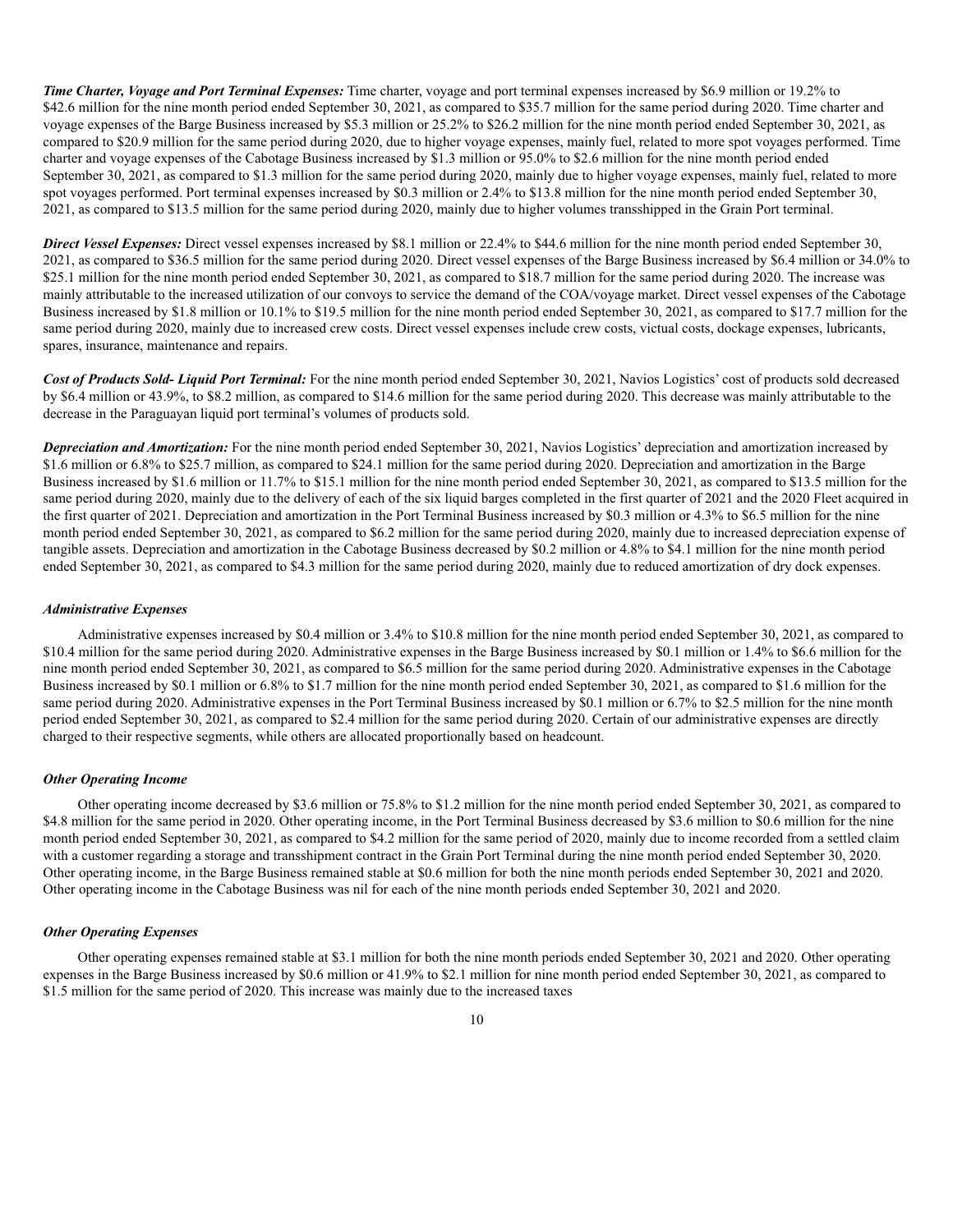other than income taxes, derived from an increase in CoA/Voyage revenues in the Barge Business during the same period. Other operating expenses in the Cabotage Business decreased by \$0.6 million or 37.3% to \$1.0 million for the nine month period ended September 30, 2021, as compared to \$1.6 million the same period during 2020. This decrease was mainly due to the decreased taxes other than income taxes, derived from a decrease in revenues in the Cabotage Business during the same period. Other operating expenses in the Port Terminal Business was nil for both of the nine month periods ended September 30, 2021 and 2020.

#### *Allowance for Expected Credit Losses on Financial Assets*

Allowance for expected credit losses on financial assets decreased by \$0.2 million or 37.0% to \$0.3 million for the nine month period ended September 30, 2021, as compared to \$0.5 million for the same period in 2020. Allowance for expected credit losses on financial assets in the Cabotage Business decreased by \$0.2 million to nil for the nine month period ended September 30, 2021 as compared to \$0.2 million for the same period in 2020. Allowance for expected credit losses on financial assets in the Barge Business remained stable at \$0.3 million for each of the nine month periods ended September 30, 2021 and 2020. Allowance for expected credit losses on financial assets in the Port Terminal Business remained stable at \$0.1 million for both the nine month periods ended September 30, 2021 and 2020.

#### *Operating Profit/(Loss)*

Operating profit decreased by \$14.1 million or 26.3% to \$39.4 million for the nine month period ended September 30, 2021, as compared to \$53.5 million for the same period in 2020. Operating loss in the Cabotage Business increased by \$10.3 million or 108.2% to \$0.8 million for the nine month period ended September 30, 2021, as compared to \$9.5 million profit for the same period in 2020. The decrease was mainly attributable to (a) lower revenue, (b) higher direct vessel expenses, (c) higher time charter, voyage and port terminal expenses and (d) higher administrative expenses, partially offset by (a) lower other operating expenses, (b) lower depreciation and amortization and (c) lower allowance for expected credit losses on financial assets. Operating loss in the Barge Business increased by \$4.2 million or 87.5% million to \$9.0 million for the nine month period ended September 30, 2021 as compared to \$4.8 million for the same period in 2020. The increase was mainly attributable to (a) higher direct vessel expenses, (b) higher time charter, voyage and port terminal expenses, (c) higher depreciation and amortization (d) higher other operating expenses and (e) higher administrative expense, partially offset by higher revenue. Operating profit in the Port Terminal Business increased by \$0.4 million or 0.8% to \$49.2 million for the nine month period ended September 30, 2021, as compared to \$48.8 million for the same period in 2020. The increase was mainly attributable to (a) higher revenue, partially mitigated by (a) lower other operating income, (b) higher time charter, voyage and port terminal expenses, (c) higher depreciation and amortization and (d) higher administrative expenses.

#### *Finance Income*

Finance income decreased by \$2.2 million or 32.8% to \$4.6 million for the nine month period ended September 30, 2021, as compared to \$6.8 million for the same period in 2020. The overall decrease was mainly due to the repayment in full of the Navios Holdings Loan Agreement on July 30, 2021 (refer below). Finance income is allocated into our segments pro rata to the book value of our tangible assets.

#### *Finance Costs*

Finance costs increased by \$11.2 million or 32.8% to \$45.2 million for the nine month period ended September 30, 2021, as compared to \$34.0 million for the same period in 2020. This increase was mainly attributable to the higher weighted average interest rate for the nine month period ended September 30, 2021, due to the issuance of the 2025 Notes (as defined below). The annualized weighted average interest rates of the Company's total borrowings were 9.97% and 7.92% for the nine month periods ended September, 2021 and 2020, respectively. Finance costs for the 2025 Notes are allocated into our segments pro rata to the book value of our tangible assets. Finance costs in the Barge Business increased by \$4.6 million or 31.1% to \$19.5 million for the nine month period ended September 30, 2021, as compared to \$14.9 million for the same period in 2020. Finance costs in the Cabotage Business increased by \$3.6 million or 71.1% to \$8.7 million for the nine month period ended September 30, 2021, as compared to \$5.1 million for the same period in 2020. Finance costs in the Port Terminal Business increased by \$2.9 million or 20.8% to \$17.0 million for the nine month period ended September 30, 2021, as compared to \$14.1 million for the same period in 2020.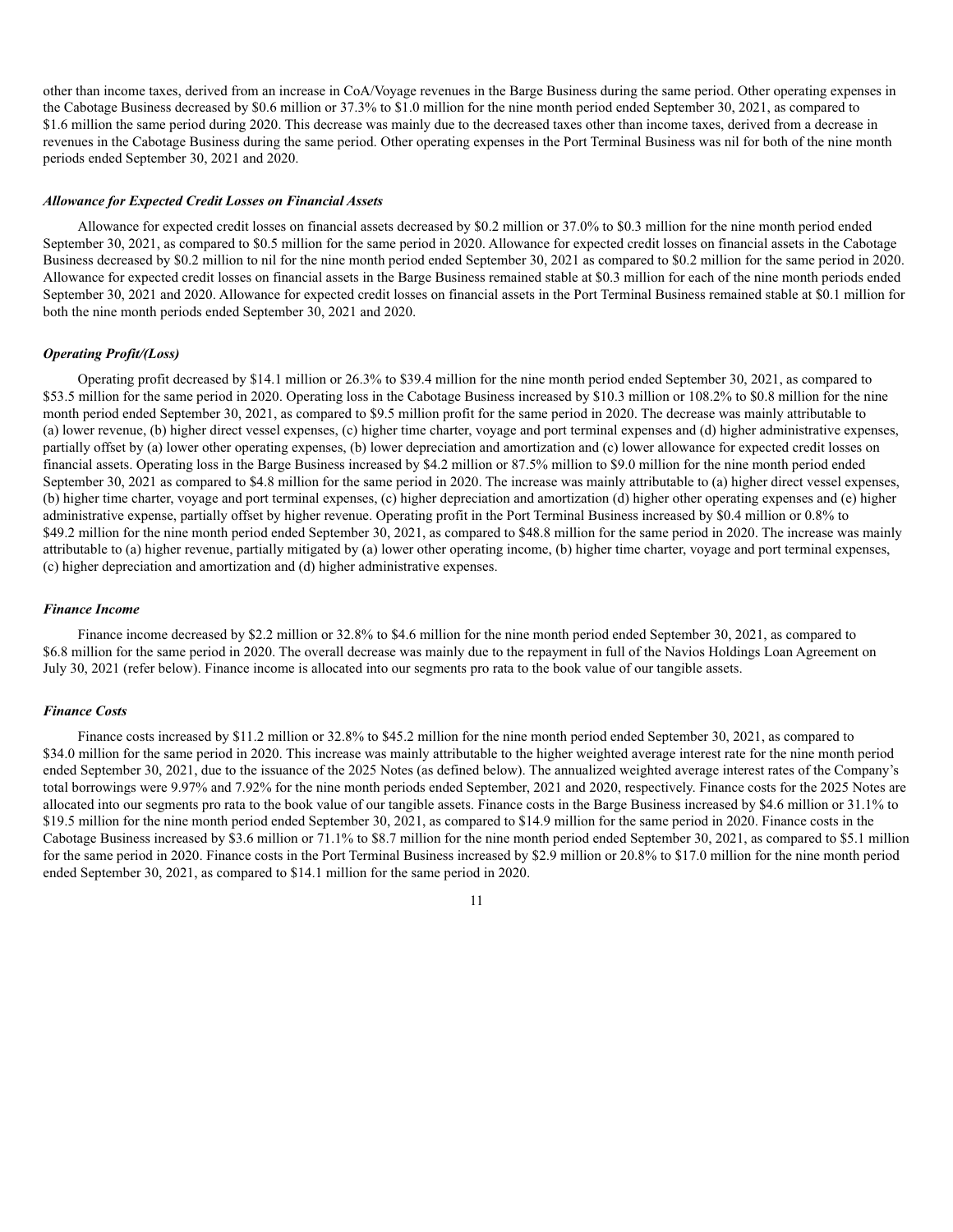#### *Foreign Exchange Differences, Net*

Gain from foreign exchange differences increased by \$3.1 million to \$2.6 million for the nine month period ended September 30, 2021, as compared to \$0.5 million loss for the same period in 2020. Gain from foreign exchange differences in the Barge Business increased by \$2.9 million to \$3.0 million for the nine month period ended September 30, 2021, as compared to \$0.1 million for the same period in 2020. Loss from foreign exchange differences in the Port Terminal Business decreased by \$0.3 million to less than \$0.1 million for the nine month period ended September 30, 2021, as compared to a \$0.4 million for the same period in 2020. Loss from foreign exchange differences in the Cabotage Business increased by \$0.1 million to \$0.3 million for the nine month period ended September 30, 2021, as compared to \$0.2 million for the same period in 2020. The overall gain was mainly attributable to the favorable impact of the fluctuation of the U.S. dollar exchange rate against the local currencies in the different countries where we conduct our operations.

#### *Loss on debt extinguishment*

Loss on debt extinguishment decreased by \$4.2 million to nil for the nine month period ended September 30, 2021, as compared to \$4.2 million for the same period in 2020. On July 8, 2020, the Co-Issuers issued \$500.0 million of the 2025 Notes, at a fixed rate of 10.75%. The net proceeds from the offering of the 2025 Notes were used to satisfy and discharge the indenture governing the 2022 Notes, to repay all amounts outstanding under the Term Loan B Facility and to pay certain fees and expenses related to the offering, with the balance to be used for general corporate purposes (see "Interest-Bearing Loans and Borrowings"). The effect of this transaction was the recognition of a loss of \$4.2 million for the nine month period ended September 30, 2020, relating to the accelerated amortization of unamortized deferred finance costs. Loss on debt extinguishment has been allocated into our segments pro rata to the book value of our tangible assets.

#### *Loss from mark to market and disposal of financial asset*

Following the repayment of the Navios Holdings Loan Agreement and the sale of the Shares, a loss of \$24.1 million was recognized in the statement of income under "Loss from mark to market and disposal of financial asset" for the nine month period ended September 30, 2021. No loss from mark to market and disposal of financial asset was recorded for the same period in 2020. Loss from mark to market and disposal of financial asset has been allocated into our segments pro rata to the book value of our tangible assets.

#### *Income Tax Expense*

Income tax expense increased by \$3.8 million to \$4.0 million for the nine month period ended September 30, 2021, as compared to \$0.2 million income tax expense for the same period in 2020. Income tax expense from the Barge Business increased by \$2.0 million to \$0.5 million for the nine month period ended September 30, 2021, as compared to \$1.5 million income tax benefit for the same period in 2020. Income tax expense from the Cabotage Business increased by \$1.8 million to \$3.5 million for the nine month period ended September 30, 2021, as compared to \$1.7 million for the same period in 2020. The overall increase was mainly due to the recalculation of the deferred tax liability resulting from an increase in income tax rate.

#### *(Loss)/profit for the Period*

Loss for the period increased by \$48.3 million to \$26.8 million for the nine month period ended September 30, 2021, as compared to \$21.5 million profit for the same period in 2020. Loss for the period in the Cabotage Business increased by \$20.2 million to \$17.1 million for the nine month period ended September 30, 2021, as compared to \$3.1 million profit for the same period in 2020. The increase was mainly attributable to (a) lower operating profit, (b) higher loss from mark to market and disposal of financial asset, (c) higher finance costs, (d) higher income tax expense, (e) lower finance income and (f) higher loss from foreign exchange differences, partially offset by lower loss from debt extinguishment. Loss for the period in the Barge Business increased by \$17.6 million to \$34.6 million for the nine month period ended September 30, 2021, as compared to \$17.0 million for the same period in 2020. The increase was mainly attributable to (a) higher loss from mark to market and disposal of financial asset, (b) higher operating loss, (c) higher finance costs, (d) lower income tax income and (e) lower finance income, partially offset by (a) higher gain from foreign exchange differences and (b) lower loss on debt extinguishment. Profit for the period in the Port Terminal Business decreased by \$10.5 million or 29.5% to \$24.9 million for the nine month period ended September 30, 2021, as compared to \$35.4 million for the same period in 2020. The increase was mainly attributable to (a) higher loss from mark to market and disposal of financial asset, (b) higher finance costs and (c) lower finance income, partially offset by (a) lower loss on debt extinguishment, (b) higher operating profit and (b) lower loss from foreign exchange differences.

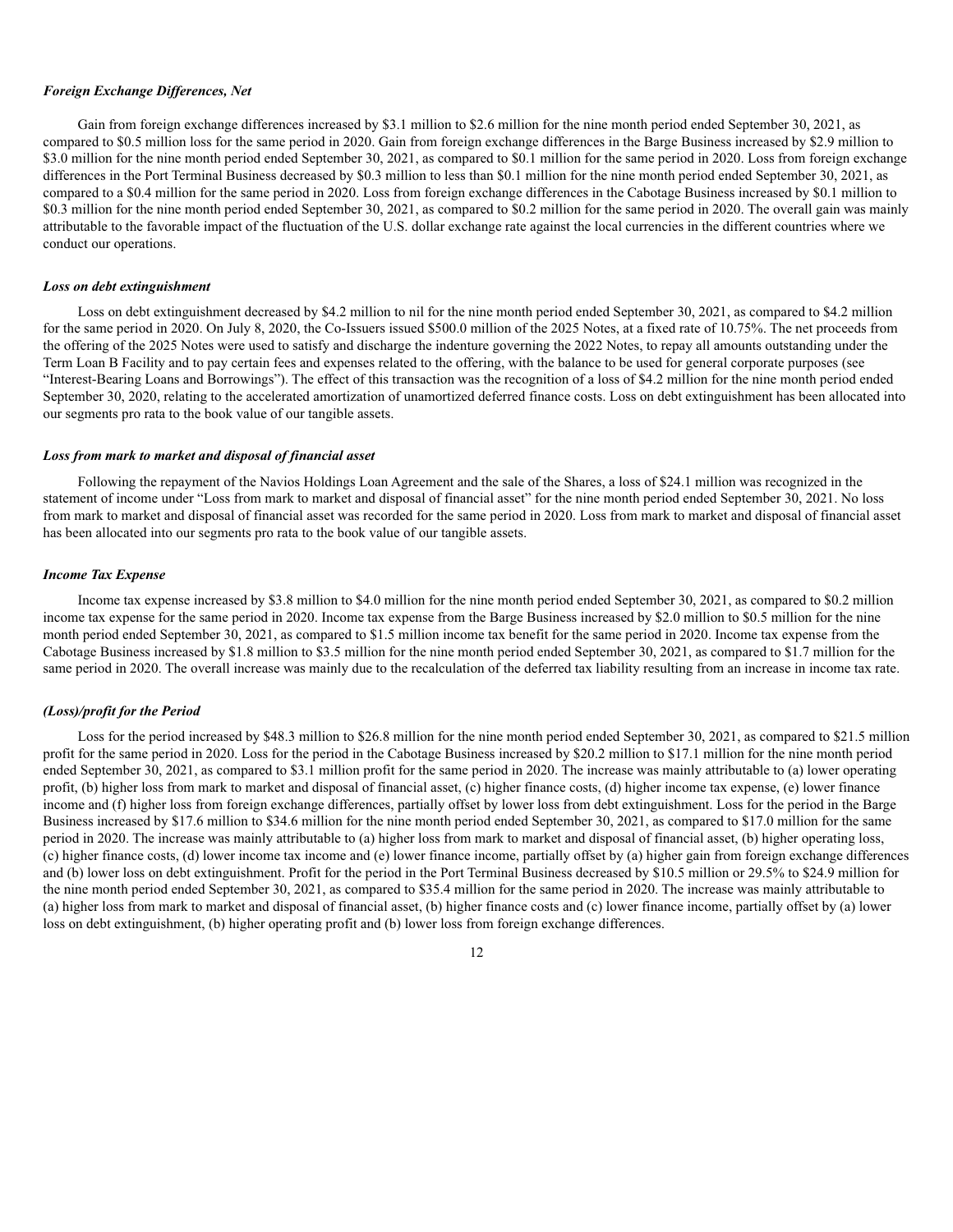#### **EBITDA and Adjusted EBITDA Reconciliation to Profit/(Loss)**

EBITDA represents profit/(loss) before finance cost, net, depreciation and amortization and income taxes. Adjusted EBITDA represents EBITDA before loss on debt extinguishment and loss from mark to market and disposal of financial asset. EBITDA and Adjusted EBITDA are presented because they are used by certain investors to measure a company's operating performance. EBITDA and Adjusted EBITDA are "non-IFRS financial measures" and should not be considered substitutes for profit, cash flow from operating activities and other operations or cash flow statement data prepared in accordance with IFRS or as a measure of profitability or liquidity. While EBITDA and Adjusted EBITDA are frequently used as a measure of operating performance, the definitions of EBITDA and Adjusted EBITDA used here may not be comparable to that used by other companies due to differences in methods of calculation. Some of these limitations are: (i) EBITDA and Adjusted EBITDA do not reflect changes in, or cash requirements for, working capital needs; (ii) EBITDA and Adjusted EBITDA do not reflect the amounts necessary to service interest on our debt and other financing arrangements; and (iii) although depreciation and amortization are non-cash charges, the assets being depreciated and amortized may have to be replaced in the future. EBITDA and Adjusted EBITDA do not reflect any cash requirements for such capital expenditures. Because of these limitations, among others, EBITDA and Adjusted EBITDA should not be considered as a principal indicator of our performance.

#### **Three Month Period Ended September 30, 2021**

|                                                          |                                                           |        |    | Three month period ended September 30, 2021 |   |                                                |   |             |
|----------------------------------------------------------|-----------------------------------------------------------|--------|----|---------------------------------------------|---|------------------------------------------------|---|-------------|
| (Expressed in thousands of U.S. dollars)                 | Port<br><b>Terminal</b><br><b>Business</b><br>(unaudited) |        |    | Cabotage<br><b>Business</b><br>(unaudited)  |   | <b>Barge</b><br><b>Business</b><br>(unaudited) |   | Total       |
| Profit/(Loss) for the year                               |                                                           | 3,062  | S. | (9, 488)                                    |   | \$(22,008)                                     |   | \$(28, 434) |
| Finance income                                           |                                                           | (220)  |    | (117)                                       |   | (233)                                          |   | (570)       |
| Finance costs                                            |                                                           | 5.719  |    | 2.925                                       |   | 6,639                                          |   | 15,283      |
| Depreciation and amortization                            |                                                           | 2.164  |    | 1.407                                       |   | 5,663                                          |   | 9,234       |
| Income tax expense                                       |                                                           |        |    | 2,270                                       |   | 1,400                                          |   | 3,670       |
| <b>EBITDA</b>                                            |                                                           | 10,725 | S  | (3,003)                                     | S | (8,539)                                        | S | (817)       |
| Loss from mark to market and disposal of financial asset |                                                           | 8,868  |    | 4,767                                       |   | 10,514                                         |   | 24,149      |
| <b>Adjusted EBITDA</b>                                   |                                                           | 19,593 |    | 1.764                                       |   | 1,975                                          |   | \$23,332    |

#### **Three Month Period Ended September 30, 2020**

|                                          | Three month period ended September 30, 2020               |   |                                            |    |                                                |          |  |  |  |
|------------------------------------------|-----------------------------------------------------------|---|--------------------------------------------|----|------------------------------------------------|----------|--|--|--|
| (Expressed in thousands of U.S. dollars) | Port<br><b>Terminal</b><br><b>Business</b><br>(unaudited) |   | Cabotage<br><b>Business</b><br>(unaudited) |    | <b>Barge</b><br><b>Business</b><br>(unaudited) | Total    |  |  |  |
| Profit/(Loss) for the year               | \$12,605                                                  | S | (584)                                      | S. | (9,395)                                        | \$2,626  |  |  |  |
| Finance income                           | (638)                                                     |   | (1,001)                                    |    | (339)                                          | (1,978)  |  |  |  |
| Finance costs                            | 6,153                                                     |   | 2,989                                      |    | 5,956                                          | 15,098   |  |  |  |
| Depreciation and amortization            | 2.079                                                     |   | 1,366                                      |    | 4,891                                          | 8,336    |  |  |  |
| Income tax expense/(benefit)             |                                                           |   | 885                                        |    | (480)                                          | 405      |  |  |  |
| <b>EBITDA</b>                            | \$20,199                                                  |   | 3,655                                      | \$ | 633                                            | \$24,487 |  |  |  |
| Loss on debt extinguishment              | 1,619                                                     |   | 892                                        |    | 1,646                                          | 4,157    |  |  |  |
| <b>Adjusted EBITDA</b>                   | \$21,818                                                  |   | 4,547                                      |    | 2.279                                          | \$28,644 |  |  |  |

**For the nine month period ended September 30, 2021**

|                                                          |                                                           | Nine month period ended September 30, 2021 |                                                |            |
|----------------------------------------------------------|-----------------------------------------------------------|--------------------------------------------|------------------------------------------------|------------|
| (Expressed in thousands of U.S. dollars)                 | Port<br><b>Terminal</b><br><b>Business</b><br>(unaudited) | Cabotage<br><b>Business</b><br>(unaudited) | <b>Barge</b><br><b>Business</b><br>(unaudited) | Total      |
| Profit/(Loss) for the year                               | \$24,942                                                  | \$(17,084)                                 | \$ (34,629)                                    | \$(26,771) |
| Finance income                                           | (1,690)                                                   | (909)                                      | (1,997)                                        | (4, 596)   |
| <b>Finance costs</b>                                     | 17.020                                                    | 8.671                                      | 19.521                                         | 45,212     |
| Depreciation and amortization                            | 6.544                                                     | 4.098                                      | 15,995                                         | 26,637     |
| Income tax expense                                       |                                                           | 3,484                                      | 524                                            | 4,008      |
| <b>EBITDA</b>                                            | 46,816<br>S.                                              | (1,740)<br>S.                              | (586)                                          | \$44,490   |
| Loss from mark to market and disposal of financial asset | 8,868                                                     | 4,767                                      | 10,514                                         | 24,149     |
| <b>Adjusted EBITDA</b>                                   | 55,684                                                    | 3,027                                      | 9,928                                          | \$68,639   |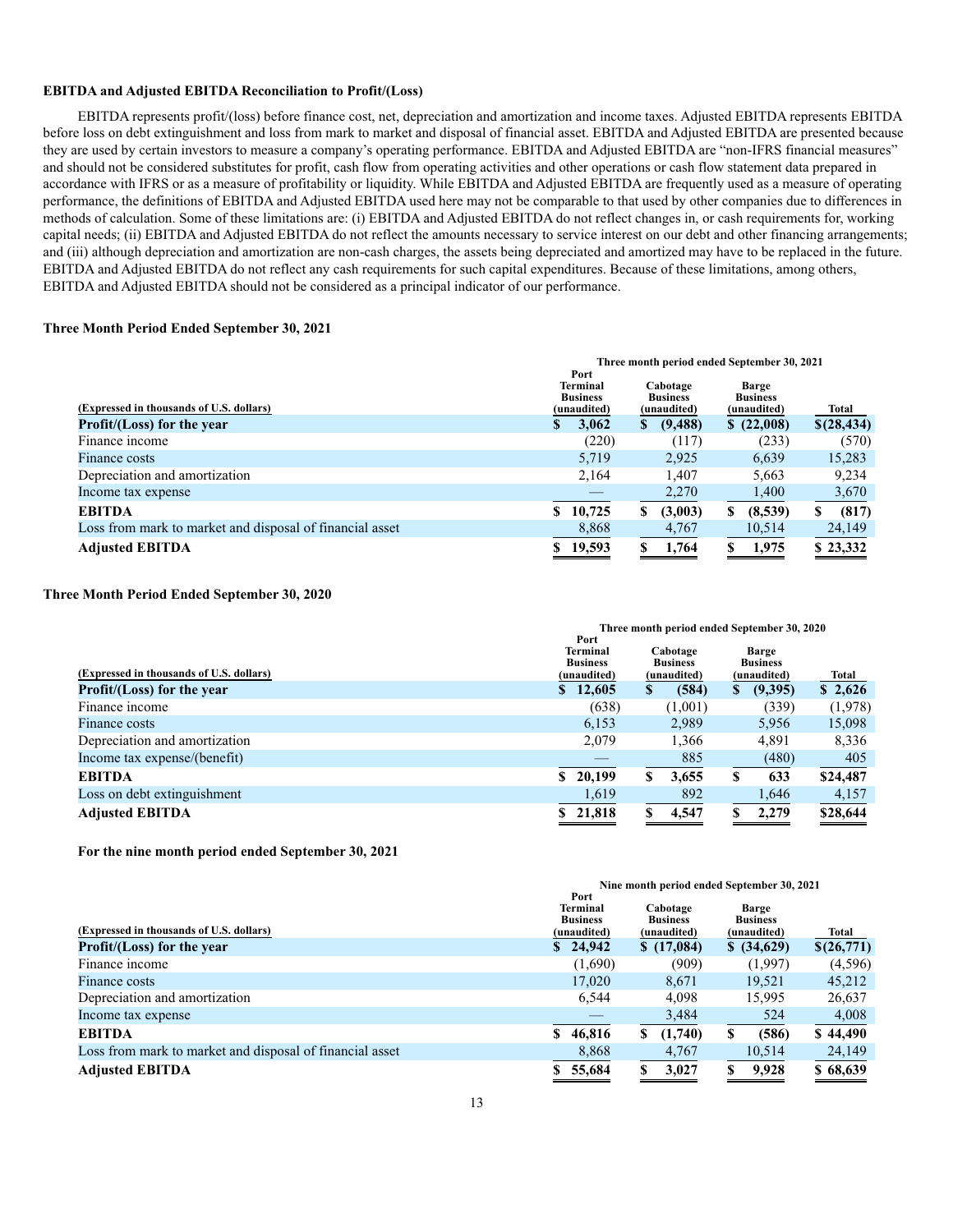#### **For the nine month period ended September 30, 2020**

|                                          |   |                                                                                                      |    |          |    | Nine month period ended September 30, 2020 |          |
|------------------------------------------|---|------------------------------------------------------------------------------------------------------|----|----------|----|--------------------------------------------|----------|
| (Expressed in thousands of U.S. dollars) |   | <b>Port Terminal</b><br>Cabotage<br><b>Business</b><br><b>Business</b><br>(unaudited)<br>(unaudited) |    |          |    | <b>Barge Business</b><br>(unaudited)       | Total    |
| Profit/(Loss) for the year               |   | 35,381                                                                                               | S. | 3,113    | S. | (17, 026)                                  | \$21,468 |
| Finance income                           |   | (2,665)                                                                                              |    | (1,469)  |    | (2,710)                                    | (6,844)  |
| Finance costs                            |   | 14.087                                                                                               |    | 5.067    |    | 14,888                                     | 34,042   |
| Depreciation and amortization            |   | 6,276                                                                                                |    | 4,306    |    | 14.784                                     | 25,366   |
| Income tax expense/(benefit)             |   |                                                                                                      |    | 1,724    |    | (1,522)                                    | 202      |
| <b>EBITDA</b>                            | ъ | 53,079                                                                                               |    | \$12,741 | S  | 8,414                                      | \$74,234 |
| Loss on debt extinguishment              |   | 1,619                                                                                                |    | 892      |    | 1,646                                      | 4,157    |
| <b>Adjusted EBITDA</b>                   |   | 54,698                                                                                               |    | \$13,633 |    | 10.060                                     | \$78,391 |

#### *Liquidity and Capital Resources*

We have historically financed our capital requirements with cash flows from operations, equity contributions from stockholders, borrowings under our credit facilities and issuances of debt securities. Our main uses of funds have been capital expenditures for the acquisition of new vessels, new construction and upgrades at the port terminals, expenditures incurred in connection with ensuring that our owned vessels comply with international and regulatory standards, repayments of debt and payments of dividends. We may also use funds to repurchase our outstanding indebtedness from time to time. Repurchases may be made in the open market, or through privately negotiated transactions or otherwise, in compliance with applicable laws, rules and regulations, at prices and on terms we deem appropriate and subject to our cash requirements for other purposes, compliance with the covenants under our debt agreements, and other factors management deems relevant. In addition, we regularly review opportunities for acquisitions of businesses and additional vessels, development of new facilities and infrastructure, joint ventures and other corporate transactions that may be material to us. In connection with any such transactions, we may need to raise significant amounts of capital, including debt. We do not have any material contractual arrangements for such transactions at this time. See "— Working Capital", "— Capital Expenditures" and "— Interest-bearing loans and borrowings" for further discussion of our working capital position.

The following table presents cash flow information derived from the unaudited condensed consolidated statements of cash flows of Navios Logistics for the nine month periods ended September 30, 2021 and 2020.

| (Expressed in thousands of U.S. dollars)           | <b>Nine Month Period</b><br><b>Ended September 30.</b><br>2021<br>(unaudited) |           |   | <b>Nine Month Period</b><br><b>Ended September 30,</b><br>2020<br>(unaudited) |
|----------------------------------------------------|-------------------------------------------------------------------------------|-----------|---|-------------------------------------------------------------------------------|
| Net cash provided by operating activities          |                                                                               | 14.194    | S | 59.941                                                                        |
| Net cash used in investing activities              |                                                                               | (16,316)  |   | (7, 774)                                                                      |
| Net cash used in financing activities              |                                                                               | (40, 817) |   | (13, 779)                                                                     |
| (Decrease)/increase in cash and cash equivalents   |                                                                               | (42,939)  |   | 38,388                                                                        |
| Cash and cash equivalents, beginning of the period |                                                                               | 74,870    |   | 45,605                                                                        |
| Cash and cash equivalents, end of period           |                                                                               | 31,931    |   | 83.993                                                                        |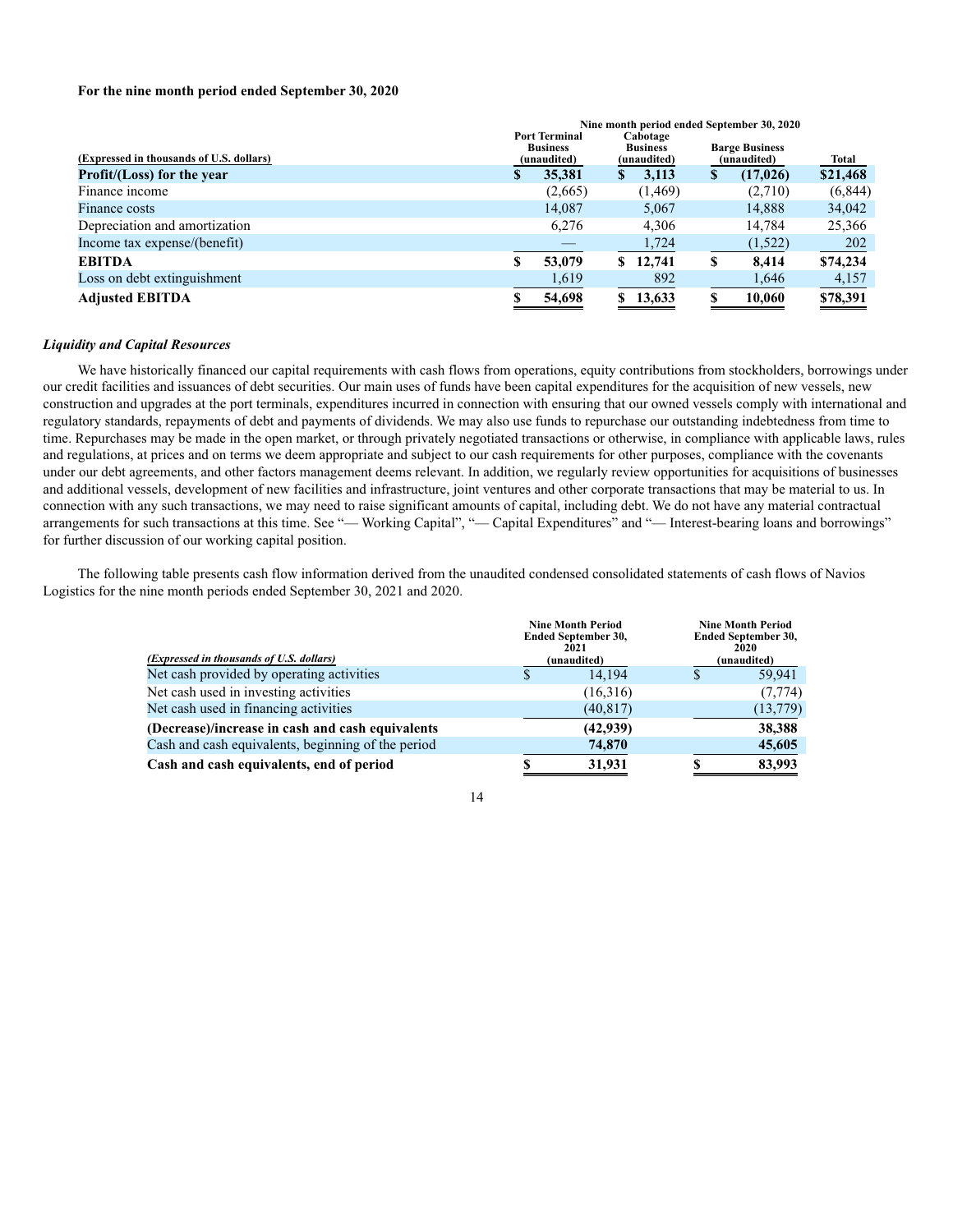#### **Cash provided by operating activities for the nine month period ended September 30, 2021 as compared to cash provided by operating activities for the nine month period ended September 30, 2020:**

Net cash provided by operating activities decreased by \$45.7 million to \$14.2 million for the nine month period ended September 30, 2021, as compared to \$59.9 million for the same period during 2020.

In determining net cash from operating activities, profit is adjusted for the effect of certain non-cash items including depreciation and amortization which are analyzed in detail in our unaudited condensed Consolidated Statement of Cash Flows for the Nine Month Period Ended September 30, 2021 and 2020, included elsewhere in this report.

Profit is adjusted for changes in working capital in order to determine net cash provided by operating activities.

The negative change in working capital of \$3.1 million for the nine month period ended September 30, 2021 resulted from a \$2.7 million increase in prepayments and other assets, \$2.6 million increase in trade receivables and contract assets, a \$0.4 million increase in inventories, partially offset by a \$2.6 million increase in trade and other payables and contract liabilities.

Interest paid increased by \$34.3 million to \$59.3 million for the nine month period ended September 30, 2021, as compared to \$25.1 million for the same period in 2020. The increase was mainly attributable to the interest payment of the 2025 Notes. The 2025 Notes have interest payments due in the first and third quarters of each year, compared to the 2022 Notes that had interest payments due in the second and fourth quarters of each year.

The positive change in working capital of \$2.3 million for the nine month period ended September 30, 2020 resulted from a \$5.5 million decrease trade receivables and contract assets and a \$1.2 million increase in trade and other payables and contract liabilities, partially offset by a \$2.5 million increase in prepayments and other assets and a \$1.9 million increase in inventories.

# **Cash used in investing activities for the nine month period ended September 30, 2021 as compared to the nine month period ended September 30, 2020:**

Net cash used in investing activities increased by \$8.5 million to \$16.3 million for the nine month period ended September 30, 2021, from \$7.8 million for the same period during 2020.

Cash used in investing activities for the nine month period ended September 30, 2021 was mainly the result of (a) \$17.0 million in payments for the acquisition of three pushboats and 18 liquid barges, (b) \$5.9 million in payments for the purchase of tangible assets, (c) \$3.1 million for the construction of a crane, (d) \$1.2 million in payments for the construction of our six new liquid barges, (e) \$0.2 million in payments for the construction of our two new tanks and (f) \$0.1 million in payments for the development of our port operations in Port Murtinho region, Brazil, partially offset by (a) \$7.5 million repayment by Navios Holdings of the Navios Holdings Loan Agreement and (b) \$3.7 million from the disposal of shares (related party).

Cash used in investing activities for the nine month period ended September 30, 2020 was mainly the result of (a) \$5.7 million in payments for the purchase of fixed assets, (b) \$0.7 million in investment providing a secured credit facility to our parent, (c) \$0.6 million in payments for the construction of our two new tanks in our Liquid Port Terminal and (d) \$0.9 million in payments for the construction of our six new liquid barges, partially mitigated by \$0.1 million in collections from net investment in the lease.

# **Cash used in financing activities for the nine month period ended September 30, 2021 as compared to cash used in financing activities for the nine month period ended September 30, 2020:**

Net cash used in financing activities increased by \$27.0 million to \$40.8 million for the nine month period ended September 30, 2021, as compared to \$13.8 million cash used in financing activities for the same period during 2020.

Cash used in financing activities for the nine month period ended September 30, 2021 was due to (a) a \$19.1 million dividend paid to common shareholders, (b) \$12.3 million in payments made in connection with the Company's outstanding indebtedness, (c) \$5.0 million in payments made in connection with the promissory note (See commitments and contingencies), (d) \$3.6 million in payments for the repayment of the Notes Payable (as defined below) and (e) \$0.4 million in payment for the principal portion of our lease liabilities.

Cash used in financing activities for the nine month period ended September 30, 2020 was due to (a) \$375.0 million in payments for the redemption of the 2022 Notes (as defined below), (b) \$98.0 million in payments for the repayment of the Term Loan B Facility (as defined below), (c) a \$33.9 million dividend paid to common shareholders, (d) \$4.0 million of payments made in connection with our outstanding indebtedness, and (e) \$3.5 million in payments for the repayment of the Notes Payable (as defined below), partially mitigated by (a) \$487.5 million of proceeds from the 2025 Notes, (b) \$13.6 million of proceeds from long term debt and (c) \$0.5 million in payment of principal portion of lease liabilities.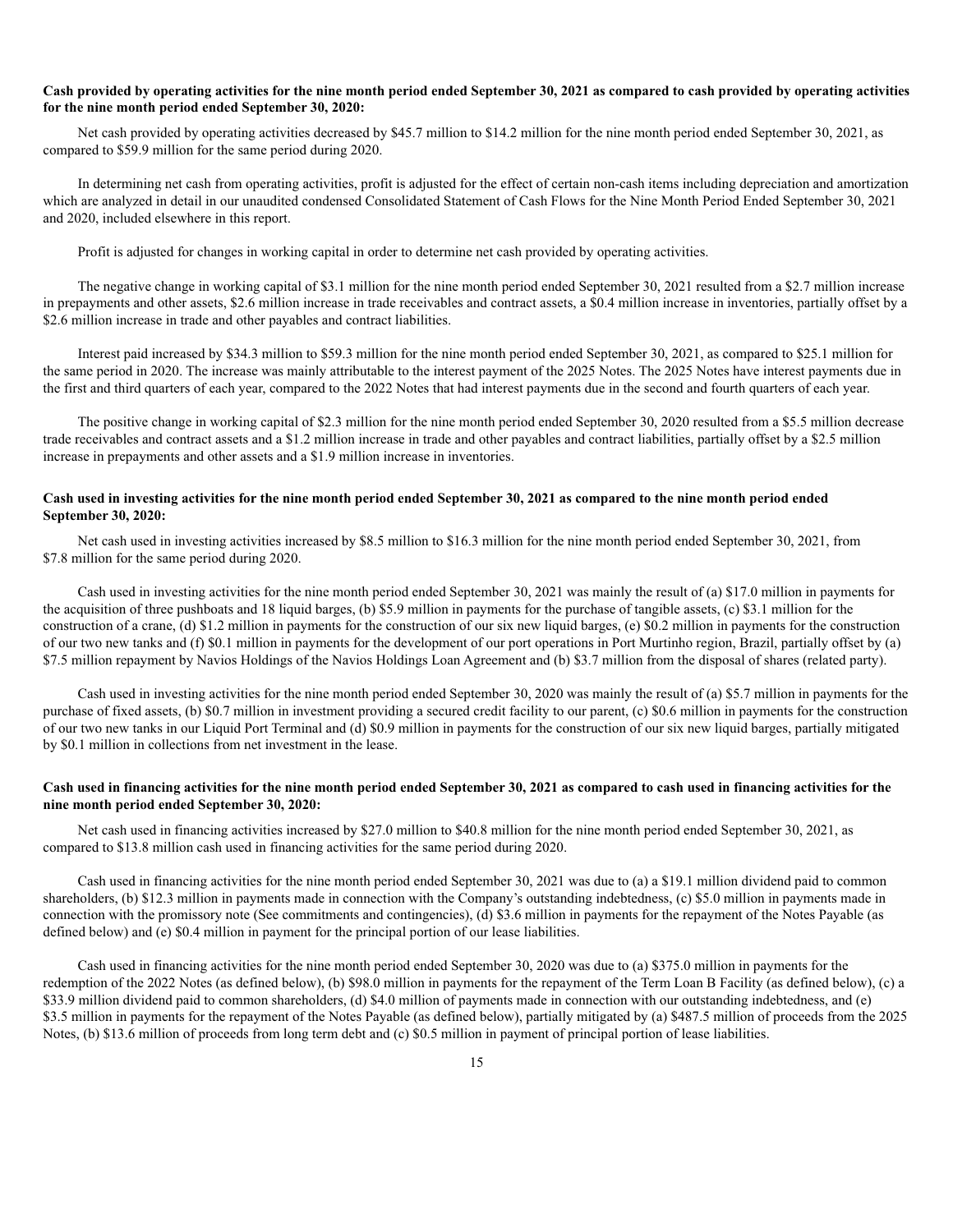#### **Interest-Bearing Loans and Borrowings**

# *Senior Notes*

# *2025 Notes*

On July 8, 2020, Navios Logistics and its wholly-owned subsidiary Navios Logistics Finance (US) Inc. ("Logistics Finance" and, together with Navios Logistics, the "Co-Issuers") issued \$500.0 million in aggregate principal amount of senior secured notes due 2025 ("the 2025 Notes"), at a fixed rate of 10.75%. The net proceeds from the offering of the 2025 Notes were used to satisfy and discharge the indenture governing the 2022 Notes, to repay all amounts outstanding under the Term Loan B Facility and to pay certain fees and expenses related to the offering, with the balance used for general corporate purposes. The effect of this transaction was the recognition of a loss of \$4.2 million in the statement of income under "Loss on debt extinguishment," relating to the accelerated amortization of unamortized deferred finance costs.

On or after August 1, 2022, the Co-Issuers may redeem some or all of the 2025 Notes at the redemption prices set forth in the indenture governing the 2025 Notes. In addition, before August 1, 2022, the Co-Issuers may redeem up to 35% of the aggregate principal amount of the 2025 Notes at a price equal to 110.750% of the principal amount of the 2025 Notes to be redeemed plus accrued and unpaid interest, if any, to the redemption date with an amount equal to the net cash proceeds of one or more equity offerings so long as at least 50% of the originally issued aggregate principal amount of the 2025 Notes remains outstanding. Prior to August 1, 2022, the Co-Issuers may also redeem all or a part of the 2025 Notes at a redemption price equal to the sum of: (a) 100% of the principal amount of the 2025 Notes to be redeemed; plus (b) the applicable "make-whole" premium described in the indenture governing the 2025 Notes, plus (c) accrued and unpaid interest, if any, on the 2025 Notes to be redeemed, to (but excluding) the applicable redemption date, subject to the right of holders of notes on the relevant record date to receive interest due on all the relevant interest payment dates. The Co-Issuers may also redeem all, but not less than all, of the 2025 Notes at a price equal to 100% of the principal amount plus accrued and unpaid interest, if any, upon certain changes in law that would trigger the payment of withholding taxes. Furthermore, upon the occurrence of certain change of control events, the Co-Issuers may be required to offer to purchase 2025 Notes from holders at a price equal to 101% of the principal amount plus accrued and unpaid interest, if any.

The 2025 Notes are senior secured obligations of the Co-Issuers and rank equal in right of payment to all of their existing and future senior indebtedness and senior in right of payment to all of their future subordinated indebtedness. The 2025 Notes are fully and unconditionally guaranteed, jointly and severally, by all of the Company's direct and indirect subsidiaries, other than Logistics Finance. The 2025 Notes are secured by (i) first priority ship mortgages on four tanker vessels servicing the Company's Cabotage Business (the (1) Elena H, (2) Makenita H, (3) Sara H and (4) He Man H) owned by certain subsidiary guarantors (such guarantors, the "Mortgaged Vessel Guarantors") and related assignments of earnings and insurance together with a first priority lien on the capital stock of each Mortgaged Vessel Guarantor and (ii) an assignment by way of security of the Vale Port Contract (collectively, the "Collateral"). The 2025 Notes are effectively senior to all existing and future obligations of the subsidiary guarantors that own Collateral to the extent of the value of the Collateral but effectively junior to any existing and future secured obligations of the Co-Issuers and the subsidiary guarantors that are secured by assets other than the Collateral to the extent of the value of any assets securing such other obligations.

The indenture governing the 2025 Notes contains restrictive covenants that limit, among other things, the ability of the Co-Issuers and their restricted subsidiaries to incur additional indebtedness, pay dividends and make distributions on common and preferred stock, make other restricted payments, make investments, incur liens, consolidate, merge, sell or otherwise dispose of all or substantially all of their assets and enter into certain transactions with affiliates, in each case, subject to exclusions, and other customary covenants. The indenture governing the 2025 Notes also contains customary events of default.

As of September 30, 2021 and December 31, 2020, deferred finance costs associated with the 2025 Notes amounted to \$16.8 million and \$19.4 million, respectively. Finance costs associated with the 2025 Notes amounted to \$13.4 million and \$40.2 million for the three and nine month periods ended September 30, 2021, respectively, (\$12.5 million for each of the three and nine month periods ended September 30, 2020).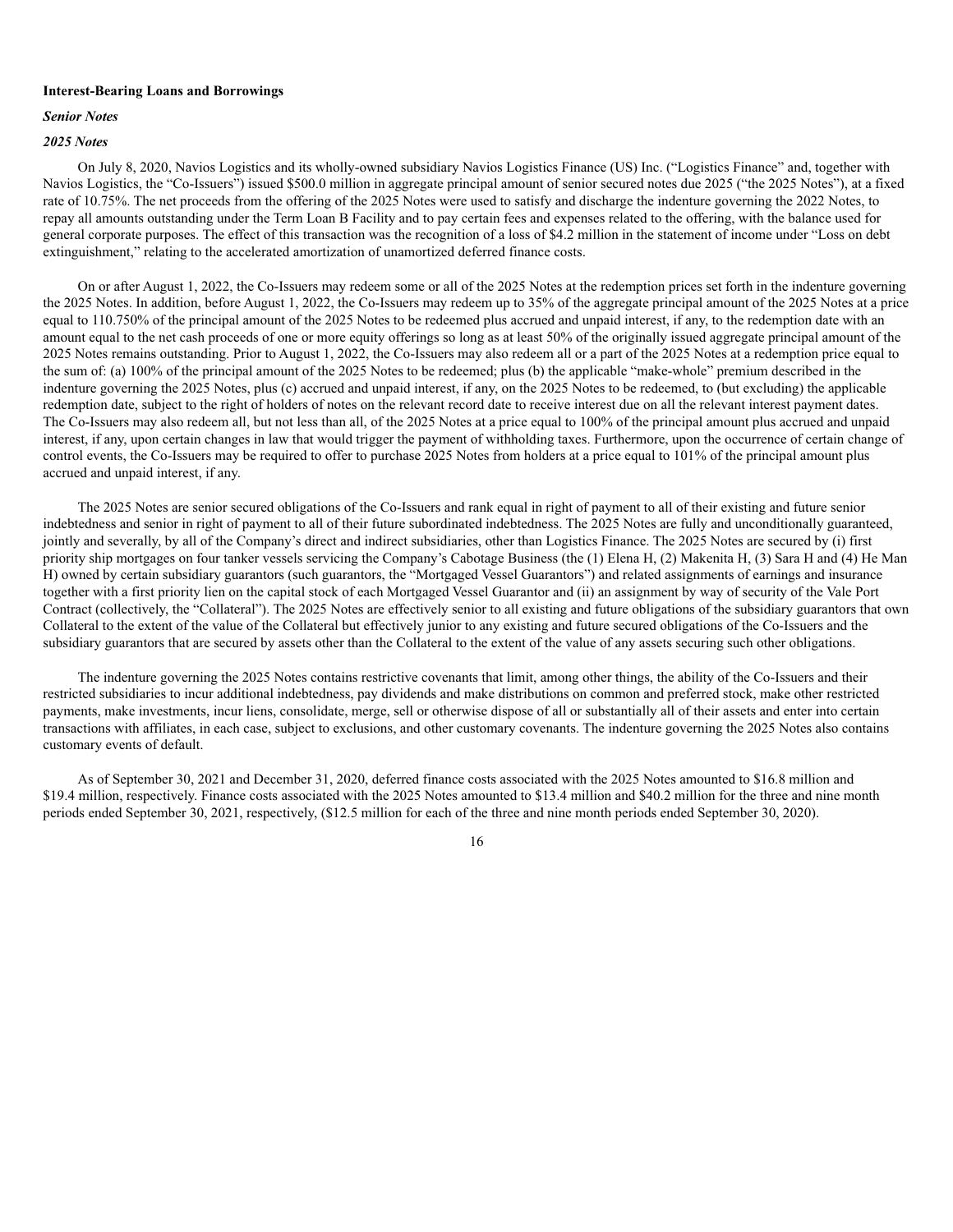#### *2022 Notes*

On April 22, 2014, the Co-Issuers issued \$375.0 million in aggregate principal amount of Senior Notes due May 1, 2022 (the "2022 Notes"), at a fixed rate of 7.25%. The 2022 Notes were redeemed in full on July 16, 2020 at 100% of their face amount, plus accrued and unpaid interest to the redemption date with the proceeds of the Co-Issuers' 2025 Notes. Following this transaction, the Company recognized a loss of \$2.7 million in its unaudited condensed consolidated statement of income for the three and nine month periods ended September 30, 2020 under "Loss on debt extinguishment", relating to the accelerated amortization of the unamortized deferred financing costs.

Finance costs associated with the 2022 Notes amounted to nil for each of the three and nine month periods ended September 30, 2021, respectively, (\$1.1 million and \$14.7 million for the three and nine month periods ended September 30, 2020, respectively).

#### *Term Loan B Facility*

On November 3, 2017, Navios Logistics and Logistics Finance, as co-borrowers, completed the issuance of a \$100.0 million Term Loan B Facility (the "Term Loan B Facility"). The Term Loan B Facility bore an interest rate of LIBOR plus 475 basis points and had a four-year term with 1.0% amortization per annum. The Term Loan B Facility was repaid in full on July 8, 2020 at par plus accrued and unpaid interest to the repayment date with the proceeds of the Co-Issuers' 2025 Notes. Following this transaction, the Company recognized a loss of \$1.5 million in its unaudited condensed consolidated statement of income for the three and nine month periods ended September 30, 2020 under "Loss on debt extinguishment", relating to the accelerated amortization of the unamortized deferred financing costs.

Finance costs associated with the Term Loan B Facility amounted to nil for each of the three and nine month periods ended September 30, 2021, respectively (less than \$0.1 million and \$3.2 million for the three and nine month periods ended September 30, 2020, respectively).

#### *Notes Payable*

In connection with the purchase of mechanical equipment for the expansion of its dry port terminal, the Company entered into an unsecured export financing line of credit for a total amount of \$42.0 million, including all related fixed finance costs of \$5.9 million, available in multiple drawings upon the completion of certain milestones ("Drawdown Events"). The Company incurs the obligation for the respective amount drawn by signing promissory notes ("Notes Payable"). Each drawdown is repayable in 16 consecutive semi-annual installments, starting six months after the completion of each Drawdown Event. Together with each Note Payable, the Company shall pay interest equal to six-month LIBOR. The unsecured export financing line is fully and unconditionally guaranteed by Ponte Rio S.A.. As of September 30, 2021, the Company had drawn the total available amount and the outstanding balance of Notes Payable was \$14.2 million.

Finance costs associated with the Notes Payable amounted to \$0.1 million and \$0.5 million for the three and nine month periods ended September 30, 2021, respectively (\$0.2 million and \$0.8 million for the three and nine month periods ended September 30, 2020, respectively).

#### *Other Indebtedness*

On February 28, 2020, the Company entered into a \$25.0 million loan facility (the "BBVA Facility") with BBVA, which was drawn on July 8, 2020. The BBVA Facility was used to repay existing debt with BBVA, and for general corporate purposes. The BBVA Facility bears interest at a rate of LIBOR (180 days) plus 325 basis points, is repayable in quarterly installments with final maturity on March 31, 2022 and is secured by assignments of certain receivables. As at September 30, 2021, the outstanding balance was \$12.0 million.

On May 18, 2017, the Company entered into a \$14.0 million term loan facility (the "Term Bank Loan") in order to finance the acquisition of two product tankers. The Term Bank Loan bears interest at a rate of LIBOR (90 days) plus 315 basis points and is repayable in twenty quarterly installments with a final balloon payment of \$7.0 million on the last repayment date. As at September 30, 2021, the outstanding amount of the Term Bank Loan was \$8.1 million. As of September 30, 2021 and December 31, 2020, unamortized deferred financing costs associated with the Term Bank Loan amounted to less than \$0.1 million and less than \$0.1 million, respectively. In December 2021, the Company agreed to amend the Term Bank Loan, extending its maturity and amending the repayment schedule. Following the amendment, the \$7.0 million final balloon payment of the Term Bank Loan which was due on May 18, 2022 is repayable in twelve quarterly installments, beginning on August 18, 2022, with a final balloon payment of \$2.8 million.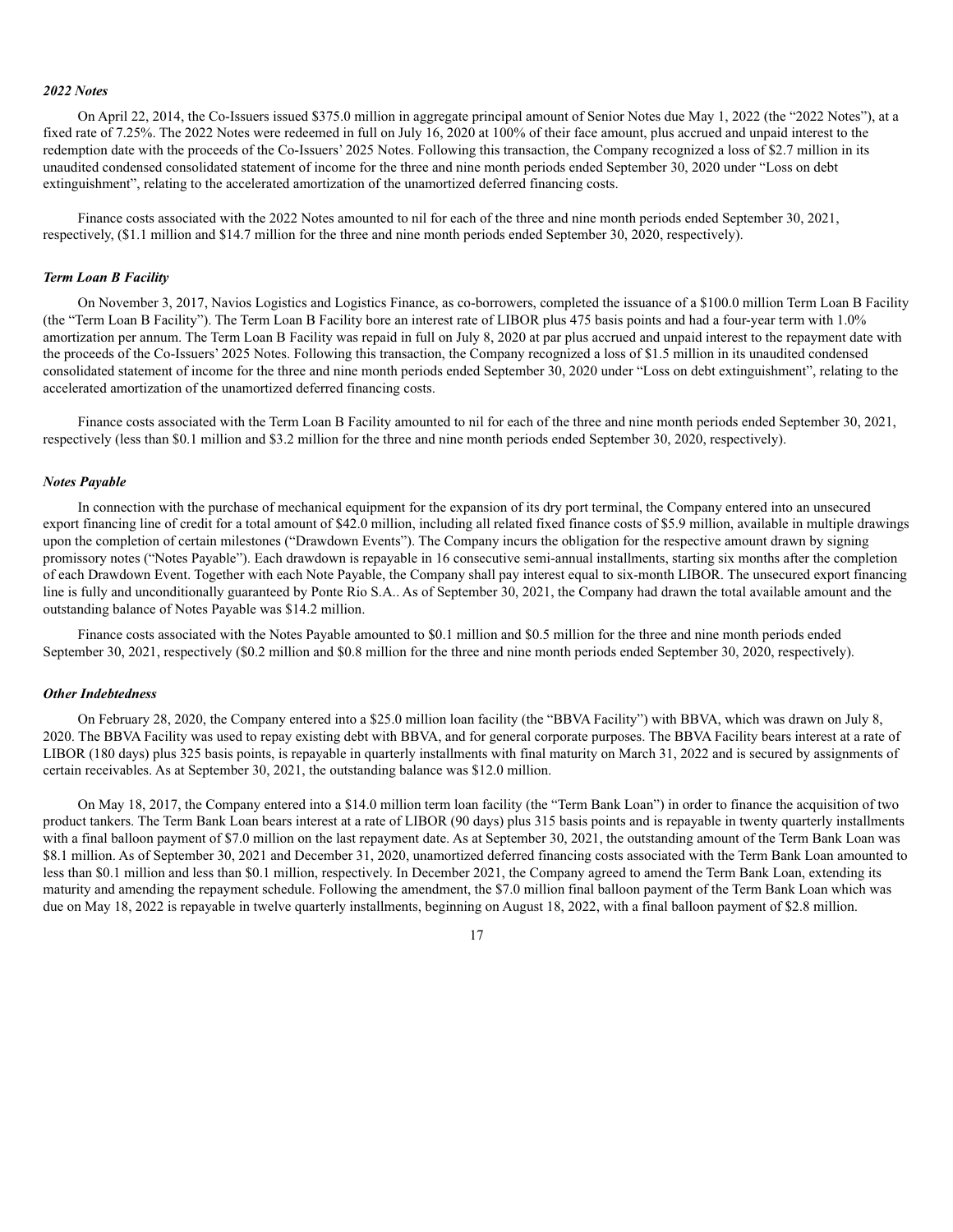In December 2020, the Company entered into a \$13.5 million seller's credit agreement for the construction of six liquid barges to be made available by way of credit in six equal tranches. Each drawdown is repayable in 20 quarterly installments starting from the delivery of each barge. The seller's credit for the construction of the six liquid barges bears interest at a fixed rate of 8.5%. As of September 30, 2021, the Company had drawn the total available amount and the outstanding balance was \$11.8 million. Finance costs associated with the seller's credit agreement for the construction of six liquid barges amounted to \$0.3 million and \$0.8 million for the three and nine month periods ended September 30, 2021 (nil for each of the three and nine month periods ended September 30, 2020).

In the fourth quarter of 2020, Navios Logistics entered into a purchase agreement with an unrelated third party for the acquisition of the 2020 Fleet. The acquisition was completed on March 22, 2021, and the Company entered into a \$15.0 million seller's credit agreement for the acquisition of the 2020 Fleet. The seller's credit agreement bears interest at a fixed rate of 5.0% per annum and is payable in three equal annual installments of \$5.0 million. Finance costs associated with the seller's credit agreement for the acquisition of the 2020 Fleet amounted to \$0.2 million and \$0.4 million for the three and nine month periods ended September 30, 2021 (nil for each of the three and nine month periods ended September 30, 2020).

In connection with the acquisition of Hidronave S.A. on October 29, 2009, the Company assumed a \$0.8 million loan facility that was entered into by Hidronave S.A. in 2001, in order to finance the construction of the pushboat Nazira. The loan facility bore interest at a fixed rate of 600 basis points. In September 2021, this loan was repaid in full.

In connection with its loan obligations and other long term liabilities, the Company is subject to certain covenants, commitments, limitations and restrictions.

The Company was in compliance with all such covenants as of September 30, 2021.

The annualized weighted average interest rates of the Company's total interest-bearing loans and borrowings were 9.91% and 9.97% for the three and nine month periods ended September 30, 2021, respectively (9.81% and 7.92% for the three and nine month periods ended September 30, 2020, respectively).

As of September 30, 2021, an amount of \$9.6 million (\$26.3 million as of December 31, 2020) was included under "Trade and other payables" in the Company's statement of financial position related to accrued interest from our interest-bearing loans and borrowings.

The maturity table below reflects future payments of the long-term interest-bearing loans and borrowings and interest outstanding as of September 30, 2021, for the next five years and thereafter.

| Year                              | As of<br>September 30, 2021<br>(Amounts in millions<br>of U.S. dollars) |
|-----------------------------------|-------------------------------------------------------------------------|
| September 30, 2022                | 88.9                                                                    |
| September 30, 2023                | 67.7                                                                    |
| September 30, 2024                | 66.2                                                                    |
| September 30, 2025                | 543.8                                                                   |
| September 30, 2026 and thereafter | 0.6                                                                     |
| <b>Total</b>                      | 767.2                                                                   |

#### **Contractual Obligations**

The following table summarizes our contractual obligations as of September 30, 2021:

|                                                               | Less than a<br>year | 1-2 years |     | 2-3 years | 3-4 years | More than<br>5 years     | <b>Total</b> |
|---------------------------------------------------------------|---------------------|-----------|-----|-----------|-----------|--------------------------|--------------|
| Interest-bearing loans and borrowings (excluding items below) | 88.9                | 67.7      |     | 66.2      | \$543.8   | 0.6                      | \$767.2      |
| Lease liabilities $(1)$                                       | 1.1                 |           | 1.0 | 0.8       | 0.6       | 23.8                     | 27.3         |
| Trade and other payables                                      | 49.5                |           |     |           |           |                          | 49.5         |
| Promissory note                                               | 5.0                 | 10.0      |     | __        |           | $\overline{\phantom{a}}$ | 15.0         |
| <b>Total</b>                                                  | 144.5               | 78.7      |     | 67.0      | 544.4     | 24.4                     | \$859.0      |

(1) We have several lease agreements with respect to our operating port terminals and various offices.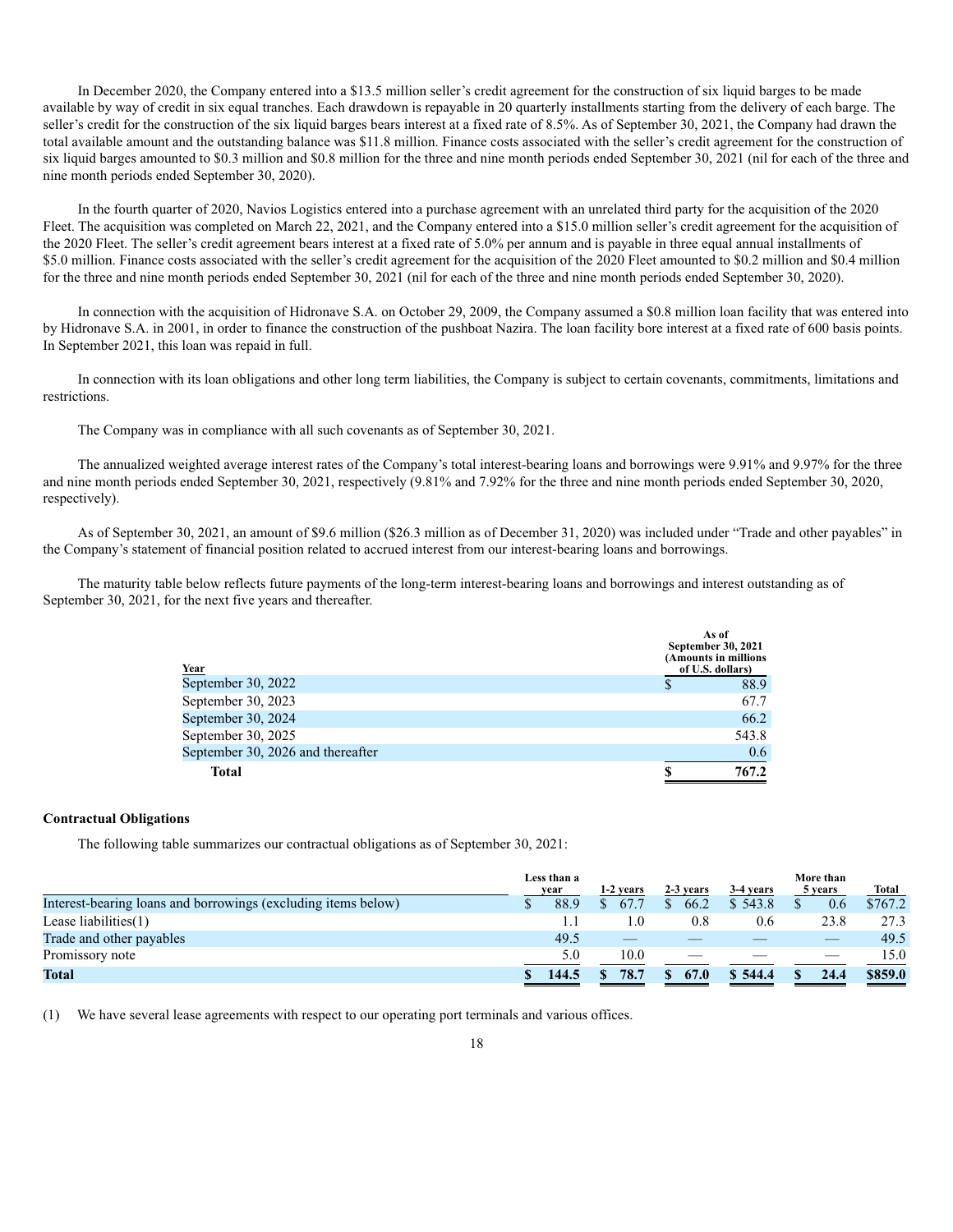#### *Working Capital Position*

On September 30, 2021, Navios Logistics' current assets totaled \$89.1 million, while current liabilities totaled \$88.8 million, resulting in a positive working capital position of \$0.3 million. Navios Logistics' cash forecast indicates that Navios Logistics will generate sufficient cash for at least the next 12 months to make the required principal and interest payments on Navios Logistics' indebtedness, provide for the normal working capital requirements of the business and remain in a positive cash position. In December 2021, the Company agreed to amend the Term Bank Loan, extending its balloon payment for three years which is currently classified under current liabilities in the Company's unaudited condensed consolidated statement of financial position (see "Interest-Bearing Loans and Borrowings").

#### *Capital Expenditures*

During the first quarter of 2021, Navios Logistics completed the construction of six liquid barges and a total of \$19.5 million was included under "Tangible assets" in its unaudited condensed consolidated statement of financial position.

During the first quarter of 2021, Navios Logistics completed the construction of two new tanks in its liquid port terminal and a total of \$1.8 million was transferred to "Tangible assets" in its unaudited condensed consolidated statement of financial position.

Since 2018, Navios Logistics acquired approximately 6.6 hectares of undeveloped land located in the Port Murtinho region of Brazil and on March 24, 2021, the Company acquired 2.3 additional hectares. The Company plans to develop this land for our port operations. As of September 30, 2021, the Company had paid \$2.3 million for the land acquisition and capitalized expenses for the development of its port operations.

In the fourth quarter of 2020, Navios Logistics entered into a purchase agreement with an unrelated third party for the acquisition of the 2020 Fleet, for a purchase price of \$30.0 million. The acquisition was completed on March 22, 2021. As of September 30, 2021, a total of \$32.0 million was transferred to "Tangible assets" in its unaudited condensed consolidated statement of financial position.

During the second quarter of 2021, Navios Logistics completed the construction of a crane in its grain port terminal and a total of \$3.8 million was transferred to "Tangible assets" in its unaudited condensed consolidated statement of financial position.

#### *Dividend Policy*

The payment of dividends is at the discretion of Navios Logistics' board of directors. Any determination as to dividend policy will be made by Navios Logistics' board of directors and will depend on a number of factors, including the requirements of Marshall Islands law, Navios Logistics' future earnings, capital requirements, financial condition and future prospects and such other factors as Navios Logistics' board of directors may deem relevant. Marshall Islands law generally prohibits the payment of dividends other than from surplus, when a company is insolvent or if the payment of the dividend would render the company insolvent. Navios Logistics' ability to pay dividends is also restricted by the terms of the indenture governing its 2025 Notes.

Because Navios Logistics is a holding company with no material assets other than the stock of its subsidiaries, its ability to pay dividends is dependent upon the earnings and cash flow of its subsidiaries and their ability to pay dividends to Navios Logistics. If there is a substantial decline in any of the markets in which Navios Logistics participates, its earnings will be negatively affected, thereby limiting its ability to pay dividends.

On February 21, 2020, the Company declared and paid a pro rata dividend to its shareholders in the aggregate amount of \$27.5 million.

On July 10, 2020, the Company declared and paid a pro rata dividend to its shareholders in cash or shares of Navios Holdings in the aggregate amount of \$6.4 million.

On July 30, 2021, the Company declared and paid a pro rata dividend to its shareholders in shares of Grimaud Ventures S.A. ("Grimaud"), representing 100% of Navios Logistics' equity interest in Grimaud.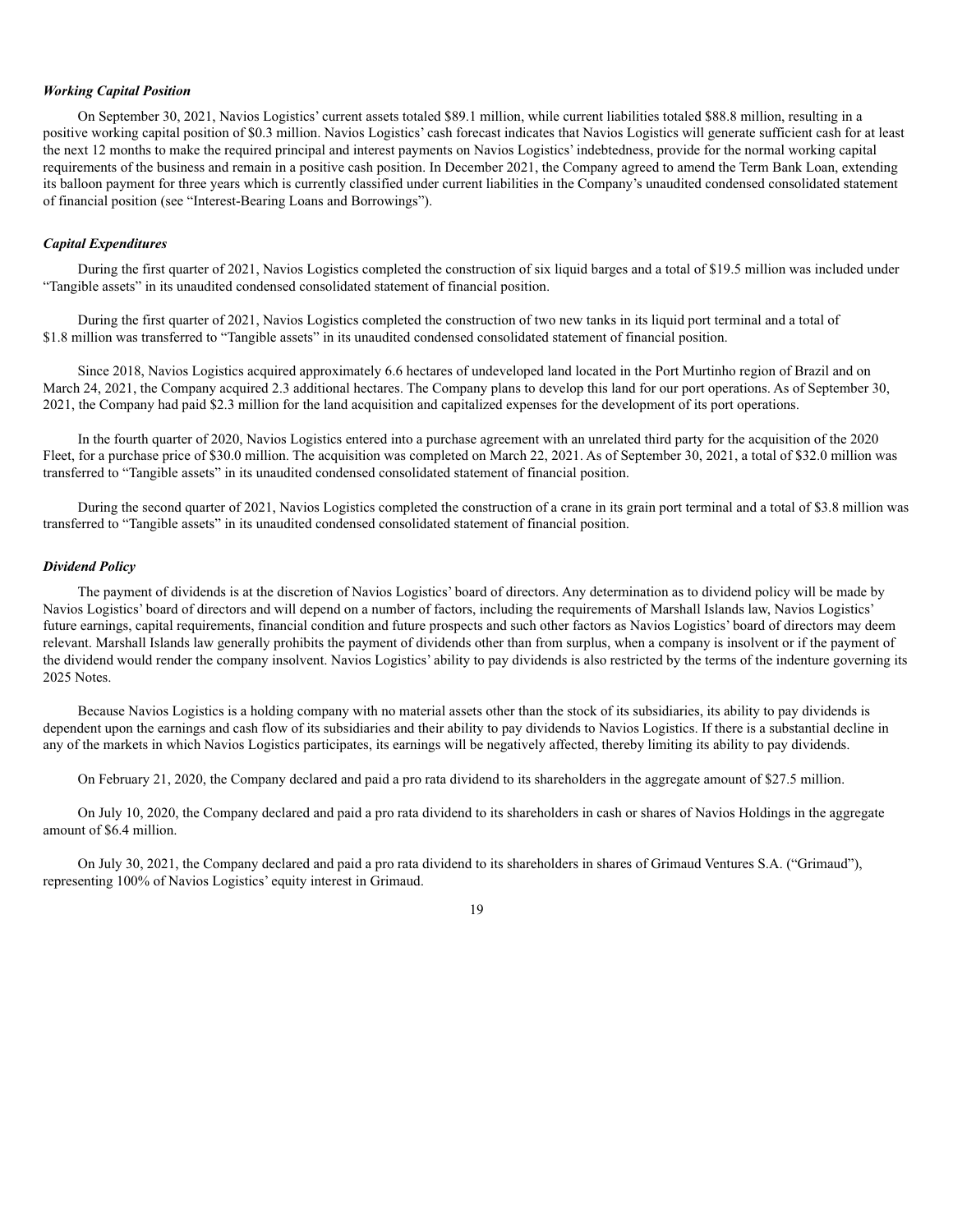#### *Concentration of Credit Risk*

# *Accounts Receivable*

In each of our businesses, we derive a significant part of our revenues from a small number of customers. We expect that a small number of customers will continue to generate a substantial portion of our revenues for the foreseeable future. For the nine month period ended September 30, 2021, our largest customers, Vale International S.A. ("Vale"), accounted for 22.2% of our revenues, and our five largest customers accounted for approximately 51.1% of our revenues, with no such customer (other than Vale) accounting for more than 10% of our revenues. For the nine month period ended September 30, 2020, our largest customer, Vale, accounted for 31.1% of our revenues, and our five largest customers accounted for approximately 59.8% of our revenues, with no customer (other than Vale) accounting for more than 10% of our revenues. In addition, some of our customers, including many of our most significant customers, operate their own vessels and/or barges as well as port terminals. These customers may decide to cease or reduce the use of our services for various reasons, including employment of their own vessels or port terminals as applicable. The loss of any of our significant customers, including our large take-or-pay customers or the change of the contractual terms of any one of our most significant take-or-pay contracts or any significant dispute with one of these customers could materially adversely affect our financial condition and our results of operations.

If one or more of our customers does not perform under one or more contracts with us and we are not able to find a replacement contract, or if a customer exercises certain rights to terminate the contract, we could suffer a loss of revenues that could materially adversely affect our business, financial condition and results of operations. See "Item 3. Key Information — D. Risk Factors — We depend on a few significant customers for a large part of our revenues, and the loss of one or more of these customers could materially and adversely affect our revenues." in the 2020 Form 20-F.

We could lose a customer or the benefits of a contract if, among other things:

- the customer fails to make payments because of its financial inability, the curtailment or cessation of its operations, its disagreements with us or otherwise;
- the customer terminates the contract because we fail to meet their contracted storage needs;
- the customer terminates the contract because we fail to deliver the vessel within a fixed period of time, the vessel is lost or damaged beyond repair, there are serious deficiencies in the vessel or prolonged off-hire, default under the contract; or
- the customer terminates the contract because the vessel has been subject to seizure for more than a specified number of days.

#### *Cash Deposits with Financial Institutions*

Cash deposits in excess of amounts covered by government-provided insurance are exposed to loss in the event of nonperformance by financial institutions. Although we maintain cash deposits in excess of government-provided insurance limits we minimize our exposure to credit risk by dealing with a diversified group of major financial institutions.

#### *Off-Balance Sheet Arrangements*

On July 22, 2016, the Company guaranteed the compliance of certain obligations related to Edolmix S.A. and Enresur (entities wholly owned by the Company) under their respective direct user agreements with the Free Zone of Nueva Palmira, for the amounts of \$0.8 million and \$0.5 million, respectively.

The Company issued a guarantee and indemnity letter that guarantees the performance by Petrolera San Antonio S.A. (a consolidated subsidiary) of all its obligations to Vitol up to \$12.0 million. This guarantee expires on March 1, 2022.

#### *Legal Proceedings and Commitments and Contingencies*

The Company is subject to legal proceedings, claims and contingencies arising in the ordinary course of business. When such amounts can be estimated and the contingency is probable, management accrues the corresponding liability. While the ultimate outcome of lawsuits or other proceedings against us cannot be predicted with certainty, management does not believe the costs, individually or in aggregate, of such actions will have a material effect on our consolidated financial position, results of operations or cash flows.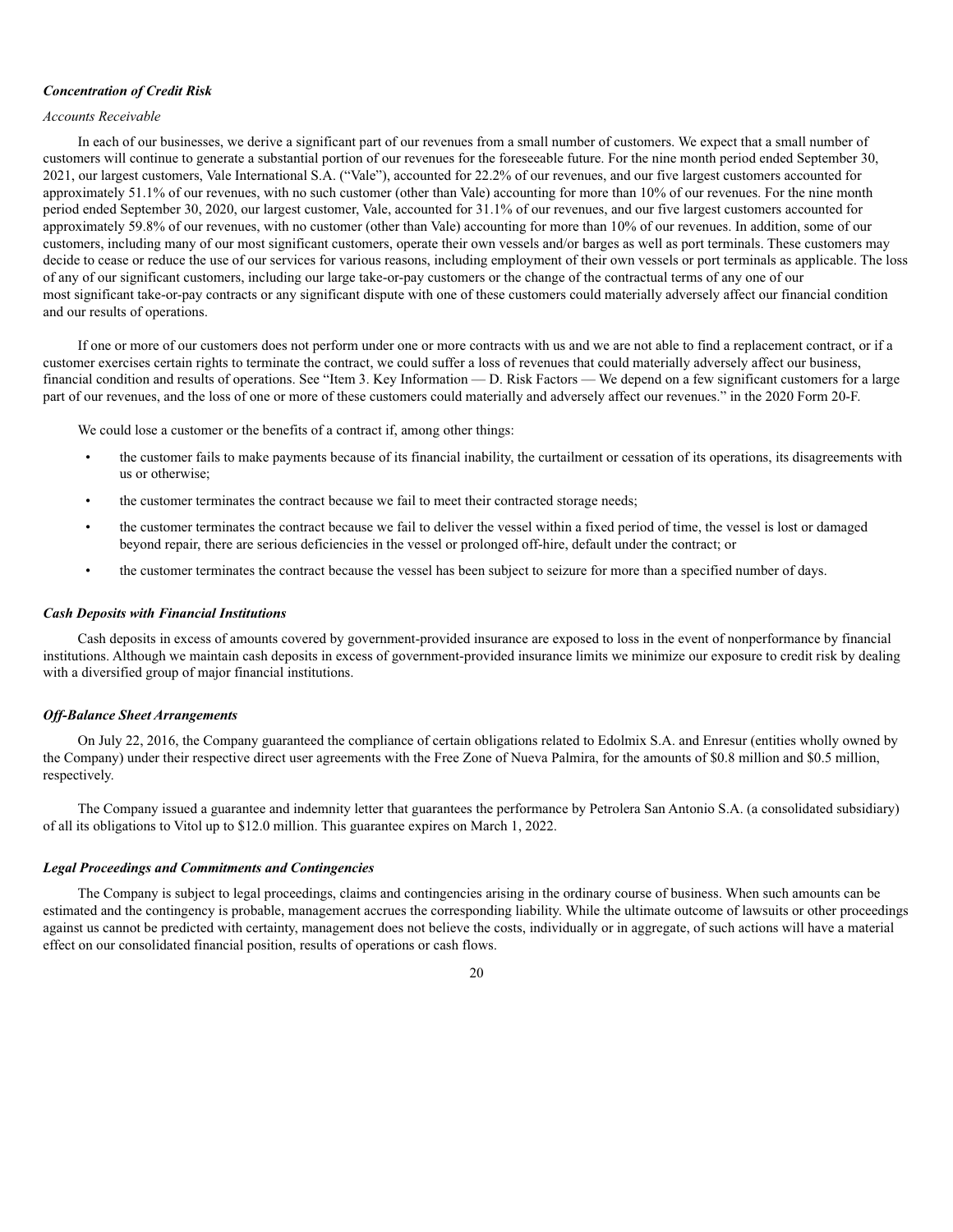In September 2020, the Company agreed to a settlement regarding a storage and transshipment contract in the grain port terminal for a total amount to be paid to the Company as a result of the settlement of \$4.1 million, which will be collected in three equal installments of \$1.4 million on June 1, 2021, 2022 and 2023. In June 2021, the Company collected the first installment.

#### *Related Party Transactions*

As of September 30, 2021 and December 31, 2020, amounts due (to)/from affiliate companies were as follows:

|                                                  | September 30,<br>2021 | December 31,<br>2020 |
|--------------------------------------------------|-----------------------|----------------------|
| Navios Holdings (Parent)                         |                       | 75.1                 |
| Grimaud (Other related party)                    | (15.0)                |                      |
| Navios Shipmanagement Inc. (Other related party) | (0.1)                 |                      |
| Total                                            | (15.1)                | 75.4                 |

Amounts due from affiliate companies do not accrue interest and do not have a specific due date for their settlement apart from the Navios Holdings Loan Agreement (as defined below) which was repaid as of September 30, 2021.

*The Navios Holdings Loan Agreement*: On April 25, 2019, Navios Logistics agreed to lend Navios Holdings \$50.0 million on a secured basis (the "Navios Holdings Loan Agreement") to be used for general corporate purposes, including the repurchase of Navios Holdings' 7.375% First Priority Ship Mortgage Notes due 2022 (the "Navios Holdings 2022 Notes"). The secured credit facility was secured by Navios Holdings 2022 Notes purchased with funds borrowed under the Navios Holdings Loan Agreement. The secured credit facility included an arrangement fee of \$0.5 million and initially bore fixed interest of 12.75% for the first year and 14.75% for the second year. On December 2, 2019, Navios Logistics agreed to increase the amount available under the Navios Holdings Loan Agreement by \$20.0 million. Following this amendment, as a result of the redemption of the 2022 Notes, repayment of the Term Loan B Facility and the issuance of 2025 Notes, (a) the interest rate on the Navios Holdings Loan Agreement decreased to 10.0%, and (b) the maturity of the Navios Holdings Loan Agreement was extended to December 2024.

On June 24, 2020, we entered into a deed of assignment and assumption with our wholly-owned subsidiary, Grimaud and Anemos Maritime Holdings Inc. in respect of the Navios Holdings Loan Agreement, in which we assigned its legal and beneficial right, title and interest in the Navios Holdings Loan to Grimaud. On June 25, 2020, Grimaud agreed to amend the Navios Holdings Loan Agreement to amend the interest payment date in respect of the Navios Holdings Loan and to allow a portion of the total interest payable in respect of the Navios Holdings Loan to be effected in common shares of Navios Holdings. On July 10, 2020, Navios Holdings issued 2,414,263 shares of common stock to Grimaud and paid Grimaud \$6.4 million in satisfaction of the interest payable in respect of the Navios Holdings Loan Agreement as of that date.

Effective as of May 2021, and upon the release of certain collateral, the facility bore interest of 13.0% per annum.

On June 30, 2021, Grimaud entered into a supplemental agreement (the "Supplemental Navios Holdings Loan Agreement") to the Navios Holdings Loan Agreement, whereby Grimaud and Navios Holdings agreed to amend the Navios Holdings Loan Agreement so that the Navios Holdings Loan Agreement could be repaid or prepaid in full through the issuance of shares of common stock of Navios Holdings (the "Shares") to Grimaud. The effectiveness of the Supplemental Navios Holdings Loan Agreement was subject to, and contingent upon, a prepayment by Navios Holdings of the Navios Holdings Loan Agreement in the amount of \$7.5 million in cash and the effectiveness of a registration statement of Navios Holdings registering the resale of 9,301,542 Shares, among other conditions. On July 13, 2021 following the completion of all conditions precedent, the Shares were transferred to Grimaud and the Navios Holdings Loan Agreement was repaid in full. Subsequently, Grimaud entered into a 10b-5 sales agreement for the sale of the Shares. As of July 30, 2021, the date on which the shares of Grimaud were distributed as dividend to the shareholders of the Company, Grimaud had sold 752,000 shares of common stock of Navios Holdings and generated net proceeds of \$3.7 million. Following the July 30, 2021 dividend, the Company recognized a loss of \$24.1 million in its unaudited condensed consolidated statement of income for the period ended September 30, 2021 under "Loss from mark to market and disposal of financial asset".

As of September 30, 2021, the full amount was repaid. For the three and nine month periods ended September 30, 2021, interest income related to Navios Holdings Loan Agreement amounted to \$0.3 million and \$4.2 million, respectively (\$1.8 million and \$6.5 million, respectively, for the three and nine month periods ended September 30, 2020). As of December 31, 2020, an amount of \$5.2 million was included under "Financial assets at amortized cost (related party)" in Navios Logistics' consolidated statement of financial position related to accrued interest to be collected from Navios Holdings.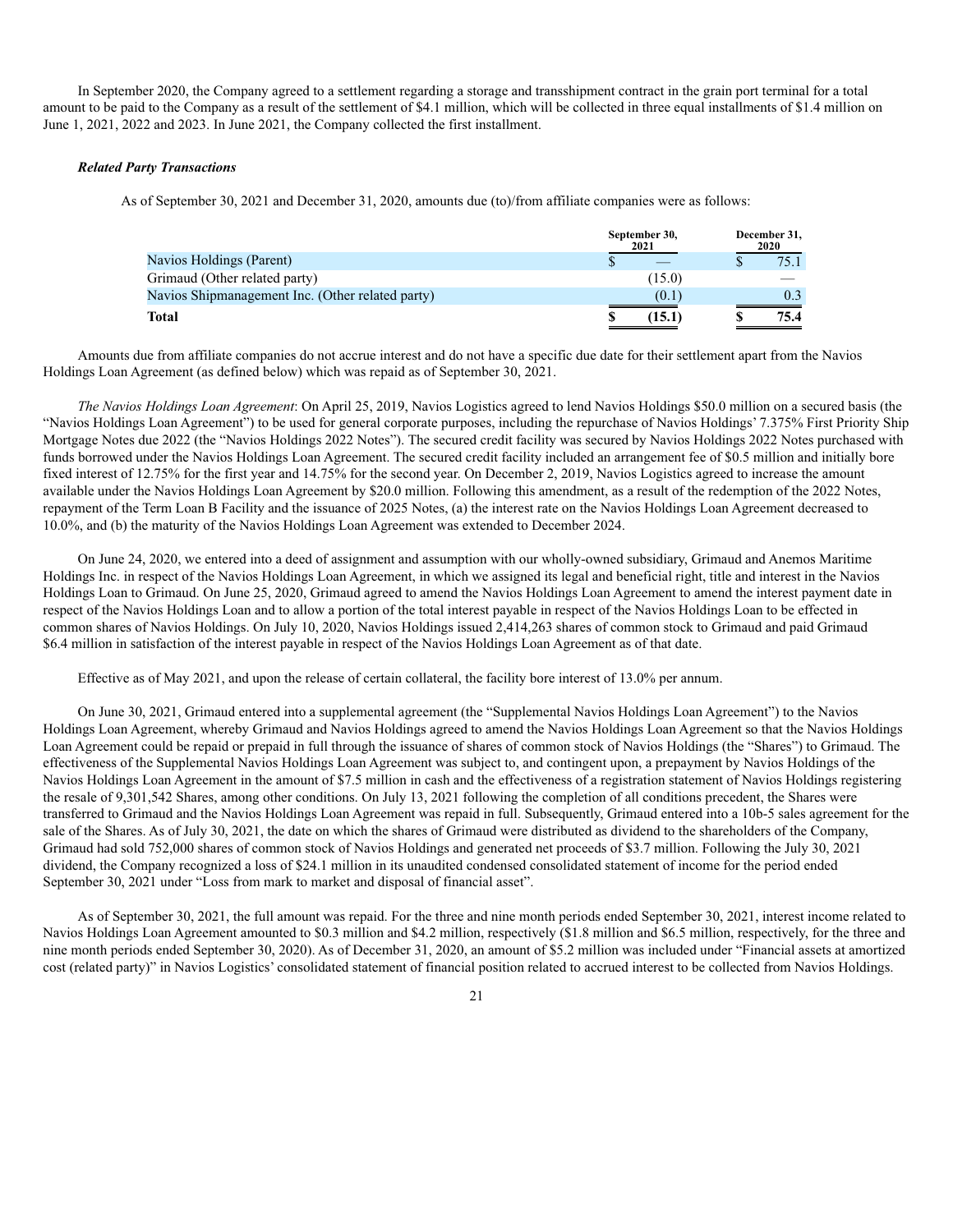*Administrative expenses:* On August 29, 2019 Navios Logistics entered into an assignment agreement with Navios Corporation ("NC") and Navios Shipmanagement Inc. ("NSM"), whereby the administrative services agreement originally entered into between Navios Logistics and Navios Holdings on April 12, 2011, first assigned to NC on May 28, 2014 and subsequently amended on April 6, 2016 (extending the duration of the agreement until December 2021), was assigned from NC to NSM. Thereafter NSM will continue to provide certain administrative management services to Navios Logistics. NSM will be reimbursed for reasonable costs and expenses incurred in connection with the provision of these services. Total administrative expenses charged for the three and nine month periods ended September 30, 2021 amounted to \$0.3 million and \$0.9 million, respectively (\$0.3 million and \$0.9 million for the three and nine month periods ended September 30, 2020, respectively).

*Lodging and travel services:* Navios Logistics obtains lodging and travel services from Empresa Hotelera Argentina S.A./(NH Lancaster), Divijet S.A., Trace Capital and Pit Jet S.A., all owned by members of the Lopez family, including Claudio Pablo Lopez, Navios Logistics' Chief Executive Officer and Vice Chairman and Carlos Augusto Lopez, Navios Logistics' Chief Commercial Officer—Shipping Division, each of whom has no controlling interest in those companies. Total charges were nil for each of the three and nine month periods ended September 30, 2021 (nil and less than \$0.1 million for the three and nine month periods ended September 30, 2020, respectively), and amounts payable amounted to less than \$0.1 million as of September 30, 2021 and December 31, 2020.

*Promissory note*: On July 30, 2021, Navios Logistics issued a \$20.0 million promissory note to Grimaud. The promissory note is payable in four semi-annual equal installments commencing on August 15, 2021. The Company has the ability to defer payment of one of the first three installments subject to certain conditions. On August 15, 2021, the first installment was paid.

#### **Quantitative and Qualitative Disclosures about Market Risks**

We are exposed to certain risks related to interest rate, foreign currency, fuel price inflation and time charter hire rate fluctuation. Risk management is carried out under policies approved by executive management.

#### *Interest Rate Risk:*

*Debt Instruments*—As of September 30, 2021 and December 31, 2020, Navios Logistics had a total of \$561.0 million and \$560.0 million, respectively, in long-term indebtedness. The debt is dollar denominated.

Interest rates on the seller's credit for the construction of six liquid barges, the 2025 Notes and the credit agreement for the acquisition of the 2020 Fleet are fixed and, therefore, changes in interest rates affect their fair value, which as of September 30, 2021 was \$11.8 million, \$542.1 million and \$15.0 million, respectively, but do not affect the related finance cost. The interest on the Notes Payable, the New BBVA Facility and the Term Bank loan is at a floating rate and, therefore, changes in interest rates would affect their interest rate and related finance cost. As of September 30, 2021, the amount outstanding under the Company's floating rate loan facilities was \$34.2 million. A change in the LIBOR rate of 100 basis points would increase finance costs for the nine month period ended September 30, 2021 by \$0.4 million.

For a detailed discussion of Navios Logistics' debt instruments refer to section "Interest-Bearing Loans and Borrowings" included elsewhere in this document.

#### *Foreign Currency Transactions:*

We are exposed to foreign currency exchange transaction risk related to funding our operations. For the nine month periods ended September 30, 2021 and 2020 approximately 51.7%, and 46.5%, respectively, of our expenses were incurred in currencies other than U.S. dollars. Further, for the nine month period ended September, 2021, approximately 25%, 17% and 10% of the Company's \$106.2 million of combined cost of (a) time charter, voyage and port terminal expenses, (b) direct vessels expenses, (c) cost of products and (d) administrative expenses, net of depreciation ("Combined Cost"), were denominated in Argentinean *pesos*, Paraguayan *guaranies* and Uruguayan *pesos*, respectively. Comparatively, the same foreign currencies accounted for approximately 20%, 16% and 10%, respectively, of our \$97.2 million of Combined Cost for the nine month period ended September 30, 2020. For the nine month periods ended September 30, 2021 and 2020, Brazilian *reais* accounted for less than 1% of our Combined Cost.

For the nine month period ended September 30, 2021, a 1.00% change in the exchange rates between the U.S. dollar and Argentinean *pesos*, Paraguayan *guaranies* and Uruguayan *pesos* would change our profit for the year by \$0.3 million, \$0.2 million and \$0.1 million, respectively. Comparatively, a 1.00% change in the same exchange rates would change our profit for the period ended September 30, 2020 by \$0.2 million, \$0.2 million and \$0.1 million, respectively.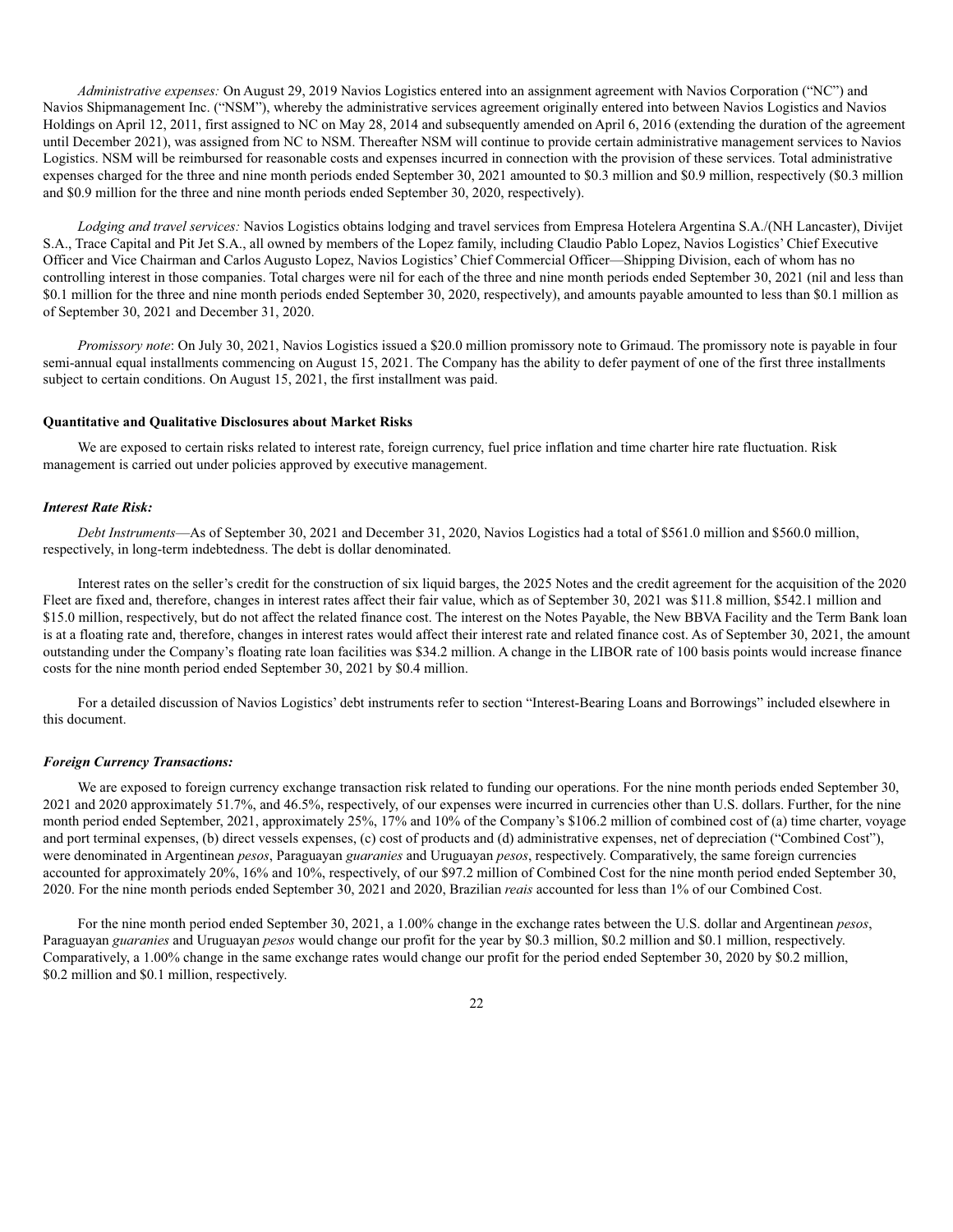#### *Inflation and Fuel Price Increases*

See "Factors Affecting Navios Logistics' Results of Operations."

#### **Critical Accounting Policies**

The Navios Logistics' unaudited condensed consolidated financial statements have been prepared in accordance with IFRS. The preparation of these financial statements requires Navios Logistics to make estimates in the application of its accounting policies based on the best assumptions, judgments and opinions of management.

The Company's most critical accounting policies and estimates are those that involve subjective decisions or assessments and are included in the Company's 2020 Form 20-F.

#### **Recent Accounting Pronouncements**

The Company's recent accounting pronouncements are included in the accompanying notes to the unaudited condensed consolidated financial statements included elsewhere in this report.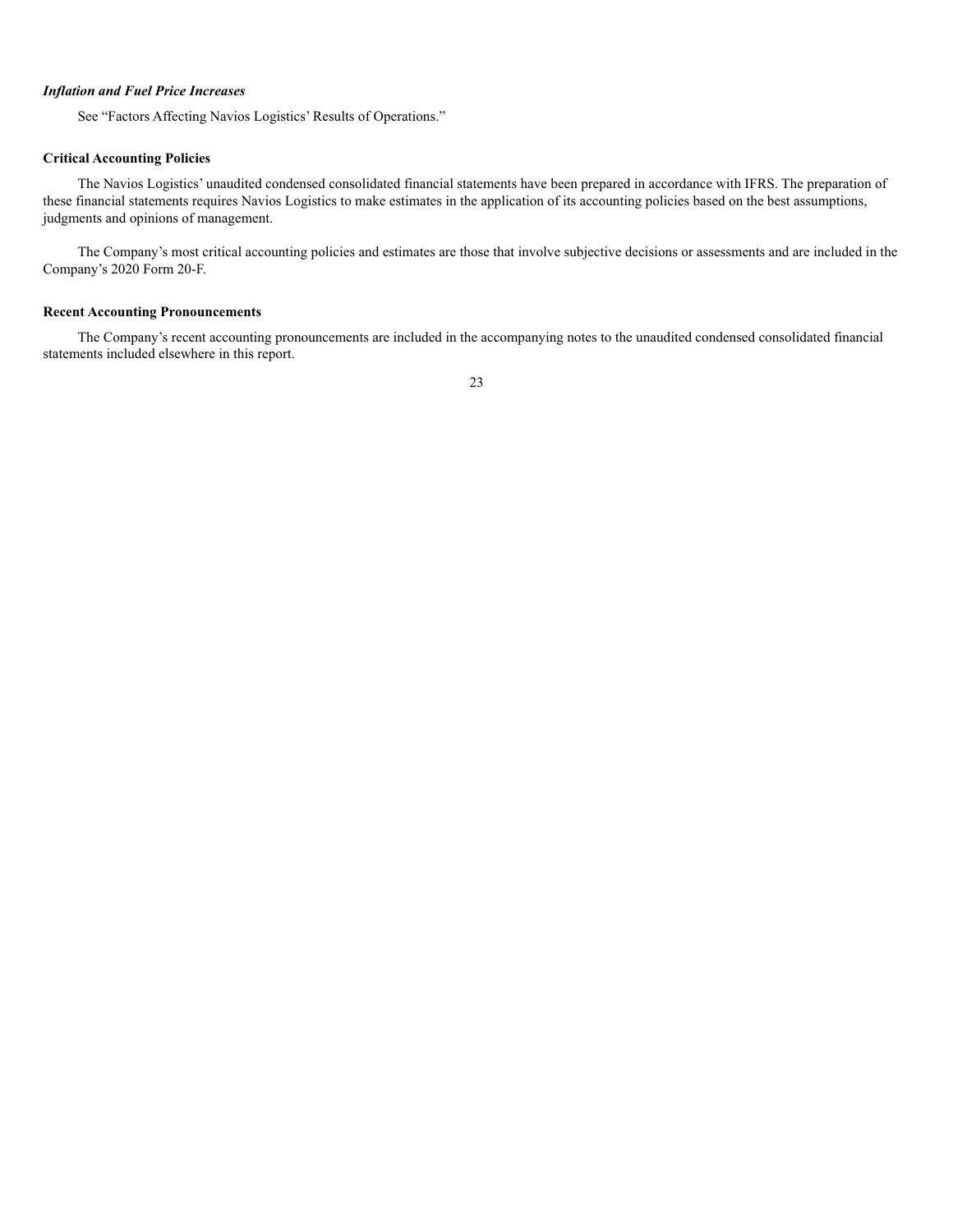# **INDEX TO UNAUDITED CONDENSED CONSOLIDATED FINANCIAL STATEMENTS**

|                                                                                                         | Page  |
|---------------------------------------------------------------------------------------------------------|-------|
| <u>NAVIOS SOUTH AMERICAN LOGISTICS INC.</u>                                                             |       |
| <u>UNAUDITED CONDENSED CONSOLIDATED STATEMENT OF FINANCIAL POSITION AS OF SEPTEMBER 30, 2021 AND</u>    |       |
| <b>DECEMBER 31, 2020</b>                                                                                | $F-2$ |
| UNAUDITED CONDENSED CONSOLIDATED STATEMENT OF INCOME FOR THE THREE AND NINE MONTH PERIODS ENDED         |       |
| <b>SEPTEMBER 30, 2021 AND 2020</b>                                                                      | $F-3$ |
| <u>UNAUDITED CONDENSED CONSOLIDATED STATEMENT OF CHANGES IN EQUITY FOR THE NINE MONTH PERIODS ENDED</u> |       |
| <b>SEPTEMBER 30, 2021 AND 2020</b>                                                                      | $F-4$ |
| UNAUDITED CONDENSED CONSOLIDATED STATEMENT OF CASH FLOWS FOR THE NINE MONTH PERIODS ENDED               |       |
| <b>SEPTEMBER 30, 2021 AND 2020</b>                                                                      | $F-5$ |
| CONDENSED NOTES TO THE UNAUDITED CONDENSED CONSOLIDATED FINANCIAL STATEMENTS                            | $F-6$ |
|                                                                                                         |       |

| ۰<br>٠ |  |
|--------|--|
|        |  |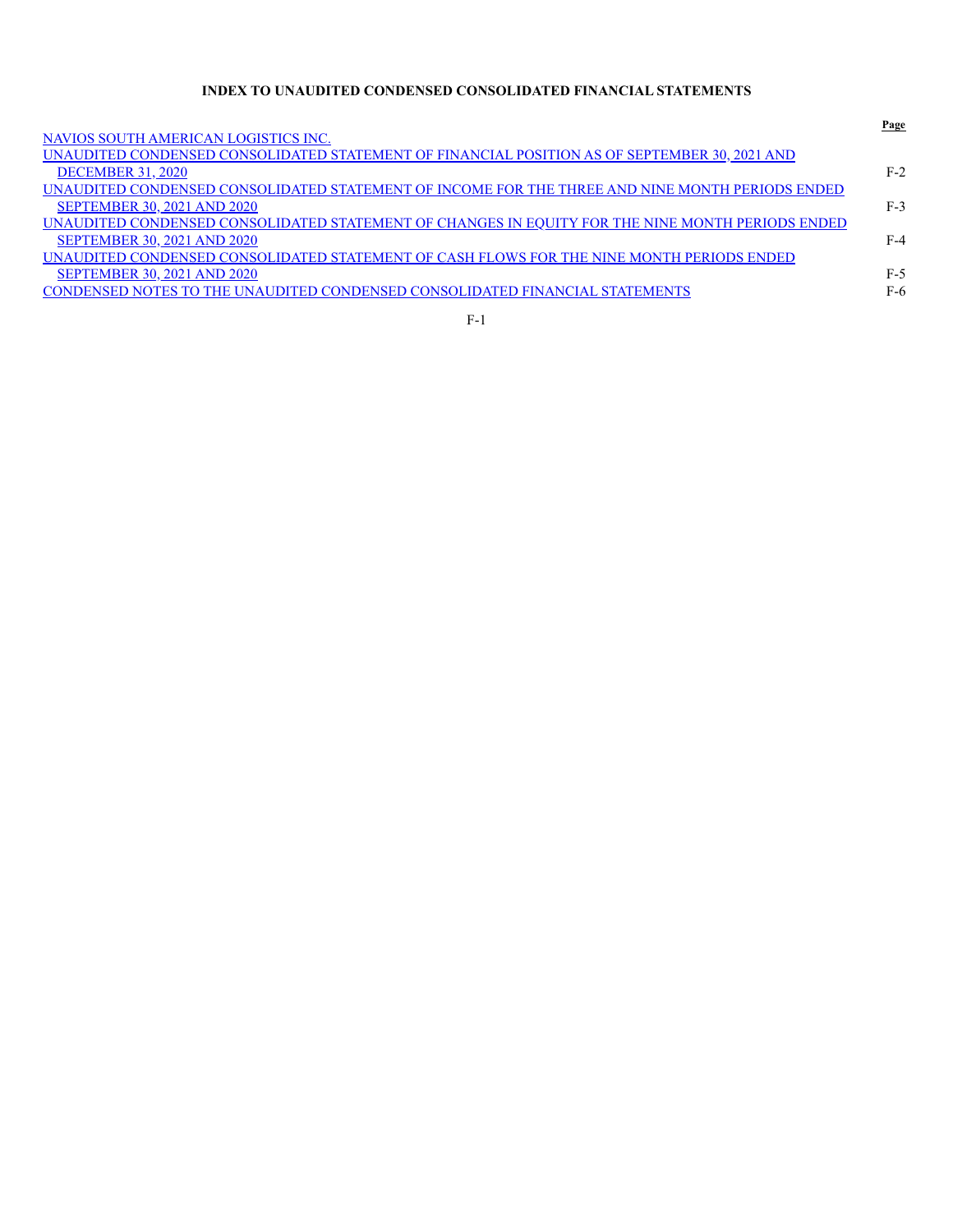# **NAVIOS SOUTH AMERICAN LOGISTICS INC. UNAUDITED CONDENSED CONSOLIDATED STATEMENT OF FINANCIAL POSITION**

(Expressed in thousands of U.S. dollars)

|                                                               | <b>Notes</b>   |    | September 30,<br>2021<br>(unaudited) |              | December 31,<br>2020          |
|---------------------------------------------------------------|----------------|----|--------------------------------------|--------------|-------------------------------|
| <b>ASSETS</b>                                                 |                |    |                                      |              |                               |
| <b>Non-current assets</b>                                     |                |    |                                      |              |                               |
| Tangible assets                                               | 5              | \$ | 562,517                              |              | \$520,811                     |
| Assets under construction                                     | 5              |    | 698                                  |              | 20,886                        |
| Intangible assets                                             | 6              |    | 153,755                              |              | 155,834                       |
| Right-of-use assets                                           | 9              |    | 8,122                                |              | 7,275                         |
| Net investment in the lease                                   | 9              |    | 158                                  |              | 190                           |
| Deferred tax assets                                           |                |    | 81                                   |              | 691                           |
| Intercompany receivable loan from parent (related party), net | 10             |    | $\qquad \qquad$                      |              | 69,833                        |
| Other assets                                                  |                |    | 6,516                                |              | 5,082                         |
| <b>Total non-current assets</b>                               |                | \$ | 731,847                              | \$           | 780,602                       |
| <b>Current Assets</b>                                         |                |    |                                      |              |                               |
| Inventories                                                   |                |    | 10,261                               |              | 9,901                         |
| Trade receivables                                             | 4              |    | 36,445                               |              | 34,190                        |
| Contract assets                                               | $\overline{4}$ |    | 921                                  |              | 906                           |
| Prepayments and other assets                                  |                |    | 9,423                                |              | 6,700                         |
| Cash and cash equivalents                                     |                |    | 31,931                               |              | 74,870                        |
| Financial assets at amortized cost (related party)            | 10             |    |                                      |              | 5,244                         |
| Net investment in the lease                                   | 9              |    | 156                                  |              | 110                           |
| <b>Total current assets</b>                                   |                | \$ | 89,137                               | \$           | 131,921                       |
| <b>Total Assets</b>                                           |                | \$ | 820,984                              | S            | 912,523                       |
| <b>EQUITY and LIABILITIES</b>                                 |                |    |                                      |              |                               |
| <b>Equity</b>                                                 |                |    |                                      |              |                               |
| Issued capital                                                |                |    | 20                                   |              | 20                            |
| Share premium                                                 |                |    | 233,441                              |              | 233,441                       |
| (Accumulated deficit)/retained earnings                       |                |    | (41,745)                             |              | 60,331                        |
| <b>Total equity</b>                                           |                | \$ | 191,716                              |              | \$293,792                     |
| <b>Liabilities</b>                                            |                |    |                                      |              |                               |
| <b>Non-current liabilities</b>                                |                |    |                                      |              |                               |
| Interest-bearing loans and borrowings                         | 8              |    | 511,424                              |              | 517,791                       |
| Promissory note (related party)                               | 13             |    | 10,000                               |              | $\overbrace{\phantom{12333}}$ |
| Lease liabilities                                             | 9              |    | 7,731                                |              | 6,945                         |
| Provisions                                                    |                |    | 511                                  |              | 451                           |
| Deferred tax liabilities                                      |                |    | 10,394                               |              | 8,583                         |
| Income tax payable                                            |                |    | 40                                   |              | 61                            |
| Other non-current liabilities                                 |                |    | 375                                  |              | 289                           |
| <b>Total non-current liabilities</b>                          |                | \$ | 540,475                              |              | \$534.120                     |
| <b>Current liabilities</b>                                    |                |    |                                      |              |                               |
| Trade and other payables                                      | $\,8\,$        |    | 49,486                               |              | 58,889                        |
| Contract liabilities                                          | 4              |    | 486                                  |              | 2,011                         |
| Interest-bearing loans and borrowings                         | $\,8\,$        |    | 32,730                               |              | 22,800                        |
| Promissory note (related party)                               | 13             |    | 5,000                                |              |                               |
| Lease liabilities                                             | 9              |    | 1,091                                |              | 911                           |
| <b>Total current liabilities</b>                              |                | \$ | 88,793                               | \$           | 84,611                        |
| <b>Total liabilities</b>                                      |                | \$ |                                      |              | 618,731                       |
|                                                               |                |    | 629,268                              | \$           |                               |
| <b>Total equity and liabilities</b>                           |                | \$ | 820,984                              | $\mathbf{s}$ | 912,523                       |

The accompanying notes are an integral part of these unaudited condensed consolidated financial statements.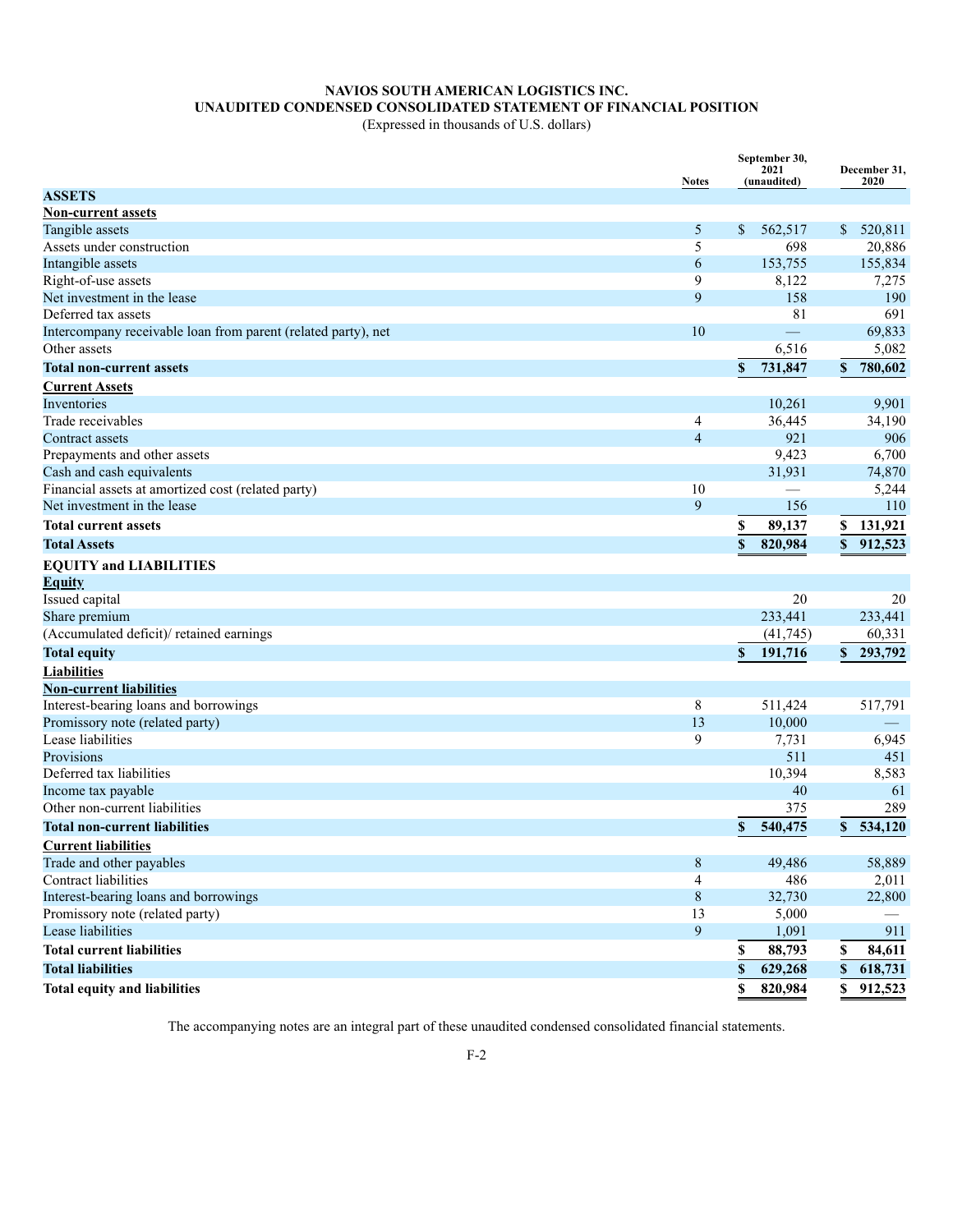# **NAVIOS SOUTH AMERICAN LOGISTICS INC. UNAUDITED CONDENSED CONSOLIDATED STATEMENT OF INCOME**

(Expressed in thousands of U.S. dollars)

|                                                          | Note           | Nine month<br>Nine month<br>period ended<br>period ended<br>September 30,<br>September 30,<br>2021<br>2020<br>(unaudited)<br>(unaudited) |            |    | Three month<br>period ended<br>September 30,<br>2021<br>(unaudited) |    | <b>Three month</b><br>period ended<br>September 30,<br>2020<br>(unaudited) |              |          |
|----------------------------------------------------------|----------------|------------------------------------------------------------------------------------------------------------------------------------------|------------|----|---------------------------------------------------------------------|----|----------------------------------------------------------------------------|--------------|----------|
| Revenue                                                  | $\overline{4}$ | S.                                                                                                                                       | 173,660    | S. | 173,686                                                             | \$ | 63,281                                                                     | \$           | 58,527   |
| Cost of sales                                            | 4              |                                                                                                                                          | (121, 147) |    | (110,907)                                                           |    | (44, 928)                                                                  |              | (37,211) |
| <b>Gross profit</b>                                      |                | \$                                                                                                                                       | 52,513     | S. | 62,779                                                              | S  | 18,353                                                                     | $\mathbf{s}$ | 21,316   |
| Administrative expenses                                  | 4              |                                                                                                                                          | (10, 783)  |    | (10, 428)                                                           |    | (3,754)                                                                    |              | (3,616)  |
| Other operating income                                   |                |                                                                                                                                          | 1,159      |    | 4,797                                                               |    | 85                                                                         |              | 4,351    |
| Other operating expenses                                 |                |                                                                                                                                          | (3,148)    |    | (3,127)                                                             |    | (1,300)                                                                    |              | (1,596)  |
| Allowance for expected credit losses on financial assets | 4              |                                                                                                                                          | (341)      |    | (541)                                                               |    | (193)                                                                      |              | 34       |
| <b>Operating profit</b>                                  |                | S                                                                                                                                        | 39,400     | S. | 53,480                                                              | \$ | 13,191                                                                     | S            | 20,489   |
| Finance income                                           |                |                                                                                                                                          | 4,596      |    | 6,844                                                               |    | 570                                                                        |              | 1,978    |
| Finance costs                                            |                |                                                                                                                                          | (45,212)   |    | (34, 042)                                                           |    | (15,283)                                                                   |              | (15,098) |
| Foreign exchange differences, net                        |                |                                                                                                                                          | 2,602      |    | (455)                                                               |    | 907                                                                        |              | (181)    |
| Loss on debt extinguishment                              | 8              |                                                                                                                                          |            |    | (4,157)                                                             |    |                                                                            |              | (4,157)  |
| Loss from mark to market and disposal of financial asset | 10             |                                                                                                                                          | (24, 149)  |    |                                                                     |    | (24, 149)                                                                  |              |          |
| (Loss)/profit before tax                                 |                | S                                                                                                                                        | (22,763)   | S. | 21,670                                                              | \$ | (24,764)                                                                   | S            | 3,031    |
| Income tax expense                                       |                |                                                                                                                                          | (4,008)    |    | (202)                                                               |    | (3,670)                                                                    |              | (405)    |
| (Loss)/profit for the period                             |                | S                                                                                                                                        | (26, 771)  |    | 21,468                                                              |    | (28, 434)                                                                  | S            | 2,626    |

The accompanying notes are an integral part of these unaudited condensed consolidated financial statements.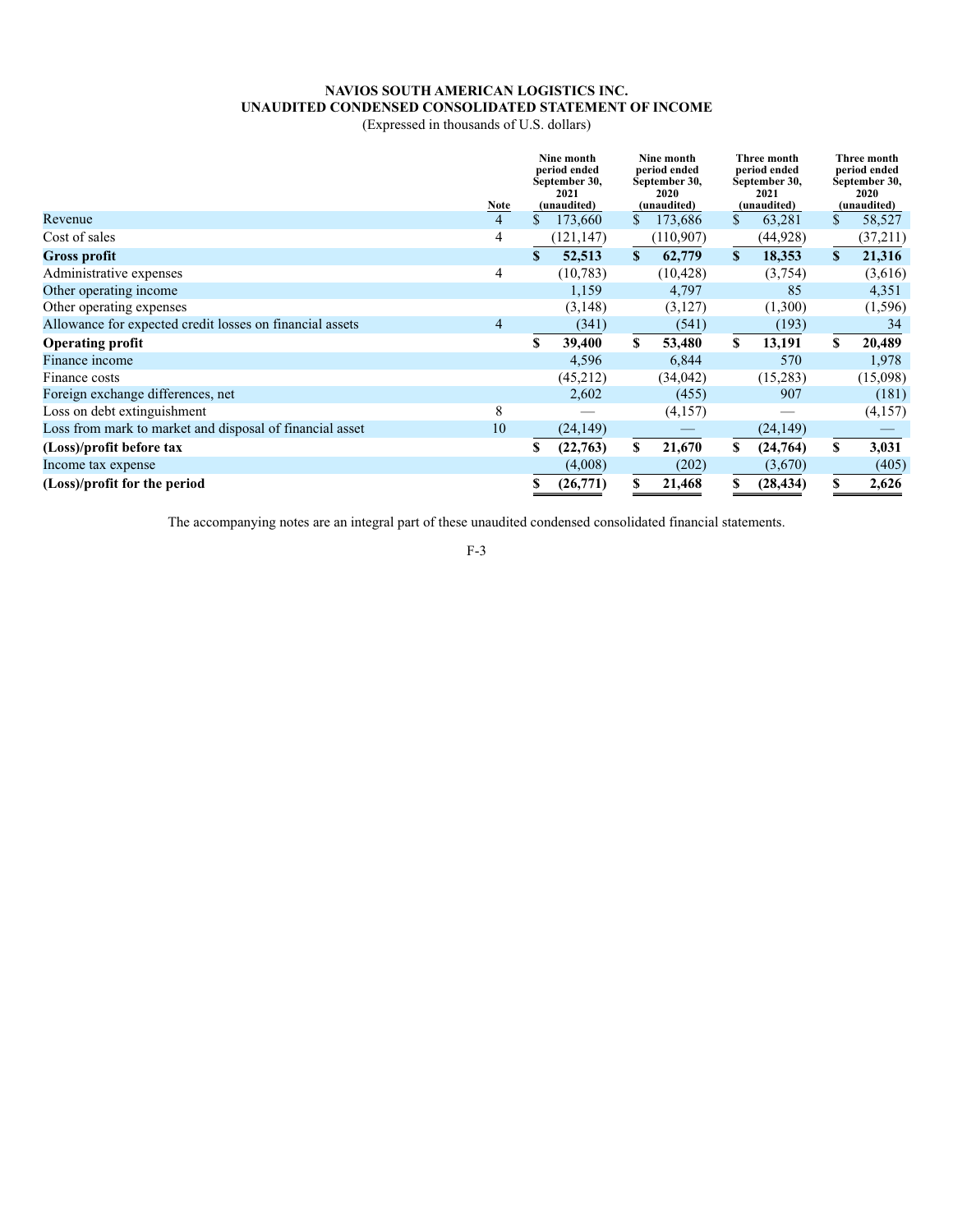# **NAVIOS SOUTH AMERICAN LOGISTICS INC. UNAUDITED CONDENSED CONSOLIDATED STATEMENT OF CHANGES IN EQUITY**

(Expressed in thousands of U.S. dollars)

|                                              | <b>Issued</b><br>capital | <b>Share</b><br>premium |  | (Accumulated<br>Deficit)/Retained<br>Earnings | <b>Total</b><br>Equity |  |
|----------------------------------------------|--------------------------|-------------------------|--|-----------------------------------------------|------------------------|--|
| <b>Balance as at January 1, 2021</b>         | \$20                     | \$233,441               |  | 60,331                                        | \$293,792              |  |
| Loss for the period                          |                          |                         |  | (26,771)                                      | (26,771)               |  |
| Dividends (Note 7)                           |                          |                         |  | (75,305)                                      | (75,305)               |  |
| Balance as at September 30, 2021 (unaudited) | <b>20</b><br>S.          | \$233,441               |  | (41,745)                                      | \$191,716              |  |
| <b>Balance as at January 1, 2020</b>         | \$20                     | \$233,441               |  | 82,543                                        | \$316,004              |  |
| Profit for the period                        |                          |                         |  | 21.468                                        | 21.468                 |  |
| Dividends paid (Note 7)                      |                          |                         |  | (33,881)                                      | (33,881)               |  |
| Balance as at September 30, 2020 (unaudited) | 20<br>\$                 | \$233,441               |  | 70,130                                        | \$303,591              |  |

The accompanying notes are an integral part of these unaudited condensed consolidated financial statements.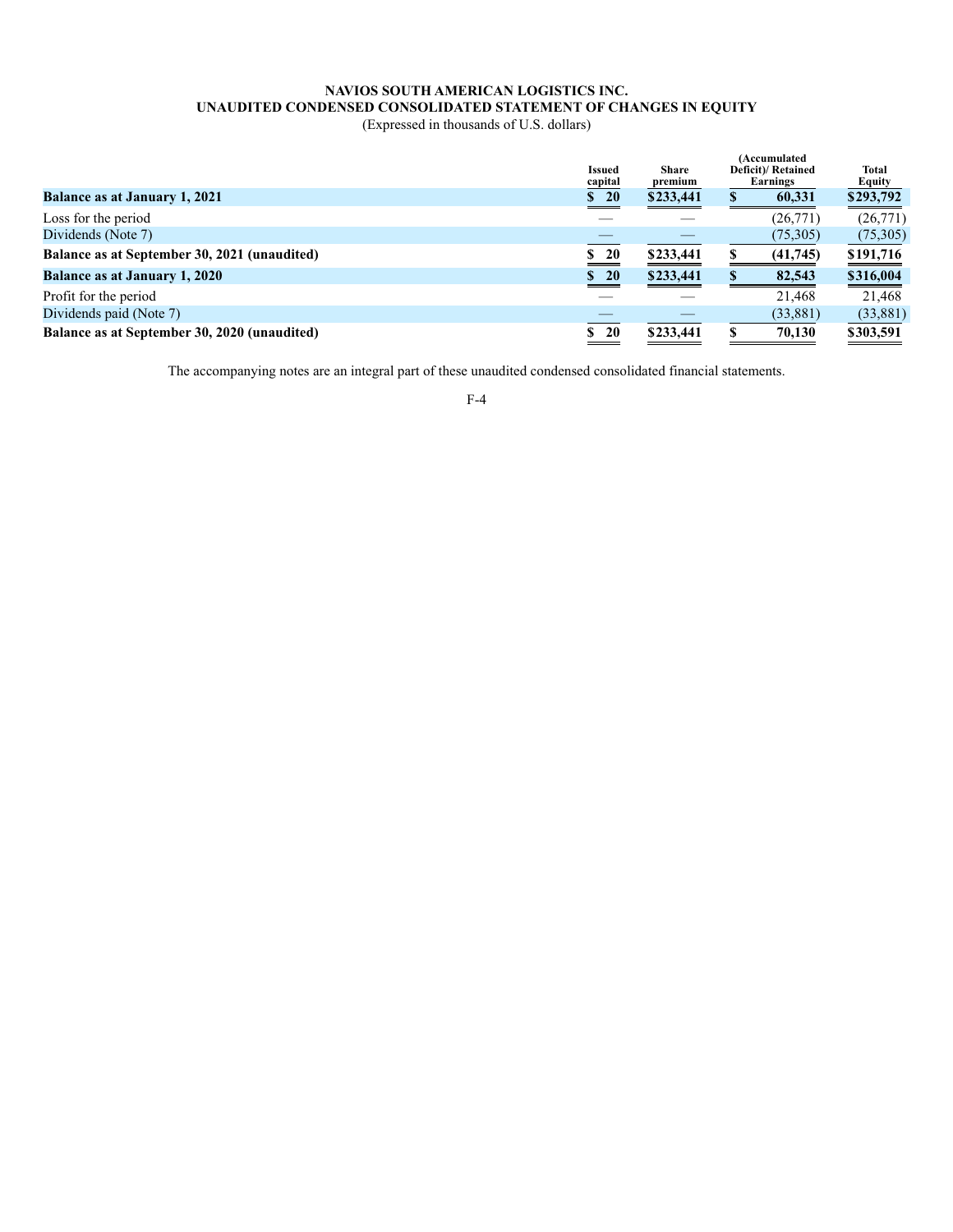# **NAVIOS SOUTH AMERICAN LOGISTICS INC. UNAUDITED CONDENSED CONSOLIDATED STATEMENT OF CASH FLOW**

(Expressed in thousands of U.S. dollars)

|                                                                     | Note           |              | Nine month<br>period ended<br>September 30,<br>2021<br>(unaudited) |                                                                       | Nine month<br>period ended<br>September 30,<br>2020<br>(unaudited) |
|---------------------------------------------------------------------|----------------|--------------|--------------------------------------------------------------------|-----------------------------------------------------------------------|--------------------------------------------------------------------|
| <b>Operating activities</b>                                         |                |              |                                                                    |                                                                       |                                                                    |
| (Loss)/profit before tax                                            |                | \$           | (22, 763)                                                          | \$                                                                    | 21,670                                                             |
| Adjustments to reconcile profit before tax to net cash flows:       |                |              |                                                                    |                                                                       |                                                                    |
| Depreciation of tangible assets                                     | 5              |              | 23,990                                                             |                                                                       | 22,693                                                             |
| Amortization of intangible assets                                   | 6              |              | 2,079                                                              |                                                                       | 2,079                                                              |
| Amortization of right-of-use assets                                 | 9              |              | 568                                                                |                                                                       | 594                                                                |
| Loss on debt extinguishment                                         | 8              |              |                                                                    |                                                                       | 4,157                                                              |
| Loss from mark to market and disposal of financial asset            | 10             |              | 24,149                                                             |                                                                       |                                                                    |
| Movements in provisions                                             |                |              | 401                                                                |                                                                       | 580                                                                |
| Finance income                                                      |                |              | (4, 596)                                                           |                                                                       | (6, 844)                                                           |
| Finance costs                                                       |                |              | 45,212                                                             |                                                                       | 34,042                                                             |
| Working capital movements                                           |                |              | (3,058)                                                            |                                                                       | 2,276                                                              |
| Increase in other assets                                            |                |              | (684)                                                              |                                                                       | (2,735)                                                            |
| Increase/(decrease) in other non-current liabilities                |                |              | 86                                                                 |                                                                       | (27)                                                               |
|                                                                     |                | $\mathbf S$  | 65,384                                                             | $\mathbf S$                                                           | 78,485                                                             |
| Interest received                                                   |                |              | 8,147                                                              |                                                                       | 6,551                                                              |
| Interest paid                                                       |                |              | (59,316)                                                           |                                                                       | (25,059)                                                           |
| Income tax paid                                                     |                |              | (21)                                                               |                                                                       | (36)                                                               |
| Net cash flows from operating activities                            |                | \$           | 14,194                                                             | \$                                                                    | 59,941                                                             |
| <b>Investing activities</b>                                         |                |              |                                                                    |                                                                       |                                                                    |
| Acquisition of tangible assets                                      | 5              |              | (8,203)                                                            |                                                                       | (5, 184)                                                           |
| Acquisition of assets under construction                            |                |              | (19,317)                                                           |                                                                       | (1,999)                                                            |
| Partial collection of parent Company loan agreement (related party) | 10             |              | 7,500                                                              |                                                                       |                                                                    |
| Loan to parent Company (related party)                              | 10             |              |                                                                    |                                                                       | (705)                                                              |
| Proceeds from the sale of shares (related party)                    | 10             |              | 3,704                                                              |                                                                       |                                                                    |
| Proceeds from net investment in the lease                           | 9              |              |                                                                    |                                                                       | 114                                                                |
| Net cash flows used in investing activities                         |                | \$           | (16,316)                                                           | \$                                                                    | (7, 774)                                                           |
| <b>Financing activities</b>                                         |                |              |                                                                    |                                                                       |                                                                    |
| Payment of principal portion of lease liabilities                   | 9              |              | (449)                                                              |                                                                       | (526)                                                              |
| Proceeds from 2025 Notes                                            | 8              |              |                                                                    |                                                                       | 487,504                                                            |
| Repayment of 2022 Notes                                             | 8              |              |                                                                    |                                                                       | (375,000)                                                          |
| Proceeds from long term debt, net of deferred finance costs         | 8              |              |                                                                    |                                                                       | 13,625                                                             |
| Repayment of long-term debt and payment of principal                | 8              |              | (12, 592)                                                          |                                                                       | (102,002)                                                          |
| Repayment of notes payable                                          | 8              |              | (3,630)                                                            |                                                                       | (3,499)                                                            |
| Dividends paid                                                      | 7, 13          |              | (24, 146)                                                          |                                                                       | (33, 881)                                                          |
| Net cash flows used in financing activities                         |                | \$           | (40, 817)                                                          | \$                                                                    | (13,779)                                                           |
| Net (decrease)/increase in cash and cash equivalents                |                |              | (42, 939)                                                          |                                                                       | 38,388                                                             |
|                                                                     |                |              |                                                                    |                                                                       |                                                                    |
| Cash and cash equivalents at January 1                              |                |              | 74,870                                                             |                                                                       | 45,605                                                             |
| Cash and cash equivalents at September 30                           |                | \$           | 31,931                                                             | \$                                                                    | 83,993                                                             |
| SUPPLEMENTAL DISCLOSURES OF CASH FLOW INFORMATION:                  |                |              |                                                                    |                                                                       |                                                                    |
| Non-cash investing and financing activities:                        |                |              |                                                                    |                                                                       |                                                                    |
| Transfers from assets under construction                            | 5              | \$           | 57,107                                                             | \$                                                                    |                                                                    |
| Seller's credit agreement for the construction of six liquid barges | $8\,$          | \$           | 2,246                                                              | $\$$                                                                  |                                                                    |
| Seller's credit agreement for the acquisition of the 2020 Fleet     | 8              | \$           | 15,000                                                             | \$                                                                    |                                                                    |
| Assets under construction                                           |                | \$           | (356)                                                              | $\mathbb{S}% _{t}\left( t\right) \equiv\mathbb{S}_{t}\left( t\right)$ |                                                                    |
| Collection of parent Company loan agreement (related party)         | 10             | \$           | 62,500                                                             | \$                                                                    |                                                                    |
| Dividend in kind                                                    | $\overline{7}$ | $\mathbb{S}$ | (36, 159)                                                          | $\$$                                                                  |                                                                    |
| Dividend payable -promissory note                                   | 13             | \$           | 15,000                                                             | \$                                                                    |                                                                    |
| Tangible assets unpaid as of September 30, 2021                     |                | \$           | (386)                                                              | $\$$                                                                  | $\hspace{0.05cm}$                                                  |

The accompanying notes are an integral part of these unaudited condensed consolidated financial statements.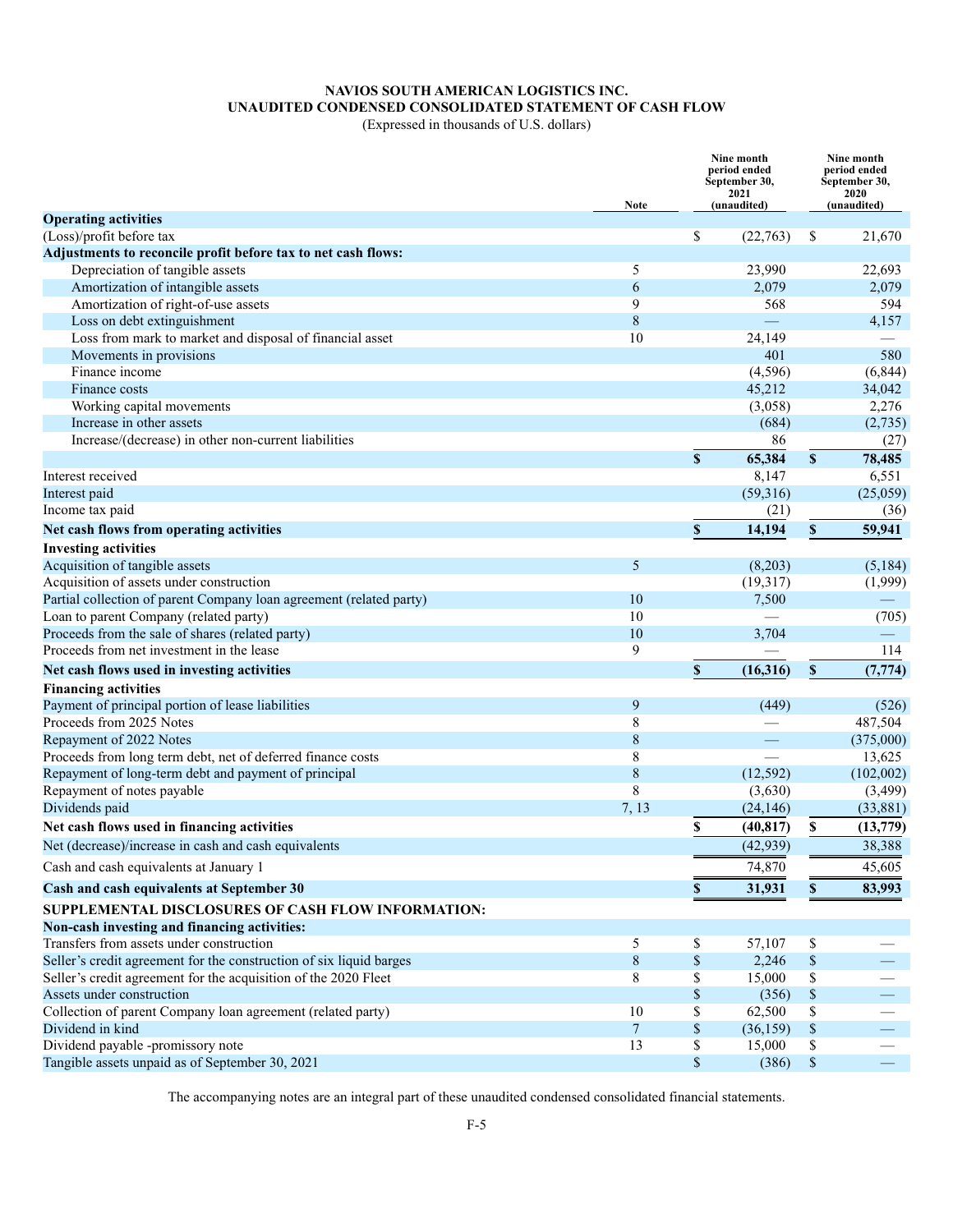# **NOTE 1: CORPORATE INFORMATION**

Navios South American Logistics Inc. ("Navios Logistics" or the "Company") was incorporated under the laws of the Republic of the Marshall Islands on December 17, 2007. Navios Logistics believes it is one of the largest logistics companies in the Hidrovia region of South America, focusing on the Hidrovia river system, the main navigable river system in the region, and on cabotage trades along the south-eastern coast of South America. Navios Logistics is focused on providing its customers integrated transportation, storage and related services through its port facilities, its large, versatile fleet of dry and liquid cargo barges and its product tankers. Navios Logistics serves the needs of a number of growing South American industries, including mineral and grain commodity providers as well as users of refined petroleum products. As of September 30, 2021, Navios Maritime Holdings Inc. ("Navios Holdings") owned 63.8% of Navios Logistics' stock.

# **NOTE 2: BASIS OF PREPARATION, ACCOUNTING POLICIES AND SIGNIFICANT FACTORS AFFECTING UNAUDITED CONDENSED CONSOLIDATED FINANCIAL STATEMENTS**

#### **(a) Basis of Preparation**

The unaudited condensed consolidated financial statements of Navios Logistics have been prepared in accordance with International Financial Reporting Standards ("IFRS") as issued by the International Accounting Standards Board (the "IASB"), and present the financial position, results of operations and cash flows of the Company on a going concern basis.

These unaudited condensed consolidated financial statements do not include all information and disclosures required for the annual consolidated financial statements and should be read in conjunction with the Company's audited consolidated financial statements and notes as of December 31, 2020, 2019 and 2018 and for the years ended December 31, 2020, 2019 and 2018.

The unaudited condensed consolidated financial statements have been prepared on a historical cost basis, except where fair value accounting is specifically required by IFRS, as explained in the accounting policies below. The unaudited condensed consolidated financial statements are presented in U.S. dollars which is also the currency of the Company's primary economic environment and the functional currency of the major and majority of the Company's subsidiaries. All values are rounded to the nearest thousand (U.S.D. 000), except when otherwise indicated.

On December 14, 2021, the unaudited condensed consolidated financial statements for the nine-month period ended September 30, 2021 have been authorized for issuance by the Board of Directors.

# **(b) Going concern**

In considering going concern basis, management has reviewed the Company's future cash requirements, covenant compliance and earnings projections. As of September 30, 2021, the Company's current assets totaled \$89,137, while current liabilities totaled \$88,793, resulting in a positive working capital position of \$344.

Management anticipates that the Company's primary sources of funds will be available cash, cash from operations and borrowings under existing and new loan agreements. Management believes that these sources of funds will be sufficient for the Company to meet its liquidity needs and comply with its banking covenants for at least twelve months from the end of the reporting period and therefore it is appropriate to prepare the financial statements on a going concern basis. In December 2021, the Company agreed to amend the Term Bank Loan, extending its balloon payment for three years which is currently classified under current liabilities in the Company's unaudited condensed consolidated statement of financial position (see Note 8).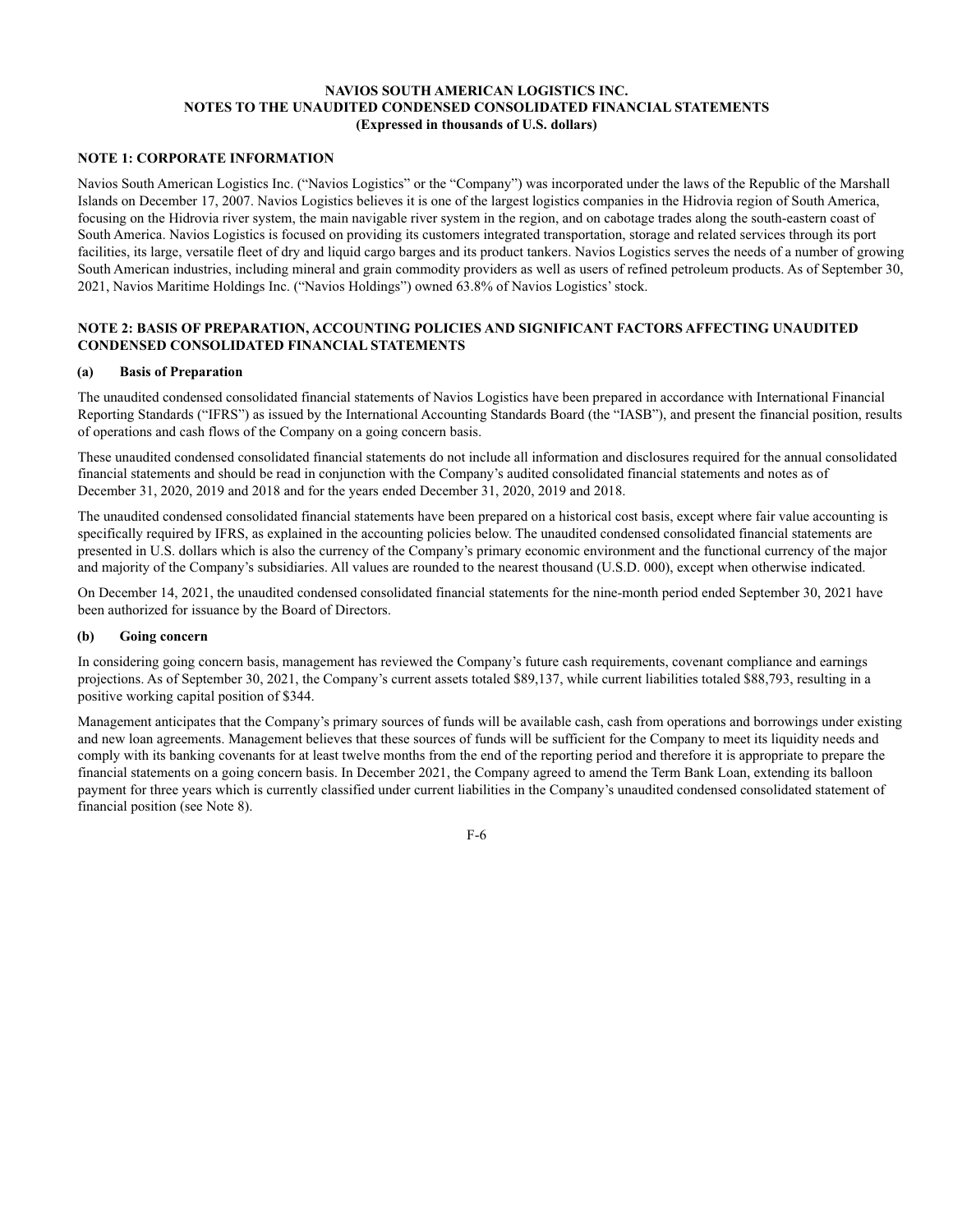# **(c) Basis of Consolidation**

The unaudited consolidated financial statements comprise the financial statements of Navios Logistics and its subsidiaries. Control is achieved when the Company is exposed, or has rights, to variable returns from its involvement with the investee and has the ability to affect those returns through its power over the investee.

# **Subsidiaries included in the Consolidation:**

The unaudited condensed consolidated financial statements of the Company include:

| <b>Company Name (1)</b>                           | <b>Country of</b><br><b>Nature</b> |                                     | Percentage of |               | <b>Statement of Income</b> |  |
|---------------------------------------------------|------------------------------------|-------------------------------------|---------------|---------------|----------------------------|--|
|                                                   | Incorporation                      |                                     | Ownership     | 2021          | 2020                       |  |
| Corporacion Navios S.A.                           | Uruguay                            | Port-Facility Owning Company        | 100%          | $1/1 - 9/30$  | $1/1 - 9/30$               |  |
| Energías Renovables del Sur S.A.                  | Uruguay                            | Land Owning Company                 | 100%          | $1/1 - 9/30$  | $1/1 - 9/30$               |  |
| Nauticler S.A.                                    | Uruguay                            | <b>Sub-Holding Company</b>          | 100%          | $1/1 - 9/30$  | $1/1 - 9/30$               |  |
| Compania Naviera Horamar S.A.                     |                                    | Vessel-                             |               |               |                            |  |
|                                                   | Argentina                          | <b>Operating Management Company</b> | 100%          | $1/1 - 9/30$  | $1/1 - 9/30$               |  |
| Compania de Transporte Fluvial International S.A. | Uruguay                            | <b>Sub-Holding Company</b>          | 100%          | $1/1 - 9/30$  | $1/1 - 9/30$               |  |
| Ponte Rio S.A.                                    | Uruguay                            | <b>Operating Company</b>            | 100%          | $1/1 - 9/30$  | $1/1 - 9/30$               |  |
| HS Tankers Inc.                                   | Panama                             | Tanker-Owning Company               | 100%          | $1/1 - 9/30$  | $1/1 - 9/30$               |  |
| HS Navigation Inc.                                | Panama                             | Tanker-Owning Company               | 100%          | $1/1 - 9/30$  | $1/1 - 9/30$               |  |
| HS Shipping Ltd. Inc.                             | Panama                             | Tanker-Owning Company               | 100%          | $1/1 - 9/30$  | $1/1 - 9/30$               |  |
| HS South Inc.                                     | Panama                             | Tanker-Owning Company               | 100%          | $1/1 - 9/30$  | $1/1 - 9/30$               |  |
| Petrovia Internacional S.A.                       | Uruguay                            | Land-Owning Company                 | 100%          | $1/1 - 9/30$  | $1/1 - 9/30$               |  |
| Mercopar S.A.                                     |                                    | Operating/Barge-                    |               |               |                            |  |
|                                                   | Paraguay                           | Owning Company                      | 100%          | $1/1 - 9/30$  | $1/1 - 9/30$               |  |
| Petrolera San Antonio S.A.                        | Paraguay                           | Port Facility-Owning Company        | 100%          | $1/1 - 9/30$  | $1/1 - 9/30$               |  |
| Stability Oceanways S.A.                          |                                    | Barge and Pushboat-                 |               |               |                            |  |
|                                                   | Panama                             | Owning Operating Company            | 100%          | $1/1 - 9/30$  | $1/1 - 9/30$               |  |
| Hidronave South American Logistics S.A.           | <b>Brazil</b>                      | Pushboat-Owning Company             | 100%          | $1/1 - 9/30$  | $1/1 - 9/30$               |  |
| Horamar do Brasil Navegação Ltda                  | <b>Brazil</b>                      | Non-Operating Company               | 100%          | $1/1 - 9/30$  | $1/1 - 9/30$               |  |
| Navarra Shipping Corporation                      | Marshall Is.                       | Tanker-Owning Company               | 100%          | $1/1 - 9/30$  | $1/1 - 9/30$               |  |
| Pelayo Shipping Corporation                       | Marshall Is.                       | Tanker-Owning Company               | 100%          | $1/1 - 9/30$  | $1/1 - 9/30$               |  |
| Navios Logistics Finance (US) Inc.                | Delaware                           | <b>Operating Company</b>            | 100%          | $1/1 - 9/30$  | $1/1 - 9/30$               |  |
| Varena Maritime Services S.A.                     |                                    | Barge and Pushboat-Owning           |               |               |                            |  |
|                                                   | Panama                             | <b>Operating Company</b>            | 100%          | $1/1 - 9/30$  | $1/1 - 9/30$               |  |
| Honey Bunkering S.A.                              | Panama                             | Tanker-Owning Company               | 100%          | $1/1 - 9/30$  | $1/1 - 9/30$               |  |
| Naviera Alto Parana S.A.                          | Paraguay                           | <b>Operating Company</b>            | 100%          | $1/1 - 9/30$  | $1/1 - 9/30$               |  |
| Edolmix S.A.                                      |                                    | Port-                               |               |               |                            |  |
|                                                   | Uruguay                            | Terminal Rights Owning Company      | 100%          | $1/1 - 9/30$  | $1/1 - 9/30$               |  |
| Cartisur S.A.                                     | Uruguay                            | Non-Operating Company               | 100%          | $1/1 - 9/30$  | $1/1 - 9/30$               |  |
| NP Trading S.A.                                   | <b>British Virgin</b>              |                                     |               |               |                            |  |
|                                                   | <b>Islands</b>                     | Sub-Holding Company                 | 100%          | $1/1 - 9/30$  | $1/1 - 9/30$               |  |
| Ruswe International S.A.                          | Uruguay                            | <b>Barge-Operating Company</b>      | 100%          | $1/1 - 9/30$  | $1/1 - 9/30$               |  |
| Delta Naval Trade S.A.                            | Panama                             | Non-Operating Company               | 100%          | $1/1 - 9/30$  | $1/1 - 9/30$               |  |
| Terra Norte Group S.A.                            | Paraguay                           | Non-Operating Company               | 100%          | $1/1 - 9/30$  | $1/1 - 9/30$               |  |
| Corporacion Navios Granos S.A.                    | Uruguay                            | Port-Facility Owning Company        | 100%          | $1/1 - 9/30$  | $1/1 - 9/30$               |  |
| Docas Fluvial do Porto Murtinho S.A.              | <b>Brazil</b>                      | Land Owning Company                 | 95%           | $1/1 - 9/30$  | $1/1 - 9/30$               |  |
| Siriande S.A.                                     | Uruguay                            | Non-Operating Company               | 100%          | $1/1 - 9/30$  | $1/1 - 9/30$               |  |
| Grimaud Ventures S.A. (2)                         | Marshall Is.                       | Financial Asset Holder Company      | 100%          | $1/21 - 7/30$ | $1/21 - 9/30$              |  |

(1) On October 21, 2021, the Company acquired the 100% of the Brundir S.A. common shares. Brundir S.A. is a non-operating company.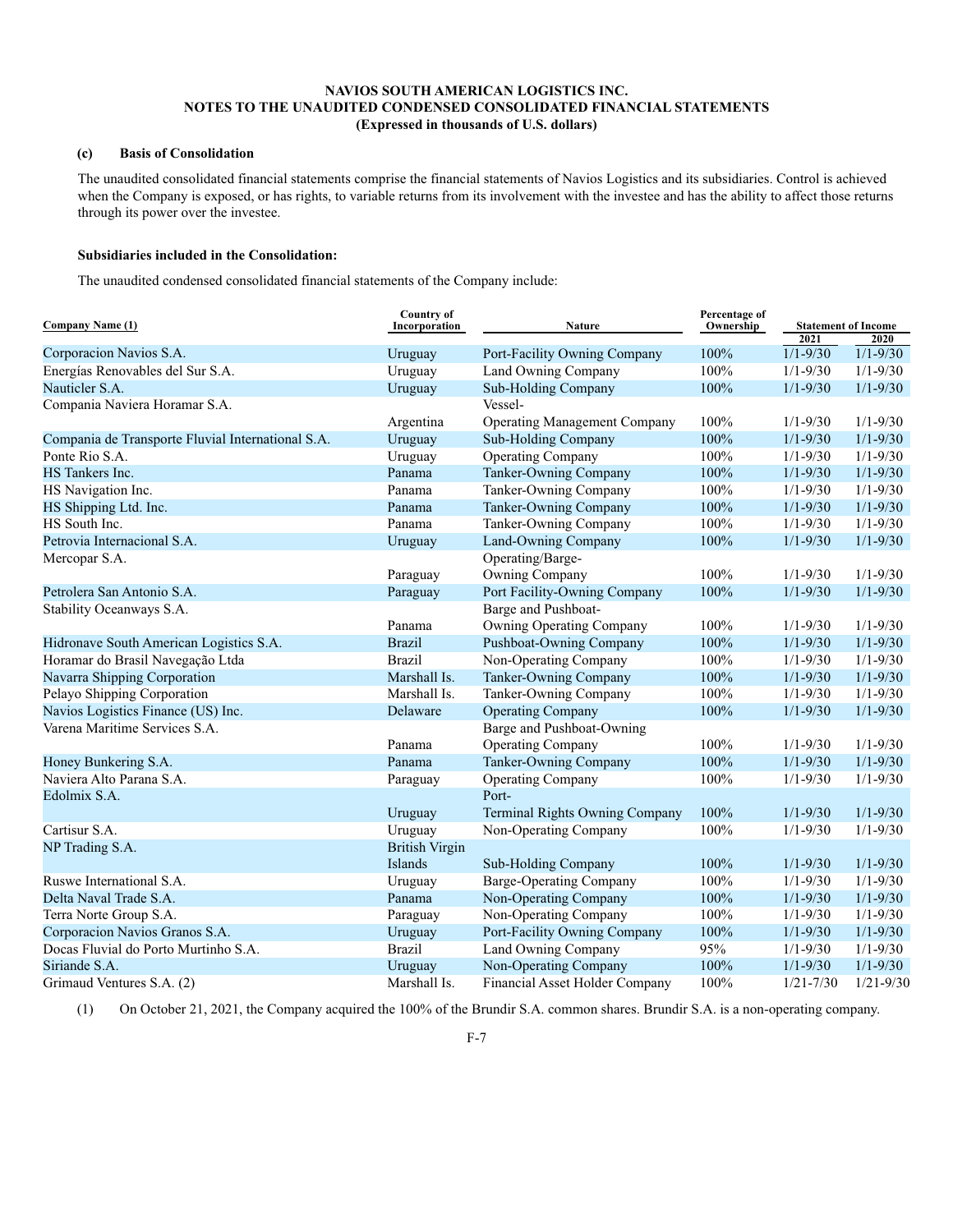(2) This company was established during the nine-month period ended September 30, 2020. On July 30, 2021, the Company declared and paid a pro rata dividend to its shareholders in shares of Grimaud (as defined herein), representing 100% of Navios Logistics' equity interest in Grimaud.

# **(d) New standards, interpretations and amendments adopted by the Company**

The accounting policies and methods of computation used in the preparation of the unaudited condensed consolidated financial statements are consistent with those applied in the preparation of the consolidated financial statements for the year ended December 31, 2020 and have been consistently applied in all periods presented in this report except for the following IFRSs which have been adopted by the Company as of January 1, 2021. Amendments and interpretations that apply for the first time in 2021 do not have a significant impact on the unaudited condensed consolidated financial statements of the Company for the nine month period ended September 30, 2021. These are also disclosed below.

# **• Conceptual Framework in IFRS standards:**

The IASB issued the revised Conceptual Framework for Financial Reporting on March 29, 2018. The Conceptual Framework sets out a comprehensive set of concepts for financial reporting, standard setting, guidance for preparers in developing consistent accounting policies and assistance to others in their efforts to understand and interpret the standards. IASB also issued a separate accompanying document, Amendments to References to the Conceptual Framework in IFRS Standards, which sets out the amendments to affected standards in order to update references to the revised Conceptual Framework. Its objective is to support the transition to the revised Conceptual Framework for companies that develop accounting policies using the Conceptual Framework when no IFRS Standard applies to a particular transaction.

# **• IAS 1 Presentation of Financial Statements and IAS 8 Accounting Policies, Changes in Accounting Estimates and Errors: Definition of 'material' (Amendments).**

The Amendments clarify the definition of 'material' and how it should be applied. The new definition states that, 'Information is material if omitting, misstating or obscuring it could reasonably be expected to influence decisions that the primary users of general purpose financial statements make on the basis of those financial statements, which provide financial information about a specific reporting entity'. In addition, the explanations accompanying the definition have been improved. The Amendments also ensure that the definition of material is consistent across all IFRS Standards.

# **• IFRS 9, IAS 39 and IFRS 7 (Amendments) "Interest rate benchmark reform":**

The Amendments are effective for annual periods beginning on or after January 1, 2020 and must be applied retrospectively. In September 2019, the IASB issued amendments to IFRS 9, IAS 39 and IFRS 7, which concludes phase one of its work to respond to the effects of Interbank Offered Rates (IBOR) reform on financial reporting. Phase two will focus on issues that could affect financial reporting when an existing interest rate benchmark is replaced with a risk-free interest rate (an RFR). The amendments published, deal with issues affecting financial reporting in the period before the replacement of an existing interest rate benchmark with an alternative interest rate and address the implications for specific hedge accounting requirements in IFRS 9 Financial Instruments and IAS 39 Financial Instruments: Recognition and Measurement, which require forward-looking analysis. The amendments provided temporary relief, applicable to all hedging relationships that are directly affected by the interest rate benchmark reform, which enable hedge accounting to continue during the period of uncertainty before the replacement of an existing interest rate benchmark with an alternative nearly risk-free interest rate. There are also amendments to IFRS 7 Financial Instruments: Disclosures regarding additional disclosures around uncertainty arising from the interest rate benchmark reform.

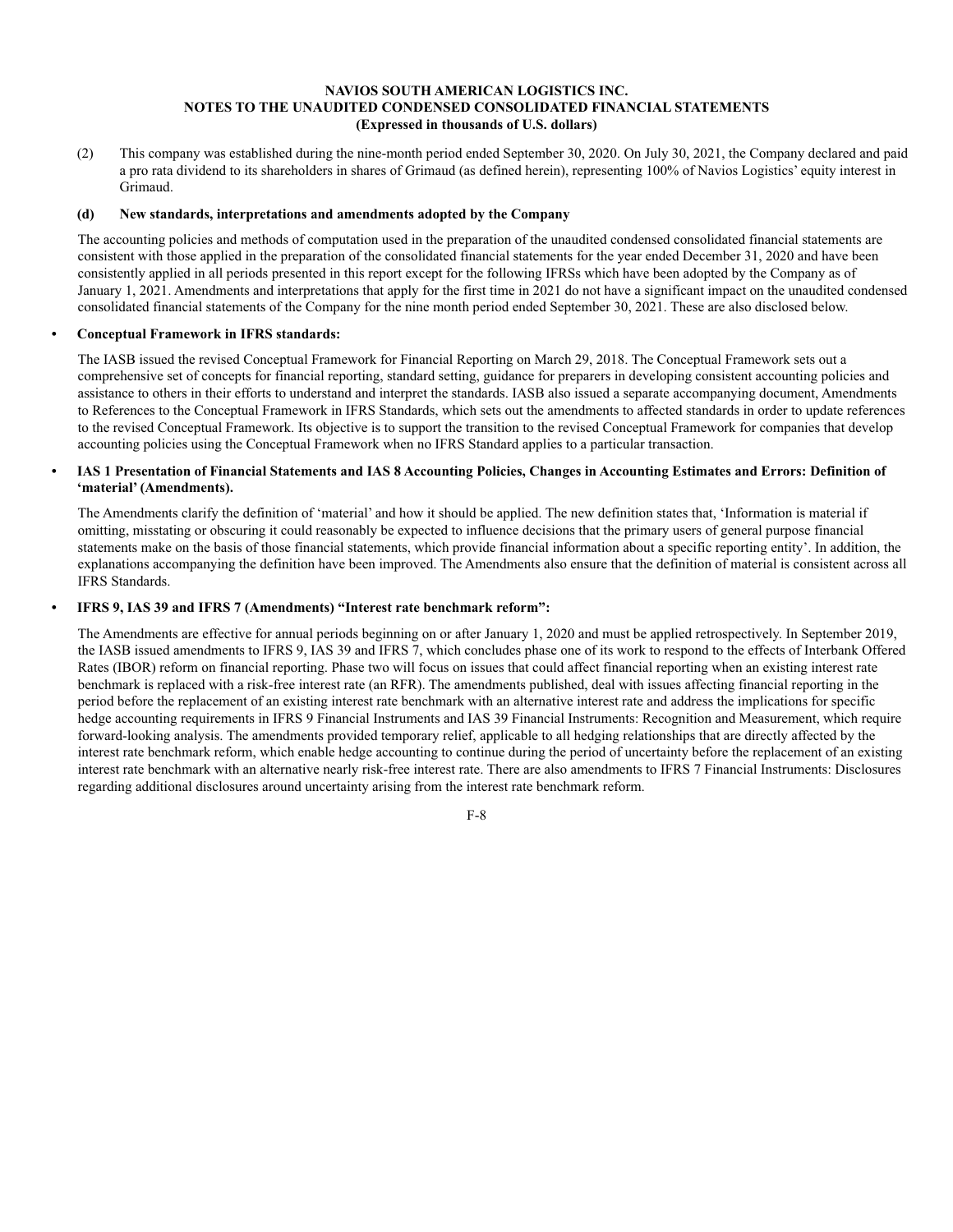#### **• IFRS 3: Business Combinations (Amendments)**

The IASB issued amendments to the Definition of a Business (Amendments to IFRS 3) aimed at resolving the difficulties that arise when an entity determines whether it has acquired a business or a group of assets. The Amendments are effective for business combinations for which the acquisition date is in the first annual reporting period beginning on or after January 1, 2020 and to asset acquisitions that occur on or after the beginning of that period, with earlier application permitted.

# **(e) Impact of Standards issued but not yet effective and not early adopted**

The Company has not early adopted any other of the following standards, interpretations or amendments that have been issued but are not yet effective. In addition, the Company assessed all standards, interpretations and amendments issued but not yet effective, and concluded that they will not have any significant impact on the consolidated financial statements.

#### **• Amendment in IFRS 10 Consolidated Financial Statements and IAS 28 Investments in Associates and Joint Ventures: Sale or Contribution of Assets between an Investor and its Associate or Joint Venture**

The amendments address an acknowledged inconsistency between the requirements in IFRS 10 and those in IAS 28, in dealing with the sale or contribution of assets between an investor and its associate or joint venture. The main consequence of the amendments is that a full gain or loss is recognized when a transaction involves a business (whether it is housed in a subsidiary or not). A partial gain or loss is recognized when a transaction involves assets that do not constitute a business, even if these assets are housed in a subsidiary. In December 2015, the IASB postponed the effective date of this amendment indefinitely pending the outcome of its research project on the equity method of accounting.

# **IAS 1 Presentation of Financial Statements: Classification of Liabilities as Current or Non-current (Amendments)**

The amendments are effective for annual reporting periods beginning on or after January 1, 2022 with earlier application permitted. The amendments aim to promote consistency in applying the requirements by helping companies determine whether, in the consolidated statement of financial position, debt and other liabilities with an uncertain settlement date should be classified as current or non-current. The amendments affect the presentation of liabilities in the consolidated statement of financial position and do not change existing requirements around measurement or timing of recognition of any asset, liability, income or expenses, nor the information that entities disclose about those items. Also, the amendments clarify the classification requirements for debt which may be settled by the company issuing its own equity instruments.

# **IFRS 3 Business Combinations; IAS 16 Property, Plant and Equipment; IAS 37 Provisions, Contingent Liabilities and Contingent Assets as well as Annual Improvements (Amendments)**

These amendments are effective for annual periods beginning on or after January 1, 2022 with earlier application permitted. The IASB has issued narrow-scope amendments to the IFRS Standards as follows:

- **IFRS 3 Business Combinations (Amendments)** update a reference in IFRS 3 to the Conceptual Framework for Financial Reporting without changing the accounting requirements for business combinations.
- **IAS 16 Property, Plant and Equipment (Amendments)** prohibit a company from deducting from the cost of property, plant and equipment amounts received from selling items produced while the company is preparing the asset for its intended use. Instead, a company will recognize such sales proceeds and related cost in profit or loss.
- **IAS 37 Provisions, Contingent Liabilities and Contingent Assets (Amendments)** specify which costs a company includes in determining the cost of fulfilling a contract for the purpose of assessing whether a contract is onerous.
- **Annual Improvements** make minor amendments to IFRS 1 First-time Adoption of International Financial Reporting Standards, IFRS 9 Financial Instruments, IAS 41 Agriculture and the Illustrative Examples accompanying IFRS 16 Leases.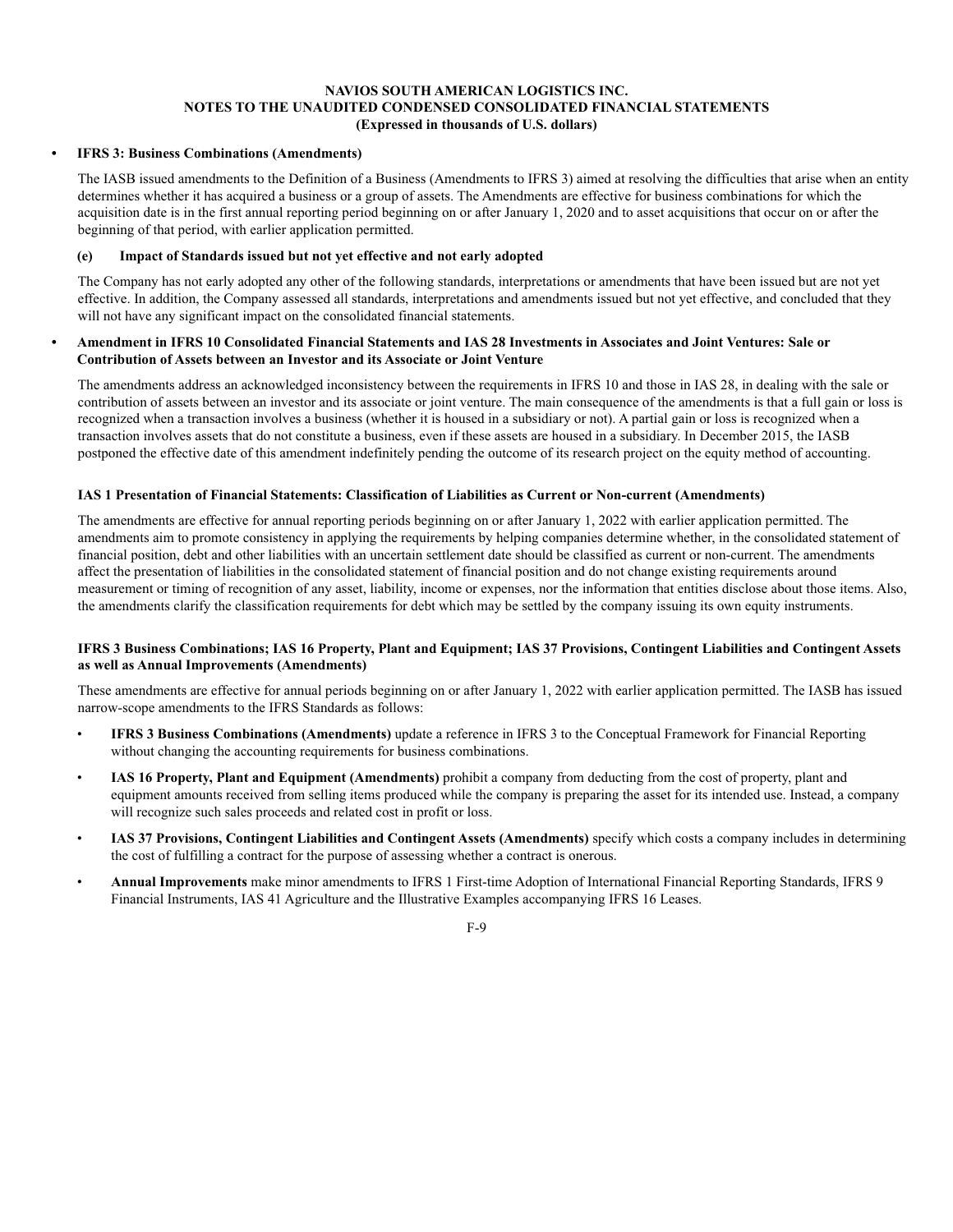# **• IFRS 16 Leases-Covid 19 Related Rent Concessions (Amendment)**

The amendment applies, retrospectively, to annual reporting periods beginning on or after June 1, 2020. Earlier application is permitted, including in financial statements not yet authorized for issue at May 28, 2020. IASB amended the standard to provide relief to lessees from applying IFRS 16 guidance on lease modification accounting for rent concessions arising as a direct consequence of the COVID-19 pandemic. The amendment provides a practical expedient for the lessee to account for any change in lease payments resulting from the COVID-19 related rent concession the same way it would account for the change under IFRS 16, if the change was not a lease modification, only if all of the following conditions are met:

- The change in lease payments results in revised consideration for the lease that is substantially the same as, or less than, the consideration for the lease immediately preceding the change.
- Any reduction in lease payments affects only payments originally due on or before September 30, 2021.
- There is no substantive change to other terms and conditions of the lease.

# **(f) Accounting policies and the use of estimates**

The preparation of the unaudited condensed consolidated financial statements, in accordance with IFRS, requires the use of certain critical accounting estimates and assumptions. It also requires management to exercise its judgment in the process of applying the Company's accounting policies. The areas involving a higher degree of judgment or complexity, or areas where assumptions and estimates are significant to the unaudited condensed consolidated financial statements are disclosed where considered necessary. Estimates and judgements are discussed in detail in Note  $2(y)$  in the annual consolidated financial statements for the year ended December 31, 2020. Such estimates and judgments are continuously evaluated and are based on historical experience and other factors, including expectations of future events as assessed to be reasonable under the present circumstances.

# **(g) Seasonality**

Certain of the Navios Logistics' businesses have seasonality aspects, and seasonality affects the results of Navios Logistics' operations and revenue, particularly in the first and last quarters of each year. Generally, the high season for the Barge Business is the period between February and July as a result of the South American harvest and higher river levels. Any growth in production and transportation of commodities may offset part of this seasonality. Extremely low water levels can adversely affect volumes transported to the extent that water levels are not high enough to accommodate the draft of a heavily laden vessel, in which case a vessel may be only partially loaded, generating lower revenue under agreements where revenue is based on volume of cargo loaded, or such vessels may be prevented entirely from loading and navigating. In addition, low water levels create difficult navigation conditions, causing voyages to last longer, incur increased voyage expenses and reducing the effective available carrying capacity of the vessel for the year. During the South American late spring and summer, mainly from November to January, the low level of water in the northern Hidrovia Waterway could adversely affect Navios Logistics' operations because the water level is not high enough to accommodate the draft of a heavily laden vessel. Such low levels also adversely impact Navios Logistics' ability to employ convoys as the water level towards the banks of the river may be too low to permit vessel traffic even if the middle of the river is deep enough to permit passage. With respect to the Dry Port Terminal operations in Uruguay, the high season is mainly from April to September, linked to the arrival of the first barges down the river and with certain vessels' logistics operations. Navios Logistics' Liquid Port Terminal operations in Paraguay and its Cabotage Business are not significantly affected by seasonality as the operations of the Liquid Port and Cabotage Business are primarily linked to refined petroleum products.

# **(h) The recent global outbreak of novel coronavirus disease (COVID-19)**

The coronavirus or other epidemics or pandemics could potentially result in delayed deliveries of vessels or port facilities that the Company may have under construction, disrupt the Company's operations and significantly affect global markets, affecting the demand for the Company's services, including the demand for transportation of petroleum products, the operation of its port terminal facilities, global demand for commodities, as well as the price of regional freights and hires, the Company's port tariffs, and otherwise disrupt the operations of the Company's customers and suppliers.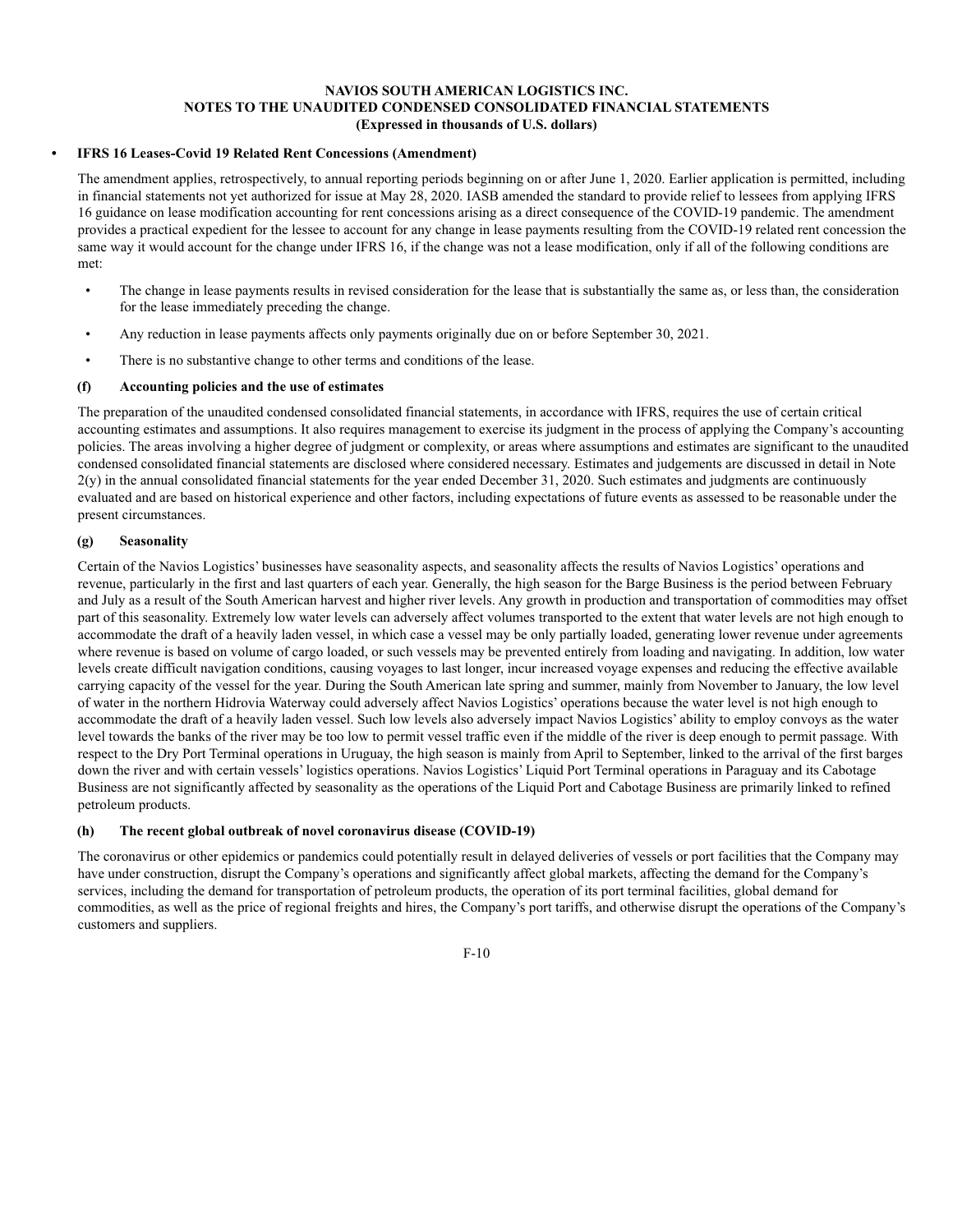If the impact of coronavirus continues or worsens, the Company may be unable to charter its vessels at the rates or for the length of time it currently expects, or to commence or complete the construction of its planned port terminal facilities in Port Murtinho, Brazil and in Nueva Palmira, Uruguay. The effects of the coronavirus remain uncertain, and, should any of the Company's charterers or customers face financial pressure, such charterer's or customer's business, financial condition and willingness or ability to perform its obligations to the Company could be adversely affected, or the services that such charterer or customer hires from the Company could be decreased. The loss or termination of any of the Company's contracts, or a decline in payments thereunder, could have a material adverse effect on the Company's business, results of operations and financial condition.

Any prolonged restrictive measures to control the novel coronavirus or other adverse global public health developments may affect the Company's normal operations. Many of these measures have further affected the process of construction and repair of vessels, as well as the presence of workers in shipyards, of administrative personnel in their offices, and of seafarers on vessels. Any such measures may have a material and adverse effect on the Company's business operations and demand for its services generally.

# **NOTE 3: SEGMENT INFORMATION**

Current accounting guidance establishes standards for reporting information about operating segments in annual financial statements and requires reporting of selected information about operating segments in interim financial reports issued to shareholders. Operating segments are components of a company of which separate financial information is available that is regularly evaluated by the chief operating decision makers in deciding how to allocate resources and assess performance. Chief operating decision makers use profit to evaluate operating performance of each segment. The guidance also establishes standards for related disclosures about a company's products and services, geographical areas and major customers. The Company has determined that its reportable segments are those that are based on the Company's method of internal reporting. Navios Logistics has three reportable segments: Port Terminal Business, Barge Business and Cabotage Business. The Port Terminal Business includes the dry port terminal operations and the liquid port terminal operations. A general description of each segment follows:

#### **The Port Terminal Business segment**

This segment includes the operating results of Navios Logistics' dry port terminal and liquid port terminal operations.

(i) Dry port terminal operations

Navios Logistics owns and operates the largest independent bulk transfer and storage port terminal facilities in Uruguay based on throughputs. Its dry port terminal operations are comprised of two port terminals, one for agricultural and forest-related exports and one for mineral-related exports which are located in an international tax-free trade zone in the port of Nueva Palmira, Uruguay, at the convergence of the Parana and Uruguay rivers.

#### (ii) Liquid port terminal operations

Navios Logistics owns and operates an up-river port terminal with tank storage for refined petroleum products, oil and gas in San Antonio, Paraguay, approximately 17 miles by river from the capital of Asuncion. Its port terminal is one of the largest independent storage facilities for crude and petroleum products in Paraguay based on storage capacity.

#### **The Barge Business segment**

Navios Logistics services the Argentine, Bolivian, Brazilian, Paraguayan and Uruguayan river transportation markets through its fleet. Navios Logistics operates different types of pushboats and wet and dry barges for delivering a wide range of dry and liquid products between ports in the Parana, Paraguay and Uruguay River systems in South America (the Hidrovia or the "waterway"). Navios Logistics contracts its vessels either on a time charter basis or on a CoA basis.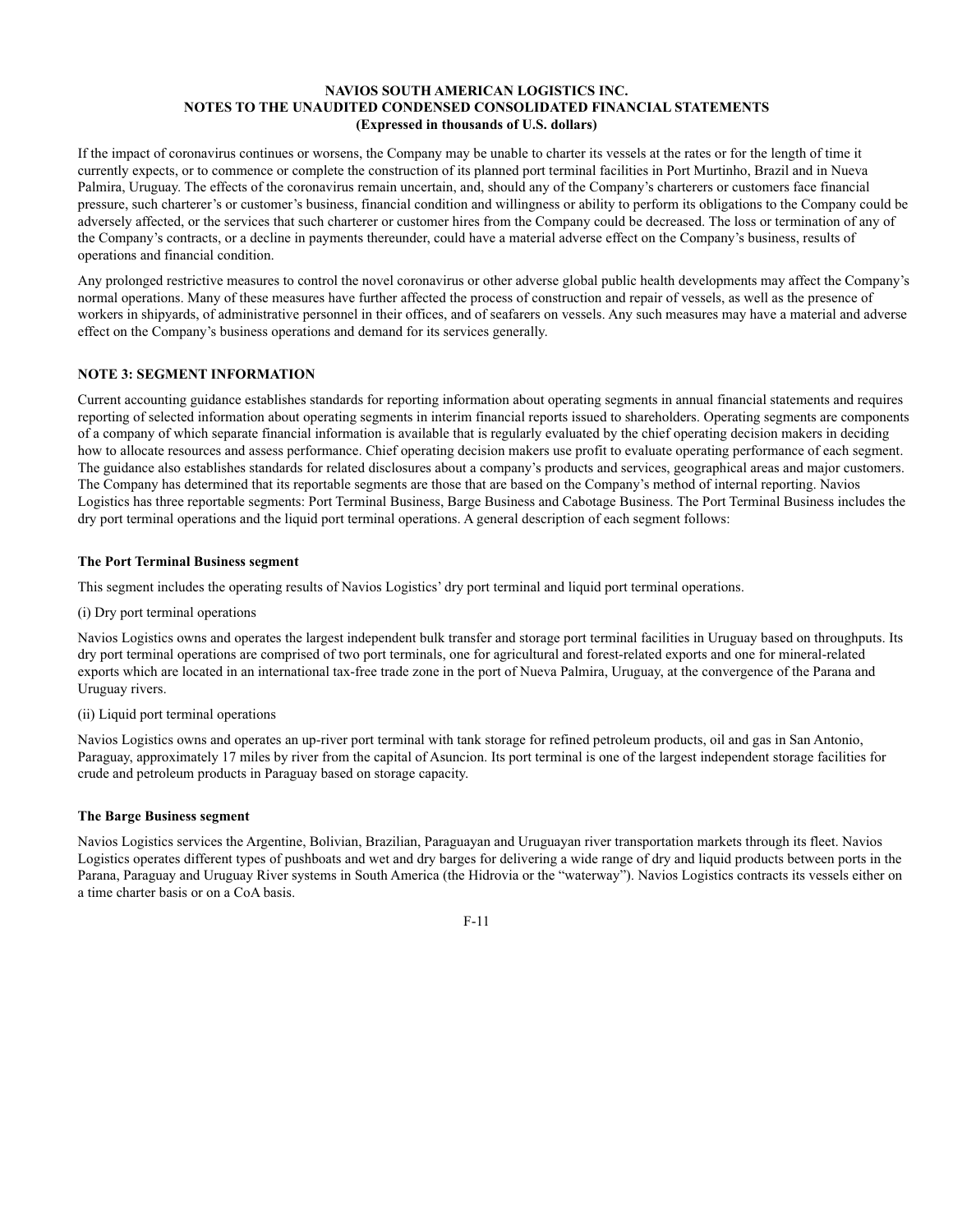# **The Cabotage Business segment**

Navios Logistics owns and operates ocean-going vessels to support the transportation needs of its customers in the South American coastal trade business. Its fleet consists of six ocean-going product tanker vessels, a river and estuary tanker vessel and a bunker vessel. Navios Logistics contracts its vessels either on a time charter basis or on a CoA basis.

Inter-segment transactions, if any, are accounted for at current market prices.

The following table describes the results of operations of the three segments, the Port Terminal Business segment, the Barge Business segment and the Cabotage Business segment for the nine and three months period ended September 30, 2021 and 2020:

|                                                          | Nine month period ended September 30, 2021<br>Port |                             |                                 |              |  |  |  |
|----------------------------------------------------------|----------------------------------------------------|-----------------------------|---------------------------------|--------------|--|--|--|
|                                                          | Terminal<br><b>Business</b>                        | Cabotage<br><b>Business</b> | <b>Barge</b><br><b>Business</b> | <b>Total</b> |  |  |  |
| Revenue                                                  | \$79,727                                           | \$28,085                    | \$65,848                        | \$173,660    |  |  |  |
| Cost of sales                                            | (28, 523)                                          | (26, 181)                   | (66, 443)                       | (121, 147)   |  |  |  |
| Gross profit/(loss)                                      | \$51,204                                           | 1,904<br>\$                 | (595)<br>S                      | \$52,513     |  |  |  |
| Administrative expenses                                  | (2,526)                                            | (1,664)                     | (6, 593)                        | (10, 783)    |  |  |  |
| Other operating income                                   | 597                                                |                             | 562                             | 1,159        |  |  |  |
| Other operating expenses                                 | (2)                                                | (1,021)                     | (2,125)                         | (3, 148)     |  |  |  |
| Allowance for expected credit losses on financial assets | (73)                                               |                             | (268)                           | (341)        |  |  |  |
| <b>Operating profit/(loss)</b>                           | \$49,200                                           | (781)                       | (9,019)<br>S.                   | 39,400<br>S. |  |  |  |
| Finance income                                           | 1,690                                              | 909                         | 1,997                           | 4,596        |  |  |  |
| Finance costs                                            | (17,020)                                           | (8,671)                     | (19,521)                        | (45,212)     |  |  |  |
| Loss from mark to market and disposal of financial asset | (8,868)                                            | (4,767)                     | (10,514)                        | (24, 149)    |  |  |  |
| Foreign exchange differences, net                        | (60)                                               | (290)                       | 2,952                           | 2,602        |  |  |  |
| Profit/(loss) before tax                                 | \$24,942                                           | \$(13,600)                  | \$(34,105)                      | \$(22,763)   |  |  |  |
| Income tax expense                                       |                                                    | (3,484)                     | (524)                           | (4,008)      |  |  |  |
| <b>Profit/(loss)</b> for the period                      | \$24,942                                           | \$(17,084)                  | $$$ (34,629)                    | \$(26,771)   |  |  |  |

|                                                          |                                     | Nine month period ended September 30, 2020 |                                 |                        |  |  |  |  |
|----------------------------------------------------------|-------------------------------------|--------------------------------------------|---------------------------------|------------------------|--|--|--|--|
|                                                          | Port<br>Terminal<br><b>Business</b> | Cabotage<br><b>Business</b>                | <b>Barge</b><br><b>Business</b> | <b>Total</b>           |  |  |  |  |
| Revenue                                                  | \$81,445                            | \$36,203                                   | \$56,038                        | \$173,686              |  |  |  |  |
| Cost of sales                                            | (34, 345)                           | (23, 348)                                  | (53,214)                        | (110,907)              |  |  |  |  |
| <b>Gross profit</b>                                      | \$47,100                            | \$12,855                                   | 2,824<br>\$                     | 62,779<br>\$           |  |  |  |  |
| Administrative expenses                                  | (2,367)                             | (1,558)                                    | (6,503)                         | (10, 428)              |  |  |  |  |
| Other operating income                                   | 4,154                               |                                            | 643                             | 4,797                  |  |  |  |  |
| Other operating expenses                                 |                                     | (1,629)                                    | (1,498)                         | (3,127)                |  |  |  |  |
| Allowance for expected credit losses on financial assets | (103)                               | (164)                                      | (274)                           | (541)                  |  |  |  |  |
| <b>Operating profit/(loss)</b>                           | \$48,784                            | 9,504<br>\$                                | (4,808)<br>S.                   | 53,480<br>S            |  |  |  |  |
| Finance income                                           | 2,665                               | 1,469                                      | 2,710                           | 6,844                  |  |  |  |  |
| Finance costs                                            | (14,087)                            | (5,067)                                    | (14, 888)                       | (34, 042)              |  |  |  |  |
| Foreign exchange differences, net                        | (362)                               | (177)                                      | 84                              | (455)                  |  |  |  |  |
| Loss on debt extinguishment                              | (1,619)                             | (892)                                      | (1,646)                         | (4,157)                |  |  |  |  |
| Profit/(loss) before tax                                 | \$35,381                            | 4,837<br>S                                 | \$(18,548)                      | $\mathbf{s}$<br>21,670 |  |  |  |  |
| Income tax (expense)/benefit                             |                                     | (1, 724)                                   | 1,522                           | (202)                  |  |  |  |  |
| Profit/(loss) for the period                             | \$35,381                            | 3,113<br>\$                                | \$(17,026)                      | 21,468<br>S.           |  |  |  |  |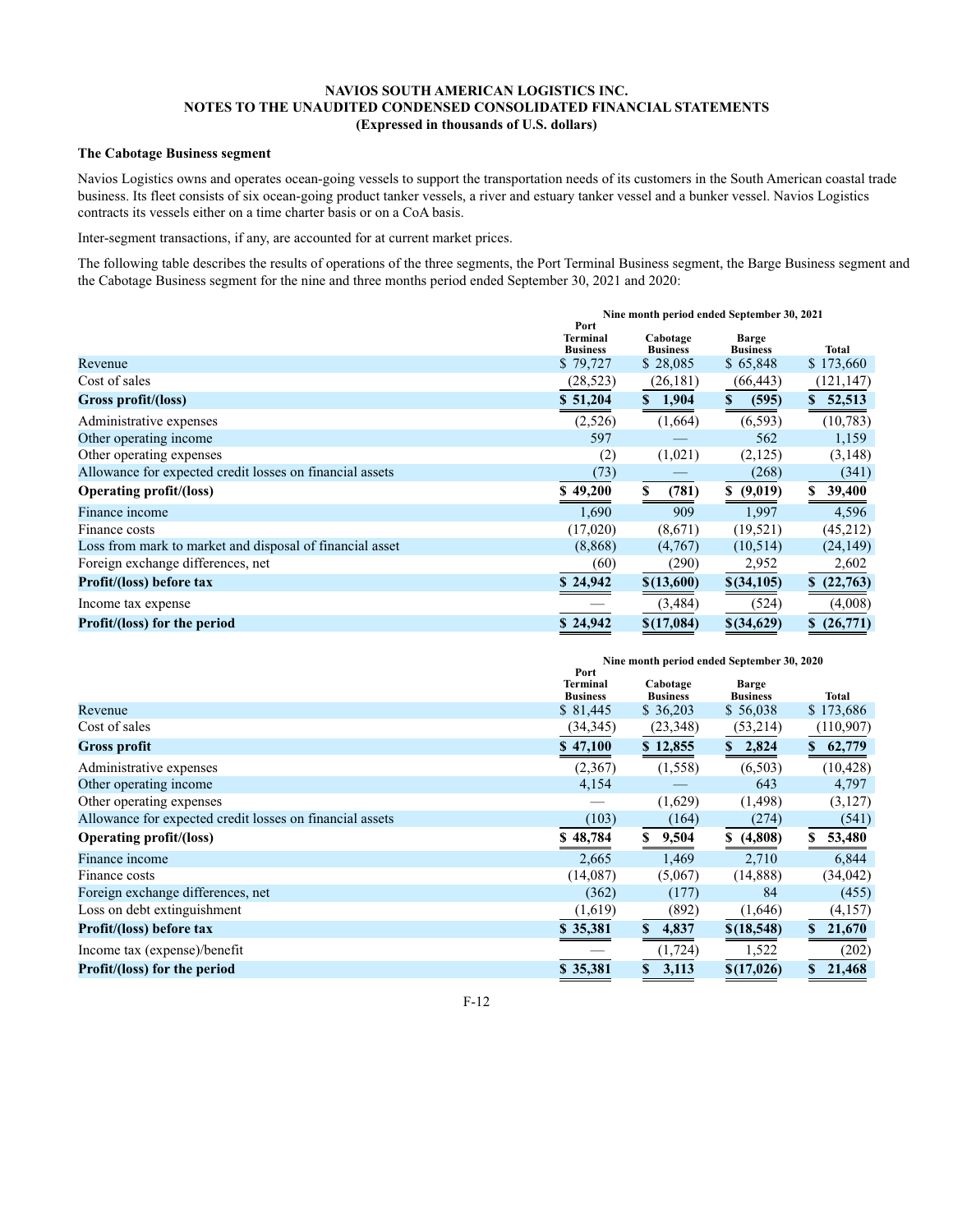|                                                          |                                    | Three month period ended September 30, 2021<br>Port |                                 |             |  |  |  |  |
|----------------------------------------------------------|------------------------------------|-----------------------------------------------------|---------------------------------|-------------|--|--|--|--|
|                                                          | <b>Terminal</b><br><b>Business</b> | Cabotage<br><b>Business</b>                         | <b>Barge</b><br><b>Business</b> | Total       |  |  |  |  |
| Revenue                                                  | \$30,388                           | \$10,504                                            | \$22,389                        | \$63,281    |  |  |  |  |
| Cost of sales                                            | (11,894)                           | (9,327)                                             | (23,707)                        | (44, 928)   |  |  |  |  |
| Gross profit/(loss)                                      | \$18,494                           | \$1,177                                             | \$(1,318)                       | \$18,353    |  |  |  |  |
| Administrative expenses                                  | (882)                              | (581)                                               | (2,291)                         | (3,754)     |  |  |  |  |
| Other operating income                                   |                                    |                                                     | 85                              | 85          |  |  |  |  |
| Other operating expenses                                 | (56)                               | (381)                                               | (863)                           | (1,300)     |  |  |  |  |
| Allowance for expected credit losses on financial assets |                                    |                                                     | (193)                           | (193)       |  |  |  |  |
| <b>Operating profit/(loss)</b>                           | \$17,556                           | 215<br>S                                            | (4,580)<br>S                    | \$13,191    |  |  |  |  |
| Finance income                                           | 220                                | 117                                                 | 233                             | 570         |  |  |  |  |
| Finance costs                                            | (5,719)                            | (2,925)                                             | (6,639)                         | (15,283)    |  |  |  |  |
| Loss from mark to market and disposal of financial asset | (8,868)                            | (4,767)                                             | (10,514)                        | (24, 149)   |  |  |  |  |
| Foreign exchange differences, net                        | (127)                              | 142                                                 | 892                             | 907         |  |  |  |  |
| Profit/(loss) before tax                                 | 3,062<br>\$                        | \$(7,218)                                           | \$(20,608)                      | \$(24,764)  |  |  |  |  |
| Income tax expense                                       |                                    | (2,270)                                             | (1,400)                         | (3,670)     |  |  |  |  |
| Profit/(loss) for the period                             | 3,062<br>\$                        | \$ (9,488)                                          | \$(22,008)                      | \$(28, 434) |  |  |  |  |

|                                                          |                                            | Three month period ended September 30, 2020 |                          |             |  |  |  |  |
|----------------------------------------------------------|--------------------------------------------|---------------------------------------------|--------------------------|-------------|--|--|--|--|
|                                                          | Port<br><b>Terminal</b><br><b>Business</b> | Cabotage<br><b>Business</b>                 | Barge<br><b>Business</b> | Total       |  |  |  |  |
| Revenue                                                  | \$ 27,055                                  | \$12,322                                    | \$19,150                 | \$58,527    |  |  |  |  |
| Cost of sales                                            | (10, 490)                                  | (8,017)                                     | (18,704)                 | (37,211)    |  |  |  |  |
| <b>Gross profit</b>                                      | \$16,565                                   | $\mathbf S$<br>4,305                        | 446                      | \$21,316    |  |  |  |  |
| Administrative expenses                                  | (808)                                      | (526)                                       | (2, 282)                 | (3,616)     |  |  |  |  |
| Other operating income                                   | 4,086                                      |                                             | 265                      | 4,351       |  |  |  |  |
| Other operating expenses                                 |                                            | (560)                                       | (1,036)                  | (1,596)     |  |  |  |  |
| Allowance for expected credit losses on financial assets |                                            |                                             | 34                       | 34          |  |  |  |  |
| <b>Operating profit/(loss)</b>                           | \$19,843                                   | \$3,219                                     | \$(2,573)                | \$20,489    |  |  |  |  |
| Finance income                                           | 638                                        | 1,001                                       | 339                      | 1,978       |  |  |  |  |
| Finance costs                                            | (6, 153)                                   | (2,989)                                     | (5,956)                  | (15,098)    |  |  |  |  |
| Foreign exchange differences, net                        | (104)                                      | (38)                                        | (39)                     | (181)       |  |  |  |  |
| Loss on debt extinguishment                              | (1,619)                                    | (892)                                       | (1,646)                  | (4,157)     |  |  |  |  |
| Profit/(loss) before tax                                 | \$12,605                                   | \$<br>301                                   | (9,875)<br>\$            | 3,031<br>S. |  |  |  |  |
| Income tax (expense)/benefit                             |                                            | (885)                                       | 480                      | (405)       |  |  |  |  |
| <b>Profit/(loss)</b> for the period                      | \$12,605                                   | \$<br>(584)                                 | (9,395)<br>$\mathbf{s}$  | 2,626<br>\$ |  |  |  |  |

For the Barge Business segment and for the Cabotage Business segment, the Company's vessels operate on a regional basis and are not restricted to specific locations. Accordingly, it is not practicable to allocate the assets of these operations to specific locations. The total net book value of long-lived assets for vessels, including constructions in progress, amounted to \$358,009 and \$335,729, as of September 30, 2021 and December 31, 2020, respectively.

All the assets related to the Port Terminal Business segment are located in Uruguay, Paraguay and Brazil. The total net book value of tangible assets for the Port Terminal Business segment amounted to \$202,613 and \$203,282 as of September 30, 2021 and December 31, 2020, respectively.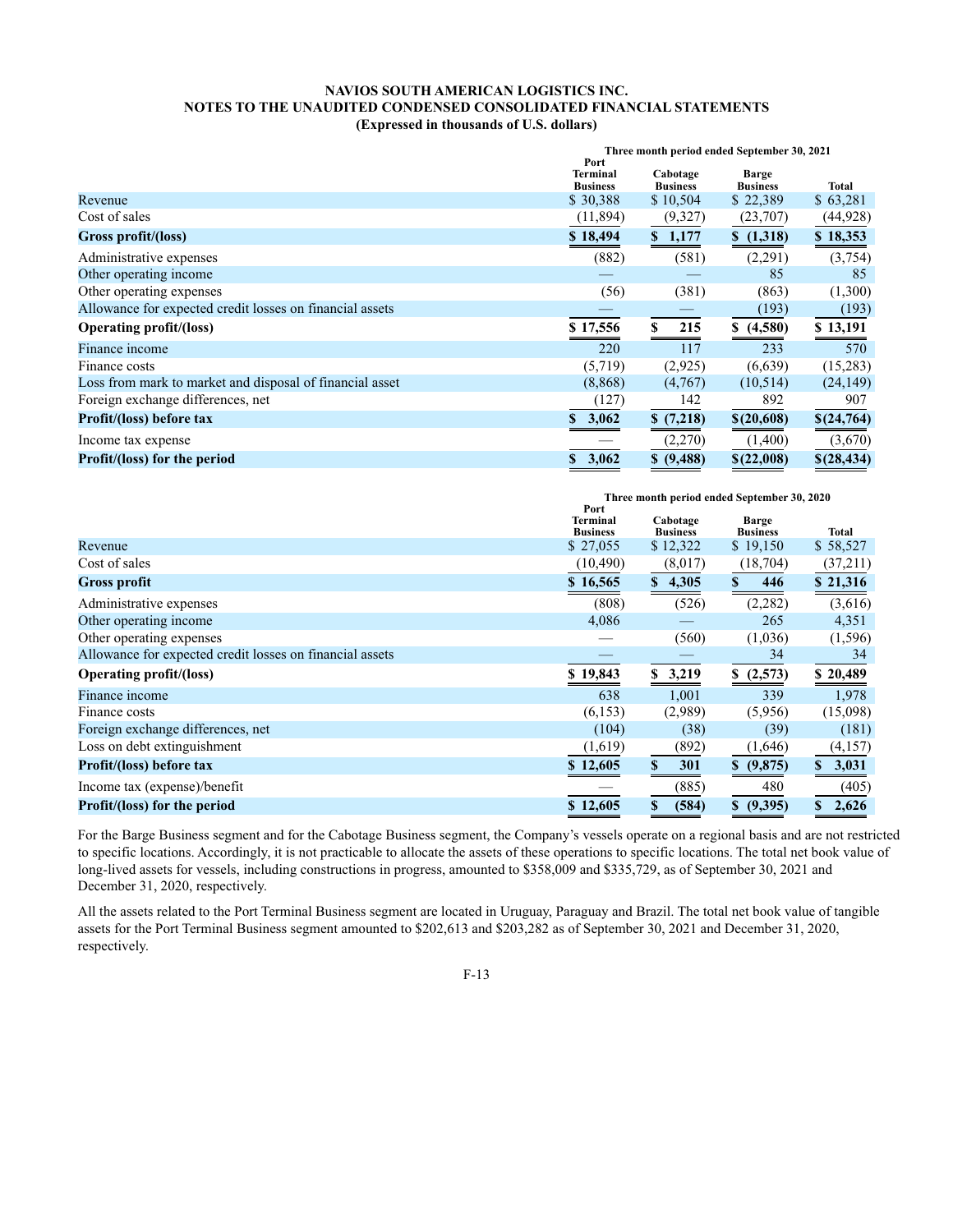In addition, the net book value of intangible assets other than goodwill allocated to the Barge Business segment and to the Cabotage Business segment, collectively, amounted to \$11,091 and \$12,421 as of September 30, 2021 and December 31, 2020, respectively, while the net book value of intangible assets allocated to the Port Terminal segment amounted to \$38,568 and \$39,317 as of September 30, 2021 and December 31, 2020, respectively.

Goodwill totaling to \$22,142, \$40,868 and \$41,086 has been allocated to the three segments, the Port Terminal Business, the Barge Business and the Cabotage Business, respectively, for all periods presented.

# **NOTE 4: REVENUE, COST OF SALES AND ADMINISTRATIVE EXPENSES**

# **4.1 Disaggregated revenue information**

An analysis of the Company's revenue from contracts with customers by stream of revenue is presented below:

|                                              |    | Nine month<br>period ended<br>September 30,<br>2021 | Nine month<br>period ended<br>September 30,<br>2020 |    | Three month<br>period ended<br>September 30,<br>2021 | Three month<br>period ended<br>September 30,<br><b>2020</b> |
|----------------------------------------------|----|-----------------------------------------------------|-----------------------------------------------------|----|------------------------------------------------------|-------------------------------------------------------------|
| COA/Voyage revenue                           | \$ | 61,651                                              | \$<br>43,146                                        | \$ | 22,169                                               | \$<br>17,200                                                |
| Time chartering revenues non-lease component |    | 13,689                                              | 20,701                                              |    | 4,557                                                | 6,026                                                       |
| Dry port terminal revenue                    |    | 63,026                                              | 55,961                                              |    | 22,101                                               | 20,133                                                      |
| Storage fees (dry port) revenue              |    | 186                                                 | 3,029                                               |    | 62                                                   | 187                                                         |
| Dockage revenue                              |    | 3,359                                               | 3,172                                               |    | 1,479                                                | 1,263                                                       |
| Sale of products revenue                     |    | 8,450                                               | 15,425                                              |    | 4,955                                                | 4,168                                                       |
| Liquid port terminal revenue                 |    | 3,944                                               | 3,424                                               |    | 1,496                                                | 1,157                                                       |
| Other dry port terminal revenue              |    | 762                                                 | 434                                                 |    | 295                                                  | 147                                                         |
| Turnover tax-non lease component             |    | (273)                                               | (299)                                               |    | (100)                                                | (96)                                                        |
| Revenue from contracts with customers        | S. | 154,794                                             | \$<br>144,993                                       | S  | 57,014                                               | \$<br>50,185                                                |
| Time chartering revenues lease component     |    | 19,251                                              | \$<br>29,112                                        |    | 6,410                                                | 8,475                                                       |
| Turnover tax-lease component                 |    | (385)                                               | (419)                                               |    | (143)                                                | (133)                                                       |
| <b>Total revenue</b>                         |    | 173,660                                             | 173,686                                             | \$ | 63,281                                               | \$<br>58,527                                                |

# **4.2 Contract balances**

|                                               | September<br>30, 2021 | December 31,<br>2020 |
|-----------------------------------------------|-----------------------|----------------------|
| Trade receivable from contract with customers | \$36.445              | 34.190               |
| Contract assets                               | 921                   | 906                  |
| Contract liabilities                          | 486                   | 2.011                |

Trade receivables from contracts with customers represent net amounts receivable from customers in respect of voyage charters, port terminals and in respect of time charters for the non-lease (service component) of the receivable. Trade receivable consisted of the following:

|                                                  | September<br>30, 2021 | December 31,<br>2020 |
|--------------------------------------------------|-----------------------|----------------------|
| Receivables from other related parties (Note 10) |                       | 282                  |
| Receivables from third party customers           | 39,670                | 36,792               |
|                                                  | 39,670                | 37,074               |
| Allowance for expected credit losses             | (3,225)               | (2,884)              |
| <b>Total trade receivables</b>                   | \$36,445              | 34,190               |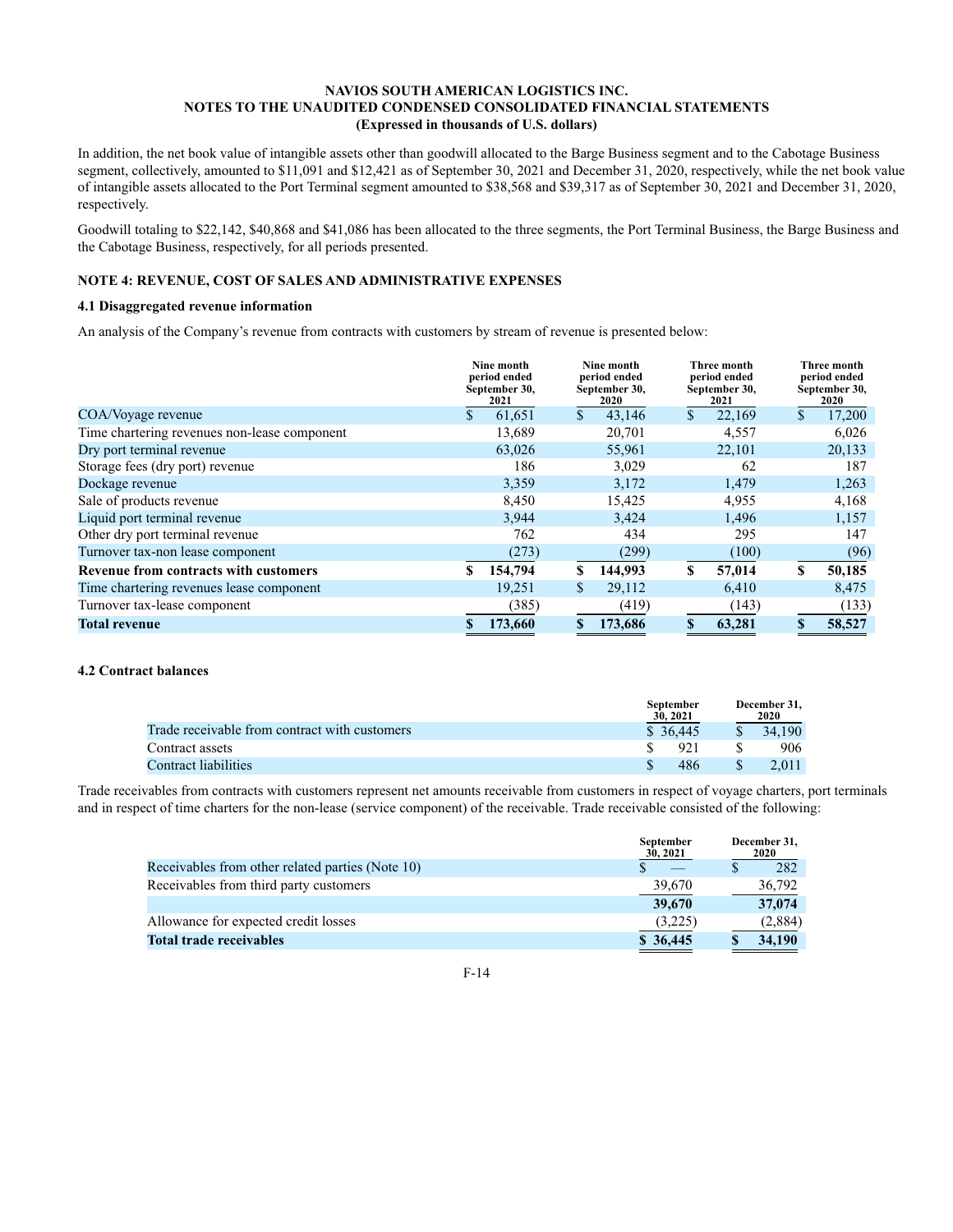Movement in the allowance for expected credit losses of trade receivables is analyzed as follows:

| <b>Balance as at January 1, 2021</b> | \$(2,884)  |
|--------------------------------------|------------|
| Allowance for expected credit losses | (341)<br>S |
| Utilized provision                   |            |
| Balance as at September 30, 2021     | \$(3,225)  |
| <b>Balance as at January 1, 2020</b> | \$(2,490)  |
| Allowance for expected credit losses | (541)      |
| Utilized provision                   | 345        |
| Balance as at September 30, 2020     | \$(2,686)  |

Contract assets represent amounts from contracts with customers that reflect services transferred to customers for before payment or consideration is due. Specifically, contract assets represent the freight, demurrage, deviation and other amounts receivable from charterers for the completed voyage performance as at the period end. The balances of contract assets vary and depend on ongoing voyage charters at period end.

Contract liabilities represent the performance due to a customer for the remaining voyage as at the period end. This may happen in the case where the customer has made an advance payment before the completion of the voyage as of the period end date. The balances of contract liabilities vary and depend on advance payments received at period end.

# **4.3 Cost of Sales**

Cost of sales for the three and nine month periods ended September 30, 2021 and 2020 were as follows:

|                                                 | Nine month<br>period ended<br>September 30,<br>2021 |   | Nine month<br>period ended<br>September 30,<br><b>2020</b> |    | Three month<br>period ended<br>September 30,<br>2021 |   | Three month<br>period ended<br>September 30,<br><b>2020</b> |
|-------------------------------------------------|-----------------------------------------------------|---|------------------------------------------------------------|----|------------------------------------------------------|---|-------------------------------------------------------------|
| Time charter, voyage and port terminal expenses | 42.567                                              | S | 35,722                                                     | S. | 15.746                                               | S | 12.392                                                      |
| Direct vessel expenses                          | 44.638                                              |   | 36,472                                                     |    | 15.352                                               |   | 13,303                                                      |
| Cost of products sold - liquid port terminal    | 8.200                                               |   | 14.614                                                     |    | 4.854                                                |   | 3,695                                                       |
| Depreciation and amortization                   | 25,742                                              |   | 24,099                                                     |    | 8,976                                                |   | 7.821                                                       |
| <b>Total cost of sales</b>                      | 121,147                                             |   | 110.907                                                    |    | 44,928                                               |   | 37,211                                                      |

# **4.4 Administrative expenses**

Administrative expenses for the three and nine month periods ended September 30, 2021 and 2020 were as follows:

|                           | Nine month<br>period ended<br>September 30,<br>2021 | Nine month<br>period ended<br>September 30,<br>2020 | Three month<br>period ended<br>September 30,<br>2021 | Three month<br>period ended<br>September 30,<br>2020 |
|---------------------------|-----------------------------------------------------|-----------------------------------------------------|------------------------------------------------------|------------------------------------------------------|
| Payroll and related costs | 4.428                                               | 3,858                                               | 1.572                                                | 1,328<br><sup>\$</sup>                               |
| Professional fees         | 3,275                                               | 2,820                                               | 1,181                                                | 1,029                                                |
| Other expenses            | 2,185                                               | 2,483                                               | 743                                                  | 744                                                  |
| Depreciation              | 895                                                 | 1,267                                               | 258                                                  | 515                                                  |
| <b>Total</b>              | 10,783                                              | 10.428                                              | 3.754                                                | 3,616                                                |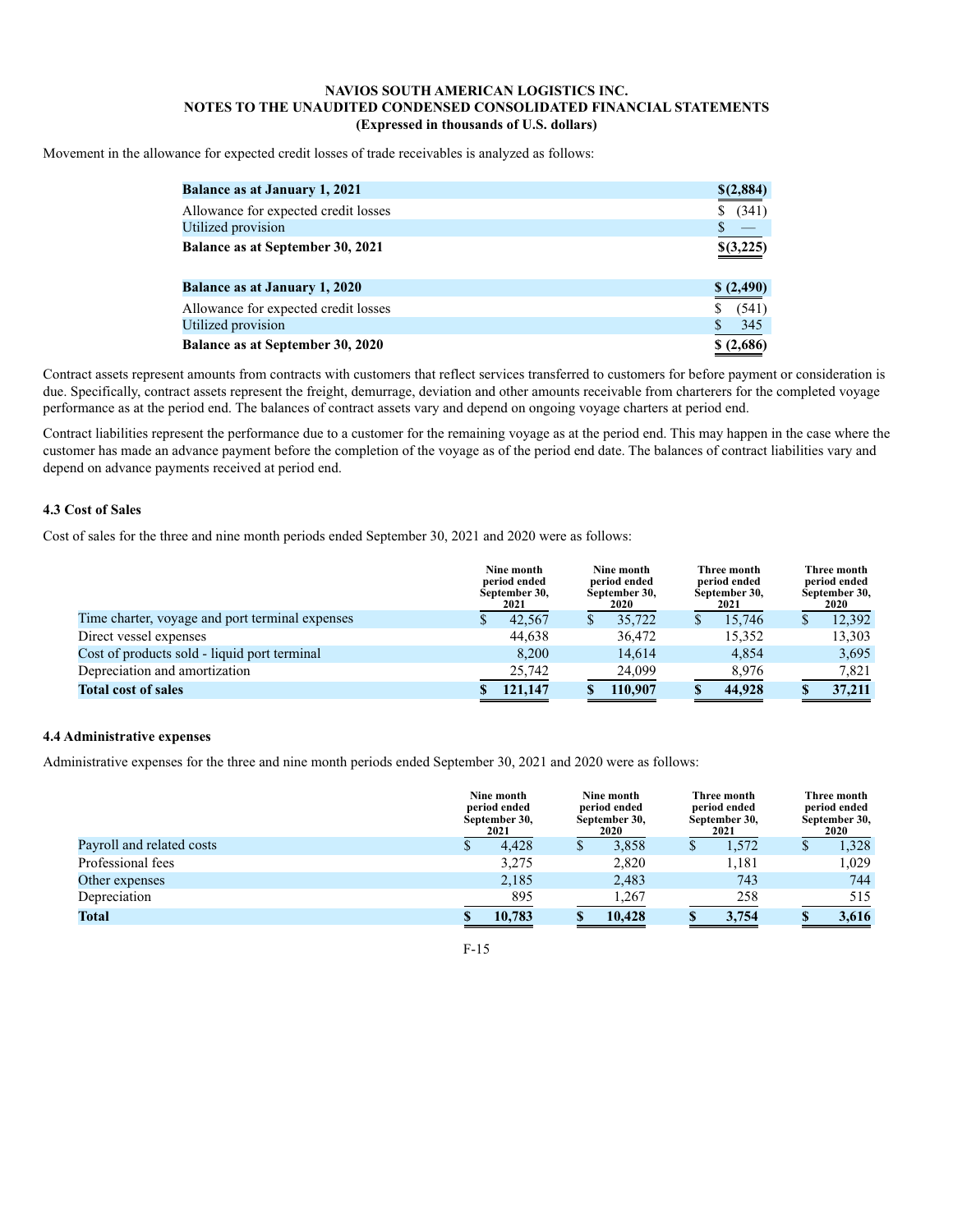# **NOTE 5: TANGIBLE FIXED ASSETS AND ASSETS UNDER CONSTRUCTION**

# **Tangible assets**

Vessels, port terminals and other fixed assets, net consist of the following:

| Depreciation<br>\$522,998<br><b>Balance January 1, 2021</b><br>\$(216,983)<br>\$306,015<br><b>Additions</b><br>2,097<br>(14, 897)<br>(12,800)<br>Transfer from assets under construction<br>51,461<br>51,461<br><b>Balance September 30, 2021</b><br>\$576,556<br>\$344,676<br>\$(231,880)<br>Accumulated<br><b>Net Book</b><br>Deferred dry dock and special survey costs<br>Cost<br>Depreciation<br>Value<br><b>Balance January 1, 2021</b><br>\$5,481<br>\$11,467<br>\$<br>(44, 014)<br><b>Additions</b><br>4,825<br>1,866<br>(2,959)<br>\$<br><b>Balance September 30, 2021</b><br>\$60,306<br>(46,973)<br>\$13,333<br><b>Net Book</b><br>Accumulated<br>Dry port terminals<br>Cost<br>Depreciation<br>Value<br>\$<br><b>Balance January 1, 2021</b><br>\$225,554<br>(41, 023)<br>\$184,531<br><b>Additions</b><br>1,334<br>(4, 124)<br>(5, 458)<br>Transfers from assets under construction<br>3,803<br>3,803<br><b>Balance September 30, 2021</b><br>\$184,210<br>\$230,691<br>\$<br>(46, 481)<br>Accumulated<br><b>Net Book</b><br>Oil storage plant and port facilities for liquid cargoes<br>Cost<br>Depreciation<br>Value<br>\$29,190<br>\$16,112<br><b>Balance January 1, 2021</b><br>\$<br>(13,078)<br><b>Additions</b><br>10<br>(250)<br>(260)<br>Transfer from assets under construction<br>1,843<br>1,843<br>\$31,043<br>\$<br>\$17,705<br><b>Balance September 30, 2021</b><br>(13,338)<br>Accumulated<br><b>Net Book</b><br>Other fixed assets<br>Cost<br>Depreciation<br>Value<br>\$<br>\$<br><b>Balance January 1, 2021</b><br>8,318<br>\$<br>2,686<br>(5,632)<br>Additions<br>323<br>(416)<br>(93)<br>8,641<br>$\mathbf S$<br>2,593<br><b>Balance September 30, 2021</b><br>\$<br>(6,048)<br>\$<br>Accumulated<br><b>Net Book</b><br>Total<br>Cost<br>Depreciation<br>Value<br><b>Balance January 1, 2021</b><br>\$841,541<br>\$ (320,730)<br>\$520,811<br><b>Additions</b><br>8,589<br>(23,990)<br>(15,401)<br>Transfer from assets under construction<br>57,107<br>57,107<br><b>Balance September 30, 2021</b><br>\$ (344,720)<br>\$562,517<br>\$907,237 | Tanker vessels, barges and pushboats | Cost | Accumulated | <b>Net Book</b><br>Value |
|--------------------------------------------------------------------------------------------------------------------------------------------------------------------------------------------------------------------------------------------------------------------------------------------------------------------------------------------------------------------------------------------------------------------------------------------------------------------------------------------------------------------------------------------------------------------------------------------------------------------------------------------------------------------------------------------------------------------------------------------------------------------------------------------------------------------------------------------------------------------------------------------------------------------------------------------------------------------------------------------------------------------------------------------------------------------------------------------------------------------------------------------------------------------------------------------------------------------------------------------------------------------------------------------------------------------------------------------------------------------------------------------------------------------------------------------------------------------------------------------------------------------------------------------------------------------------------------------------------------------------------------------------------------------------------------------------------------------------------------------------------------------------------------------------------------------------------------------------------------------------------------------------------------------------------------------------------------------------------------------------------------------------------------------------------------------------------|--------------------------------------|------|-------------|--------------------------|
|                                                                                                                                                                                                                                                                                                                                                                                                                                                                                                                                                                                                                                                                                                                                                                                                                                                                                                                                                                                                                                                                                                                                                                                                                                                                                                                                                                                                                                                                                                                                                                                                                                                                                                                                                                                                                                                                                                                                                                                                                                                                                |                                      |      |             |                          |
|                                                                                                                                                                                                                                                                                                                                                                                                                                                                                                                                                                                                                                                                                                                                                                                                                                                                                                                                                                                                                                                                                                                                                                                                                                                                                                                                                                                                                                                                                                                                                                                                                                                                                                                                                                                                                                                                                                                                                                                                                                                                                |                                      |      |             |                          |
|                                                                                                                                                                                                                                                                                                                                                                                                                                                                                                                                                                                                                                                                                                                                                                                                                                                                                                                                                                                                                                                                                                                                                                                                                                                                                                                                                                                                                                                                                                                                                                                                                                                                                                                                                                                                                                                                                                                                                                                                                                                                                |                                      |      |             |                          |
|                                                                                                                                                                                                                                                                                                                                                                                                                                                                                                                                                                                                                                                                                                                                                                                                                                                                                                                                                                                                                                                                                                                                                                                                                                                                                                                                                                                                                                                                                                                                                                                                                                                                                                                                                                                                                                                                                                                                                                                                                                                                                |                                      |      |             |                          |
|                                                                                                                                                                                                                                                                                                                                                                                                                                                                                                                                                                                                                                                                                                                                                                                                                                                                                                                                                                                                                                                                                                                                                                                                                                                                                                                                                                                                                                                                                                                                                                                                                                                                                                                                                                                                                                                                                                                                                                                                                                                                                |                                      |      |             |                          |
|                                                                                                                                                                                                                                                                                                                                                                                                                                                                                                                                                                                                                                                                                                                                                                                                                                                                                                                                                                                                                                                                                                                                                                                                                                                                                                                                                                                                                                                                                                                                                                                                                                                                                                                                                                                                                                                                                                                                                                                                                                                                                |                                      |      |             |                          |
|                                                                                                                                                                                                                                                                                                                                                                                                                                                                                                                                                                                                                                                                                                                                                                                                                                                                                                                                                                                                                                                                                                                                                                                                                                                                                                                                                                                                                                                                                                                                                                                                                                                                                                                                                                                                                                                                                                                                                                                                                                                                                |                                      |      |             |                          |
|                                                                                                                                                                                                                                                                                                                                                                                                                                                                                                                                                                                                                                                                                                                                                                                                                                                                                                                                                                                                                                                                                                                                                                                                                                                                                                                                                                                                                                                                                                                                                                                                                                                                                                                                                                                                                                                                                                                                                                                                                                                                                |                                      |      |             |                          |
|                                                                                                                                                                                                                                                                                                                                                                                                                                                                                                                                                                                                                                                                                                                                                                                                                                                                                                                                                                                                                                                                                                                                                                                                                                                                                                                                                                                                                                                                                                                                                                                                                                                                                                                                                                                                                                                                                                                                                                                                                                                                                |                                      |      |             |                          |
|                                                                                                                                                                                                                                                                                                                                                                                                                                                                                                                                                                                                                                                                                                                                                                                                                                                                                                                                                                                                                                                                                                                                                                                                                                                                                                                                                                                                                                                                                                                                                                                                                                                                                                                                                                                                                                                                                                                                                                                                                                                                                |                                      |      |             |                          |
|                                                                                                                                                                                                                                                                                                                                                                                                                                                                                                                                                                                                                                                                                                                                                                                                                                                                                                                                                                                                                                                                                                                                                                                                                                                                                                                                                                                                                                                                                                                                                                                                                                                                                                                                                                                                                                                                                                                                                                                                                                                                                |                                      |      |             |                          |
|                                                                                                                                                                                                                                                                                                                                                                                                                                                                                                                                                                                                                                                                                                                                                                                                                                                                                                                                                                                                                                                                                                                                                                                                                                                                                                                                                                                                                                                                                                                                                                                                                                                                                                                                                                                                                                                                                                                                                                                                                                                                                |                                      |      |             |                          |
|                                                                                                                                                                                                                                                                                                                                                                                                                                                                                                                                                                                                                                                                                                                                                                                                                                                                                                                                                                                                                                                                                                                                                                                                                                                                                                                                                                                                                                                                                                                                                                                                                                                                                                                                                                                                                                                                                                                                                                                                                                                                                |                                      |      |             |                          |
|                                                                                                                                                                                                                                                                                                                                                                                                                                                                                                                                                                                                                                                                                                                                                                                                                                                                                                                                                                                                                                                                                                                                                                                                                                                                                                                                                                                                                                                                                                                                                                                                                                                                                                                                                                                                                                                                                                                                                                                                                                                                                |                                      |      |             |                          |
|                                                                                                                                                                                                                                                                                                                                                                                                                                                                                                                                                                                                                                                                                                                                                                                                                                                                                                                                                                                                                                                                                                                                                                                                                                                                                                                                                                                                                                                                                                                                                                                                                                                                                                                                                                                                                                                                                                                                                                                                                                                                                |                                      |      |             |                          |
|                                                                                                                                                                                                                                                                                                                                                                                                                                                                                                                                                                                                                                                                                                                                                                                                                                                                                                                                                                                                                                                                                                                                                                                                                                                                                                                                                                                                                                                                                                                                                                                                                                                                                                                                                                                                                                                                                                                                                                                                                                                                                |                                      |      |             |                          |
|                                                                                                                                                                                                                                                                                                                                                                                                                                                                                                                                                                                                                                                                                                                                                                                                                                                                                                                                                                                                                                                                                                                                                                                                                                                                                                                                                                                                                                                                                                                                                                                                                                                                                                                                                                                                                                                                                                                                                                                                                                                                                |                                      |      |             |                          |
|                                                                                                                                                                                                                                                                                                                                                                                                                                                                                                                                                                                                                                                                                                                                                                                                                                                                                                                                                                                                                                                                                                                                                                                                                                                                                                                                                                                                                                                                                                                                                                                                                                                                                                                                                                                                                                                                                                                                                                                                                                                                                |                                      |      |             |                          |
|                                                                                                                                                                                                                                                                                                                                                                                                                                                                                                                                                                                                                                                                                                                                                                                                                                                                                                                                                                                                                                                                                                                                                                                                                                                                                                                                                                                                                                                                                                                                                                                                                                                                                                                                                                                                                                                                                                                                                                                                                                                                                |                                      |      |             |                          |
|                                                                                                                                                                                                                                                                                                                                                                                                                                                                                                                                                                                                                                                                                                                                                                                                                                                                                                                                                                                                                                                                                                                                                                                                                                                                                                                                                                                                                                                                                                                                                                                                                                                                                                                                                                                                                                                                                                                                                                                                                                                                                |                                      |      |             |                          |
|                                                                                                                                                                                                                                                                                                                                                                                                                                                                                                                                                                                                                                                                                                                                                                                                                                                                                                                                                                                                                                                                                                                                                                                                                                                                                                                                                                                                                                                                                                                                                                                                                                                                                                                                                                                                                                                                                                                                                                                                                                                                                |                                      |      |             |                          |
|                                                                                                                                                                                                                                                                                                                                                                                                                                                                                                                                                                                                                                                                                                                                                                                                                                                                                                                                                                                                                                                                                                                                                                                                                                                                                                                                                                                                                                                                                                                                                                                                                                                                                                                                                                                                                                                                                                                                                                                                                                                                                |                                      |      |             |                          |
|                                                                                                                                                                                                                                                                                                                                                                                                                                                                                                                                                                                                                                                                                                                                                                                                                                                                                                                                                                                                                                                                                                                                                                                                                                                                                                                                                                                                                                                                                                                                                                                                                                                                                                                                                                                                                                                                                                                                                                                                                                                                                |                                      |      |             |                          |
|                                                                                                                                                                                                                                                                                                                                                                                                                                                                                                                                                                                                                                                                                                                                                                                                                                                                                                                                                                                                                                                                                                                                                                                                                                                                                                                                                                                                                                                                                                                                                                                                                                                                                                                                                                                                                                                                                                                                                                                                                                                                                |                                      |      |             |                          |
|                                                                                                                                                                                                                                                                                                                                                                                                                                                                                                                                                                                                                                                                                                                                                                                                                                                                                                                                                                                                                                                                                                                                                                                                                                                                                                                                                                                                                                                                                                                                                                                                                                                                                                                                                                                                                                                                                                                                                                                                                                                                                |                                      |      |             |                          |
|                                                                                                                                                                                                                                                                                                                                                                                                                                                                                                                                                                                                                                                                                                                                                                                                                                                                                                                                                                                                                                                                                                                                                                                                                                                                                                                                                                                                                                                                                                                                                                                                                                                                                                                                                                                                                                                                                                                                                                                                                                                                                |                                      |      |             |                          |
|                                                                                                                                                                                                                                                                                                                                                                                                                                                                                                                                                                                                                                                                                                                                                                                                                                                                                                                                                                                                                                                                                                                                                                                                                                                                                                                                                                                                                                                                                                                                                                                                                                                                                                                                                                                                                                                                                                                                                                                                                                                                                |                                      |      |             |                          |
|                                                                                                                                                                                                                                                                                                                                                                                                                                                                                                                                                                                                                                                                                                                                                                                                                                                                                                                                                                                                                                                                                                                                                                                                                                                                                                                                                                                                                                                                                                                                                                                                                                                                                                                                                                                                                                                                                                                                                                                                                                                                                |                                      |      |             |                          |
|                                                                                                                                                                                                                                                                                                                                                                                                                                                                                                                                                                                                                                                                                                                                                                                                                                                                                                                                                                                                                                                                                                                                                                                                                                                                                                                                                                                                                                                                                                                                                                                                                                                                                                                                                                                                                                                                                                                                                                                                                                                                                |                                      |      |             |                          |
|                                                                                                                                                                                                                                                                                                                                                                                                                                                                                                                                                                                                                                                                                                                                                                                                                                                                                                                                                                                                                                                                                                                                                                                                                                                                                                                                                                                                                                                                                                                                                                                                                                                                                                                                                                                                                                                                                                                                                                                                                                                                                |                                      |      |             |                          |
|                                                                                                                                                                                                                                                                                                                                                                                                                                                                                                                                                                                                                                                                                                                                                                                                                                                                                                                                                                                                                                                                                                                                                                                                                                                                                                                                                                                                                                                                                                                                                                                                                                                                                                                                                                                                                                                                                                                                                                                                                                                                                |                                      |      |             |                          |
|                                                                                                                                                                                                                                                                                                                                                                                                                                                                                                                                                                                                                                                                                                                                                                                                                                                                                                                                                                                                                                                                                                                                                                                                                                                                                                                                                                                                                                                                                                                                                                                                                                                                                                                                                                                                                                                                                                                                                                                                                                                                                |                                      |      |             |                          |
|                                                                                                                                                                                                                                                                                                                                                                                                                                                                                                                                                                                                                                                                                                                                                                                                                                                                                                                                                                                                                                                                                                                                                                                                                                                                                                                                                                                                                                                                                                                                                                                                                                                                                                                                                                                                                                                                                                                                                                                                                                                                                |                                      |      |             |                          |
|                                                                                                                                                                                                                                                                                                                                                                                                                                                                                                                                                                                                                                                                                                                                                                                                                                                                                                                                                                                                                                                                                                                                                                                                                                                                                                                                                                                                                                                                                                                                                                                                                                                                                                                                                                                                                                                                                                                                                                                                                                                                                |                                      |      |             |                          |

Certain assets of the Company have been pledged as collateral for loan facilities. As of September 30, 2021 and December 31, 2020, the net book value of such assets was \$133,042 and \$101,145, respectively.

Since 2018, Navios Logistics acquired approximately 6.6 hectares of undeveloped land located in the Port Murtinho region of Brazil, and on March 24, 2021, Navios Logistics acquired 2.3 additional hectares. Navios Logistics plans to develop this land for its port operations, for a total cost of \$1,580.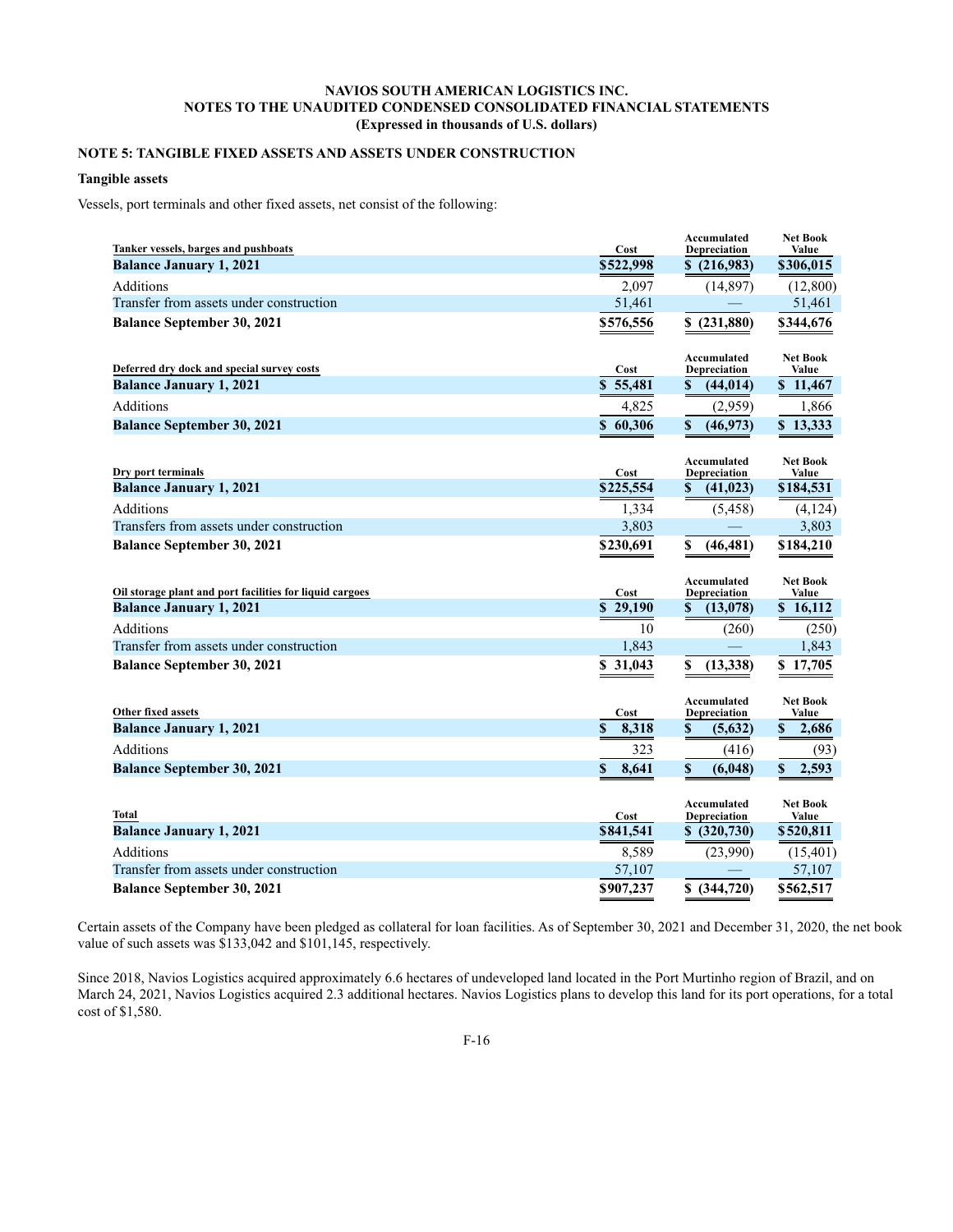# **Assets under construction**

During the first quarter of 2021, Navios Logistics completed the construction of six liquid barges and a total of \$19,501 was transferred to "Tangible assets" in its unaudited condensed consolidated statement of financial position of which capitalized interest amounted to \$1,062. As of December 31, 2020, the total amount included in "Assets under construction" was \$16,696 for the construction of these barges. Capitalized interest included in "Assets under construction" for the construction of these barges amounted to \$611 as of December 31, 2020.

During the first quarter of 2021, Navios Logistics completed the construction of two new tanks in its liquid port terminal and a total of \$1,843 was transferred to "Tangible assets" in its unaudited condensed consolidated statement of financial position. As of December 31, 2020, Navios Logistics had paid \$1,285 for the construction of two new tanks in its liquid port terminal.

As of September 30, 2021, Navios Logistics had paid \$698 for capitalized expenses for the development of its port operations in the Port Murtinho region of Brazil.

In the fourth quarter of 2020, Navios Logistics entered into a purchase agreement with an unrelated third party for the acquisition of three pushboats and 18 tank barges (the "2020 Fleet"), for a purchase price of \$30,000. The acquisition was completed on March 22, 2021. As of September 30, 2021, a total of \$31,960 was transferred to "Tangible assets" in Navios Logistics' unaudited condensed consolidated statement of financial position.

During the second quarter of 2021, Navios Logistics completed the construction of a crane in its grain port terminal and a total of \$3,803 was transferred to "Tangible assets" in its consolidated statement of financial position. As of December 31, 2020, Navios Logistics had paid \$723 for the construction of a crane in its grain port terminal.

#### **NOTE 6: INTANGIBLES**

#### **Intangible assets other than goodwill**

Intangible assets as of September 30, 2021 and December 31, 2020 consisted of the following:

| September 30, 2021             | Acquisition<br>Cost        | Accumulated<br>Amortization | <b>Net Book</b><br>Value |
|--------------------------------|----------------------------|-----------------------------|--------------------------|
| Port terminal operating rights | \$53,152                   | (14, 584)<br>S              | \$38,568                 |
| Customer relationships         | 36,120                     | (25,029)                    | 11,091                   |
| <b>Total intangible assets</b> | \$89,272                   | (39,613)                    | \$49,659                 |
| <b>December 31, 2020</b>       | <b>Acquisition</b><br>Cost | Accumulated<br>Amortization | Net book<br>Value        |
| Port terminal operating rights | \$53,152                   | (13,835)<br>S               | \$39,317                 |
| Customer relationships         | 36,120                     | (23,699)                    | 12,421                   |
| <b>Total intangible assets</b> | \$89,272                   | (37,534)<br>S               | \$51,738                 |

Amortization expense for the three and nine month periods ended September 30, 2021 amounted to \$693 and \$2,079, respectively (\$693 and \$2,079 for the three and nine month periods ended September 30, 2020, respectively).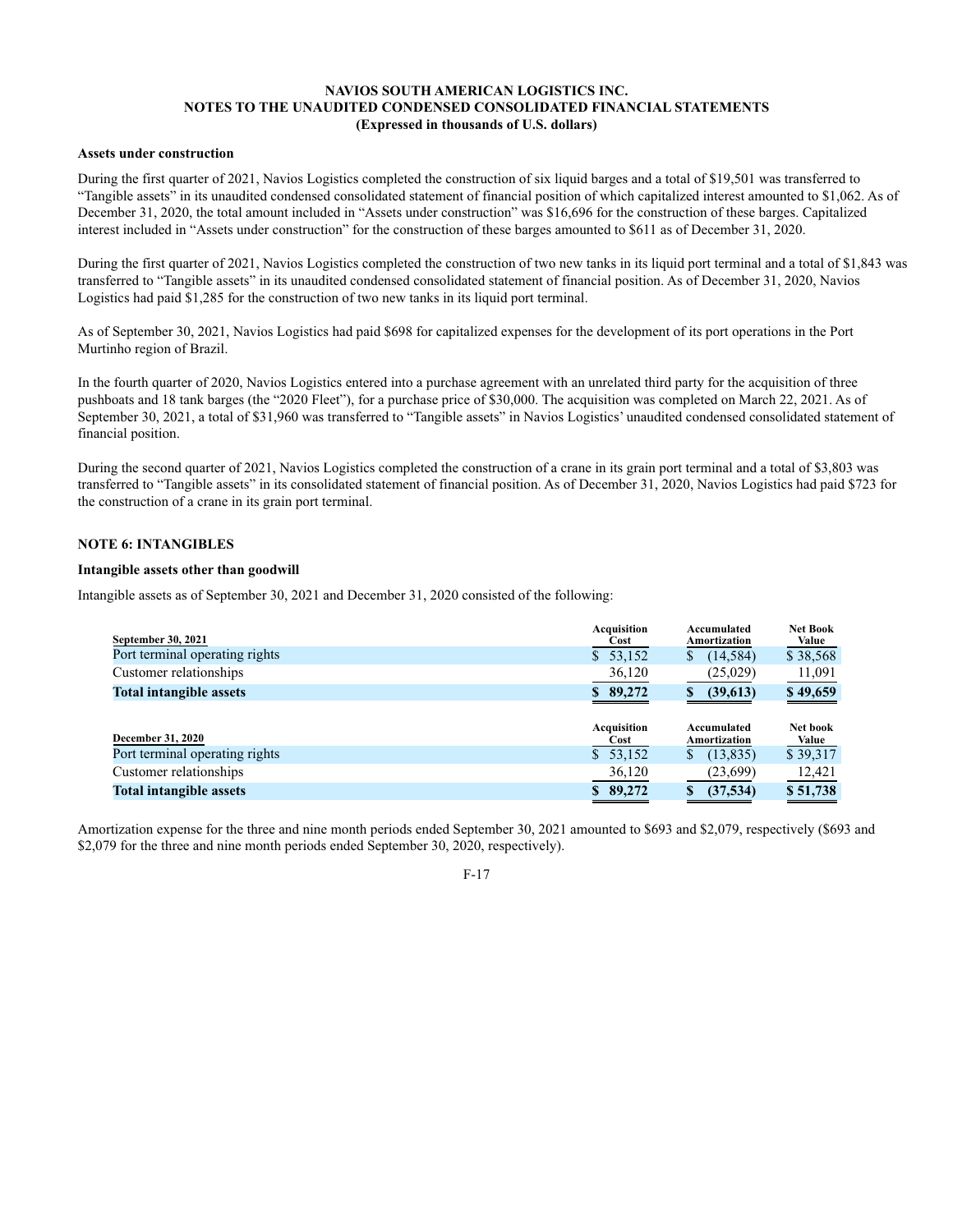The aggregate amortization of acquired intangibles will be as follows:

|                                | Within<br>One        | Year    | Year    | Year  | Year |                                       |        |
|--------------------------------|----------------------|---------|---------|-------|------|---------------------------------------|--------|
| Description                    | Year                 | Two     | Three   | Four  | Five | <b>Thereafter</b>                     | Total  |
| Port terminal operating rights | $\frac{1}{2}$ 995 \$ | 995 \$  |         |       |      | 995 \$995 \$995 \$33,593 \$38,568     |        |
| Customer relationships         |                      |         | 1.775   | 1,775 |      | 2.216                                 | 11,091 |
| <b>Total</b>                   | \$2,770              | \$2,770 | \$2,770 |       |      | $$2,770$ $$2,770$ $$35,809$ $$49,659$ |        |

#### **Goodwill**

Goodwill resulted from certain transactions during the past of Navios Logistics and its Parent. As of September 30, 2021 and December 31, 2020, goodwill amounted to \$104,096.

# **NOTE 7: ISSUED CAPITAL AND RESERVES**

#### **Share capital**

As of September 30, 2021 and December 31, 2020, the Company has issued 20,000 shares of common stock, with a par value of \$1.00.

Holders of each share of common stock have one vote for each share held of record on all matters submitted to a vote of shareholders. Dividends on shares of common stock may be declared and paid from funds available to the Company.

#### **Distributions**

On February 21, 2020, the Company declared and paid a pro rata dividend to its shareholders in the aggregate amount of \$27,500.

On July 10, 2020, the Company declared and paid a pro rata dividend to its shareholders in cash or shares of Navios Holdings in the aggregate amount of \$6,381.

On July 30, 2021, the Company declared and paid a pro rata dividend to its shareholders in shares of Grimaud, representing 100% of Navios Logistics' equity interest in Grimaud.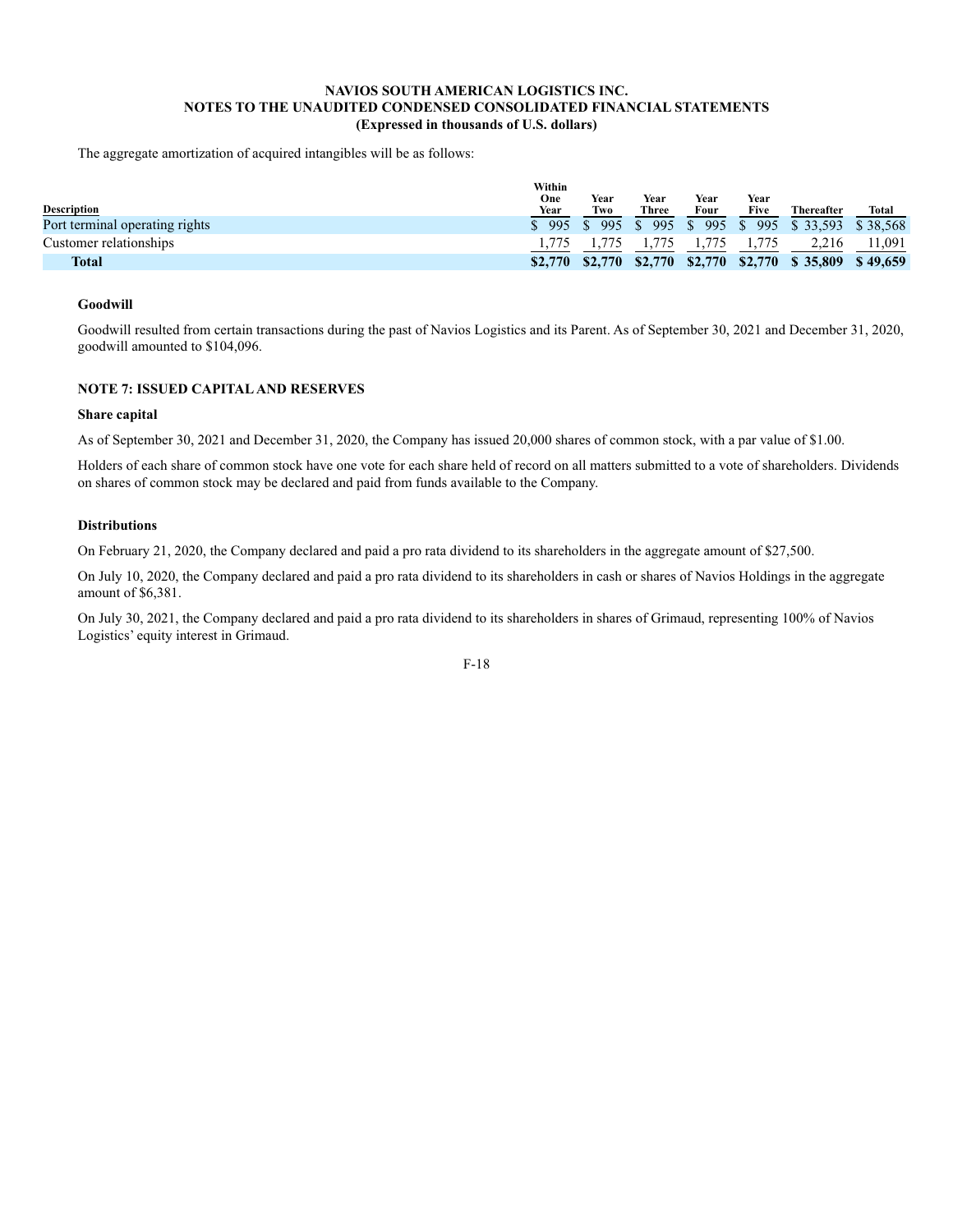# **NOTE 8: INTEREST-BEARING LOANS AND BORROWINGS**

Interest-bearing loans and borrowings consist of the following:

|                                                                 | September 30,<br>2021 | December 31. |           | 2020                    |                       | <b>Interest Rate</b> | Maturity |
|-----------------------------------------------------------------|-----------------------|--------------|-----------|-------------------------|-----------------------|----------------------|----------|
| Notes Payable                                                   | 5,073                 | $\mathbb{S}$ | 5,475     | Six-month LIBOR         | November 2, 2024 (1)  |                      |          |
| Seller's credit for the construction of six liquid barges       | 2,620                 |              | 1,901     | Fixed rate of 8.5%      | November 16, 2025 (2) |                      |          |
| New BBVA Facility                                               |                       |              |           | Six-month LIBOR         |                       |                      |          |
|                                                                 | 12,000                |              | 14,000    | plus $3.25\%$           | March 31, 2022        |                      |          |
| Term Bank loan                                                  |                       |              |           | Three-month LIBOR       |                       |                      |          |
|                                                                 | 8,050                 |              | 1,400     | plus $3.15\%$           | May 18, 2022          |                      |          |
| Seller's credit agreement for the acquisition of the 2020 Fleet | 5,000                 |              |           | Fixed rate of 5.00%     | March 22, 2024        |                      |          |
| Loan for Nazira                                                 |                       |              | 46        | Fixed rate of 6.00%     | August 10, 2021       |                      |          |
| Current portion of interest-bearing loans and borrowings        | 32,743                |              | 22,822    |                         |                       |                      |          |
| 2025 Notes                                                      | 500,000               |              | 500,000   | Fixed rate of $10.75\%$ | July 1, 2025          |                      |          |
| Notes Payable                                                   | 9,080                 |              | 12,367    | Six-month LIBOR         | November 2, 2024 (1)  |                      |          |
| Seller's credit for the construction of six liquid barges       | 9,177                 |              | 9,146     | Fixed rate of 8.5%      | November 16, 2025 (2) |                      |          |
| New BBVA Facility                                               |                       |              |           | Six-month LIBOR         |                       |                      |          |
|                                                                 |                       |              | 8,000     | plus $3.25\%$           | March 31, 2022        |                      |          |
| Term Bank loan                                                  |                       |              |           | Three-month LIBOR       |                       |                      |          |
|                                                                 |                       |              | 7,700     | plus $3.15\%$           | May 18, 2022          |                      |          |
| Seller's credit agreement for the acquisition of the 2020 Fleet | 10,000                |              |           | Fixed rate of $5.00\%$  | March 22, 2024        |                      |          |
| Non-current portion of interest-bearing loans and borrowings    | 528,257               |              | 537,213   |                         |                       |                      |          |
| Less: deferred finance costs                                    | (16, 846)             |              | (19, 444) |                         |                       |                      |          |
| Total interest-bearing loans and borrowings, net                | 544,154               |              | 540,591   |                         |                       |                      |          |

(1) Includes 32 different drawdown events and maturity dates are scheduled on the 16th and last semi-annual installments after the completion of each Drawdown Event.

(2) Includes six different drawdown events and maturity dates are scheduled on the 20th and last quarterly installments from the drawdown date of each individual barge based on the barge's delivery date.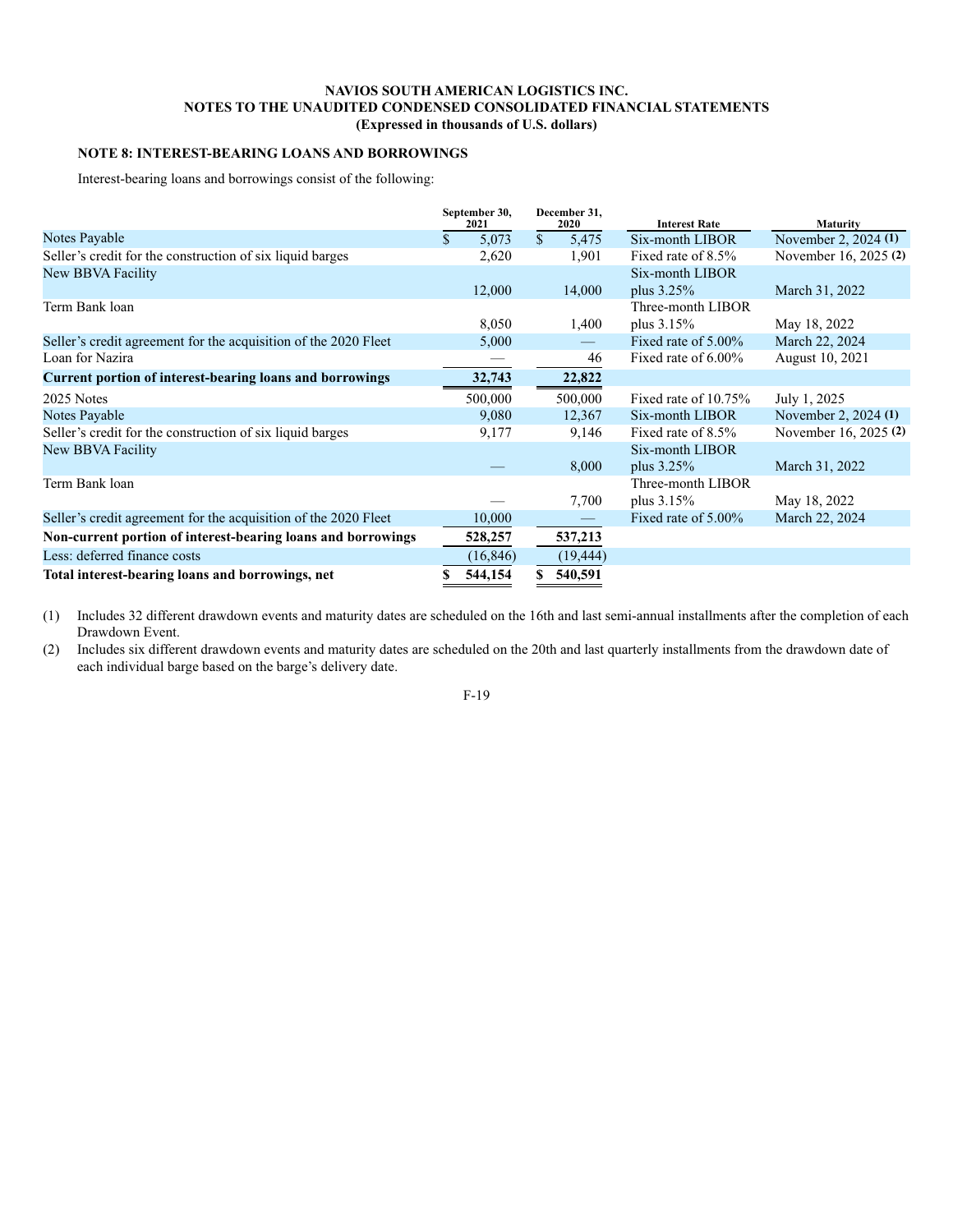#### *2025 Notes*

On July 8, 2020, Navios Logistics and its wholly-owned subsidiary Navios Logistics Finance (US) Inc. ("Logistics Finance" and, together with Navios Logistics, the "Co-Issuers") issued \$500,000 in aggregate principal amount of senior secured notes due 2025 ("the 2025 Notes"), at a fixed rate of 10.75%. The net proceeds from the offering of the 2025 Notes were used to satisfy and discharge the indenture governing the 2022 Notes, to repay all amounts outstanding under the Term Loan B Facility and to pay certain fees and expenses related to the offering, with the balance used for general corporate purposes. The effect of this transaction was the recognition of a loss of \$4,157 in the statement of income under "Loss on debt extinguishment," relating to the accelerated amortization of unamortized deferred finance costs.

On or after August 1, 2022, the Co-Issuers may redeem some or all of the 2025 Notes at the redemption prices set forth in the indenture governing the 2025 Notes. In addition, before August 1, 2022, the Co-Issuers may redeem up to 35% of the aggregate principal amount of the 2025 Notes at a price equal to 110.750% of the principal amount of the 2025 Notes to be redeemed plus accrued and unpaid interest, if any, to the redemption date with an amount equal to the net cash proceeds of one or more equity offerings so long as at least 50% of the originally issued aggregate principal amount of the 2025 Notes remains outstanding. Prior to August 1, 2022, the Co-Issuers may also redeem all or a part of the 2025 Notes at a redemption price equal to the sum of: (a) 100% of the principal amount of the 2025 Notes to be redeemed; plus (b) the applicable "makewhole" premium described in the indenture governing the 2025 Notes, plus (c) accrued and unpaid interest, if any, on the 2025 Notes to be redeemed, to (but excluding) the applicable redemption date, subject to the right of holders of notes on the relevant record date to receive interest due on all the relevant interest payment dates. The Co-Issuers may also redeem all, but not less than all, of the 2025 Notes at a price equal to 100% of the principal amount plus accrued and unpaid interest, if any, upon certain changes in law that would trigger the payment of withholding taxes. Furthermore, upon the occurrence of certain change of control events, the Co-Issuers may be required to offer to purchase 2025 Notes from holders at a price equal to 101% of the principal amount plus accrued and unpaid interest, if any.

The 2025 Notes are senior secured obligations of the Co-Issuers and rank equal in right of payment to all of their existing and future senior indebtedness and senior in right of payment to all of their future subordinated indebtedness. The 2025 Notes are fully and unconditionally guaranteed, jointly and severally, by all of the Company's direct and indirect subsidiaries, other than Logistics Finance. The 2025 Notes are secured by (i) first priority ship mortgages on four tanker vessels servicing the Company's Cabotage Business (the (1) Elena H, (2) Makenita H, (3) Sara H and (4) He Man H) owned by certain subsidiary guarantors (such guarantors, the "Mortgaged Vessel Guarantors") and related assignments of earnings and insurance together with a first priority lien on the capital stock of each Mortgaged Vessel Guarantor and (ii) an assignment by way of security of the Vale Port Contract (collectively, the "Collateral"). The 2025 Notes are effectively senior to all existing and future obligations of the subsidiary guarantors that own Collateral to the extent of the value of the Collateral but effectively junior to any existing and future secured obligations of the Co-Issuers and the subsidiary guarantors that are secured by assets other than the Collateral to the extent of the value of any assets securing such other obligations.

The indenture governing the 2025 Notes contains restrictive covenants that limit, among other things, the ability of the Co-Issuers and their restricted subsidiaries to incur additional indebtedness, pay dividends and make distributions on common and preferred stock, make other restricted payments, make investments, incur liens, consolidate, merge, sell or otherwise dispose of all or substantially all of their assets and enter into certain transactions with affiliates, in each case, subject to exclusions, and other customary covenants. The indenture governing the 2025 Notes also contains customary events of default.

As of September 30, 2021 and December 31, 2020, deferred finance costs associated with the 2025 Notes amounted to \$16,832 and \$19,414, respectively. Finance costs associated with the 2025 Notes amounted to \$13,438 and \$40,163 for the three and nine month periods ended September 30, 2021, respectively, (\$12,542 for each of the three and nine month periods ended September 30, 2020).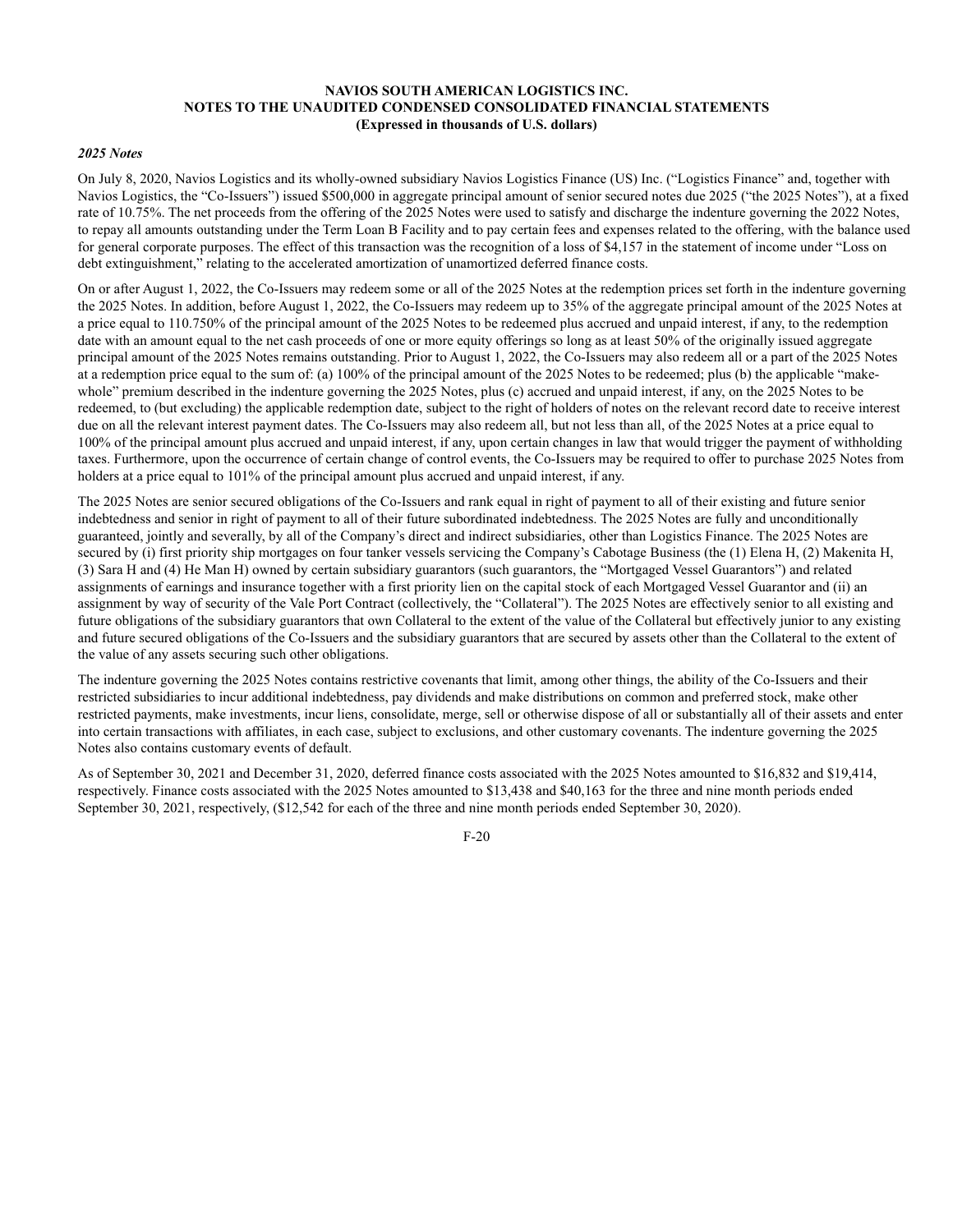#### *2022 Notes*

On April 22, 2014, the Co-Issuers issued \$375,000 in aggregate principal amount of Senior Notes due May 1, 2022 (the "2022 Notes"), at a fixed rate of 7.25%. The 2022 Notes were redeemed in full on July 16, 2020 at 100% of their face amount, plus accrued and unpaid interest to the redemption date with the proceeds of the Co-Issuers' 2025 Notes. Following this transaction, the Company recognized a loss of \$2,661 in its unaudited condensed consolidated statement of income for the three and nine month periods ended September 30, 2020 under "Loss on debt extinguishment" relating to the accelerated amortization of the unamortized deferred financing costs.

Finance costs associated with the 2022 Notes amounted to nil for each of the three and nine month periods ended September 30, 2021, respectively, (\$1,133 and \$14,727 for the three and nine month periods ended September 30, 2020, respectively).

# *Term Loan B Facility*

On November 3, 2017, Navios Logistics and Logistics Finance, as co-borrowers, completed the issuance of a \$100,000 Term Loan B Facility (the "Term Loan B Facility"). The Term Loan B Facility bore an interest rate of LIBOR plus 475 basis points and had a four-year term with 1.0% amortization per annum. The Term Loan B Facility was repaid in full on July 8, 2020 at par plus accrued and unpaid interest to the repayment date with the proceeds of the Co-Issuers' 2025 Notes. Following this transaction, the Company recognized a loss of \$1,496 in its unaudited condensed consolidated statement of income for the three and nine month periods ended September 30, 2020 under "Loss on debt extinguishment" relating to the accelerated amortization of the unamortized deferred financing costs.

Finance costs associated with the Term Loan B Facility amounted to nil for each of the three and nine month periods ended September 30, 2021, respectively (\$78 and \$3,162 for the three and nine month periods ended September 30, 2020, respectively).

# *Notes Payable*

In connection with the purchase of mechanical equipment for the expansion of its dry port terminal, the Company entered into an unsecured export financing line of credit for a total amount of \$41,964, including all related fixed finance costs of \$5,949, available in multiple drawings upon the completion of certain milestones ("Drawdown Events"). The Company incurs the obligation for the respective amount drawn by signing promissory notes ("Notes Payable"). Each drawdown is repayable in 16 consecutive semi-annual installments, starting six months after the completion of each Drawdown Event. Together with each Note Payable, the Company shall pay interest equal to six-month LIBOR. The unsecured export financing line is fully and unconditionally guaranteed by Ponte Rio S.A. As of September 30, 2021, the Company had drawn the total available amount and the outstanding balance of Notes Payable was \$14,153.

Finance costs associated with the Notes Payable amounted to \$146 and \$472 for the three and nine month periods ended September 30, 2021, respectively (\$221 and \$815 for the three and nine month periods ended September 30, 2020, respectively).

#### *Other Indebtedness*

On February 28, 2020, the Company entered into a \$25,000 loan facility (the "BBVA Facility") with BBVA, which was drawn on July 8, 2020. The BBVA Facility was used to repay existing debt with BBVA, and for general corporate purposes. The BBVA Facility bears interest at a rate of LIBOR (180 days) plus 325 basis points, is repayable in quarterly installments with final maturity on March 31, 2022 and is secured by assignments of certain receivables. As at September 30, 2021, the outstanding balance was \$12,000.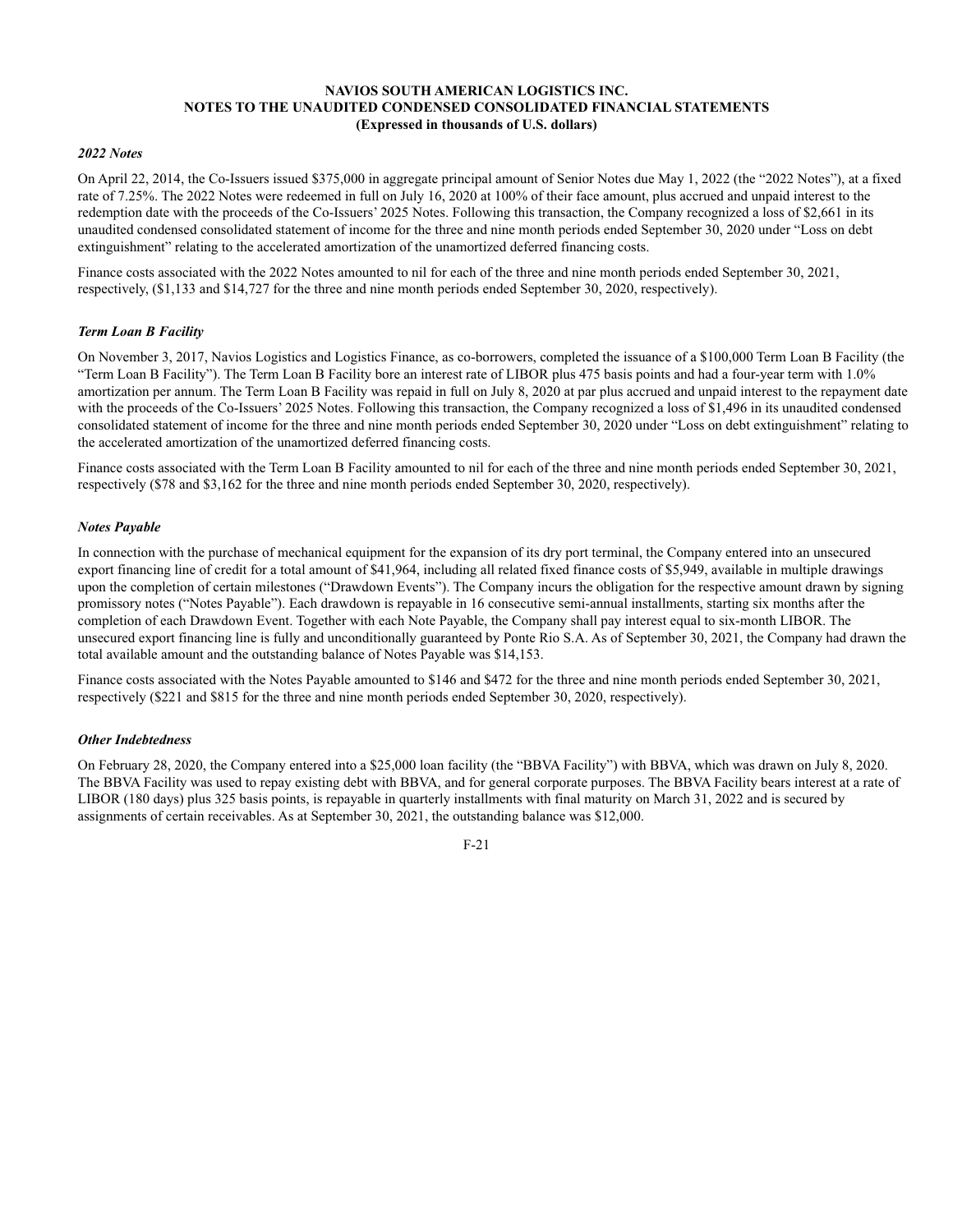On May 18, 2017, the Company entered into a \$14,000 term loan facility (the "Term Bank Loan") in order to finance the acquisition of two product tankers. The Term Bank Loan bears interest at a rate of LIBOR (90 days) plus 315 basis points and is repayable in twenty quarterly installments with a final balloon payment of \$7,000 on the last repayment date. As of September 30, 2021, the outstanding amount of the Term Bank Loan was \$8,050. As of September 30, 2021 and December 31, 2020, unamortized deferred financing costs associated with the Term Bank Loan amounted to \$14 and \$30, respectively. In December 2021, the Company agreed to amend the Term Bank Loan, extending its maturity and amending the repayment schedule. Following the amendment, the \$7,000 final balloon payment of the Term Bank Loan which was due on May 18, 2022 is repayable in twelve quarterly installments, beginning on August 18, 2022, with a final balloon payment of \$2,800.

In December 2020, the Company entered into a \$13,475 seller's credit agreement for the construction of six liquid barges to be made available by way of credit in six equal tranches. Each drawdown is repayable in 20 quarterly installments starting from the delivery of each barge. The seller's credit for the construction of the six liquid barges bears interest at a fixed rate of 8.5%. As of September 30, 2021, the Company had drawn the total available amount and the outstanding balance was \$11,797. Finance costs associated with the seller's credit agreement for the construction of six liquid barges amounted to \$254 and \$829 for the three and nine month periods ended September 30, 2021, (nil for each of the three and nine month periods ended September 30, 2020).

In the fourth quarter of 2020, Navios Logistics entered into a purchase agreement with an unrelated third party for the acquisition of the 2020 Fleet. The acquisition was completed on March 22, 2021, and the Company entered into a \$15,000 seller's credit agreement for the acquisition of the 2020 Fleet. The seller's credit agreement bears interest at a fixed rate of 5.0% per annum and is payable in three equal annual installments of \$5,000. Finance costs associated with the seller's credit agreement for the acquisition of the 2020 Fleet amounted to \$189 and \$395 for the three and nine month periods ended September 30, 2021 (nil for each of the three and nine month periods ended September 30, 2020).

In connection with the acquisition of Hidronave S.A. on October 29, 2009, the Company assumed a \$817 loan facility that was entered into by Hidronave S.A. in 2001, in order to finance the construction of the pushboat Nazira. The loan facility bore interest at a fixed rate of 600 basis points. In September 2021, this loan was repaid in full.

In connection with its loan obligations and other long term liabilities, the Company is subject to certain covenants, commitments, limitations and restrictions.

The Company was in compliance with all such covenants as of September 30, 2021.

The annualized weighted average interest rates of the Company's total interest-bearing loans and borrowings were 9.91% and 9.97% for the three and nine month periods ended September 30, 2021, respectively (9.81% and 7.92% for the three and nine month periods ended September 30, 2020, respectively).

As of September 30, 2021, an amount of \$9,642 million (\$26,270 million as of December 31, 2020) was included under "Trade and other payables" in the Company's statement of financial position related to accrued interest from our interest-bearing loans and borrowings.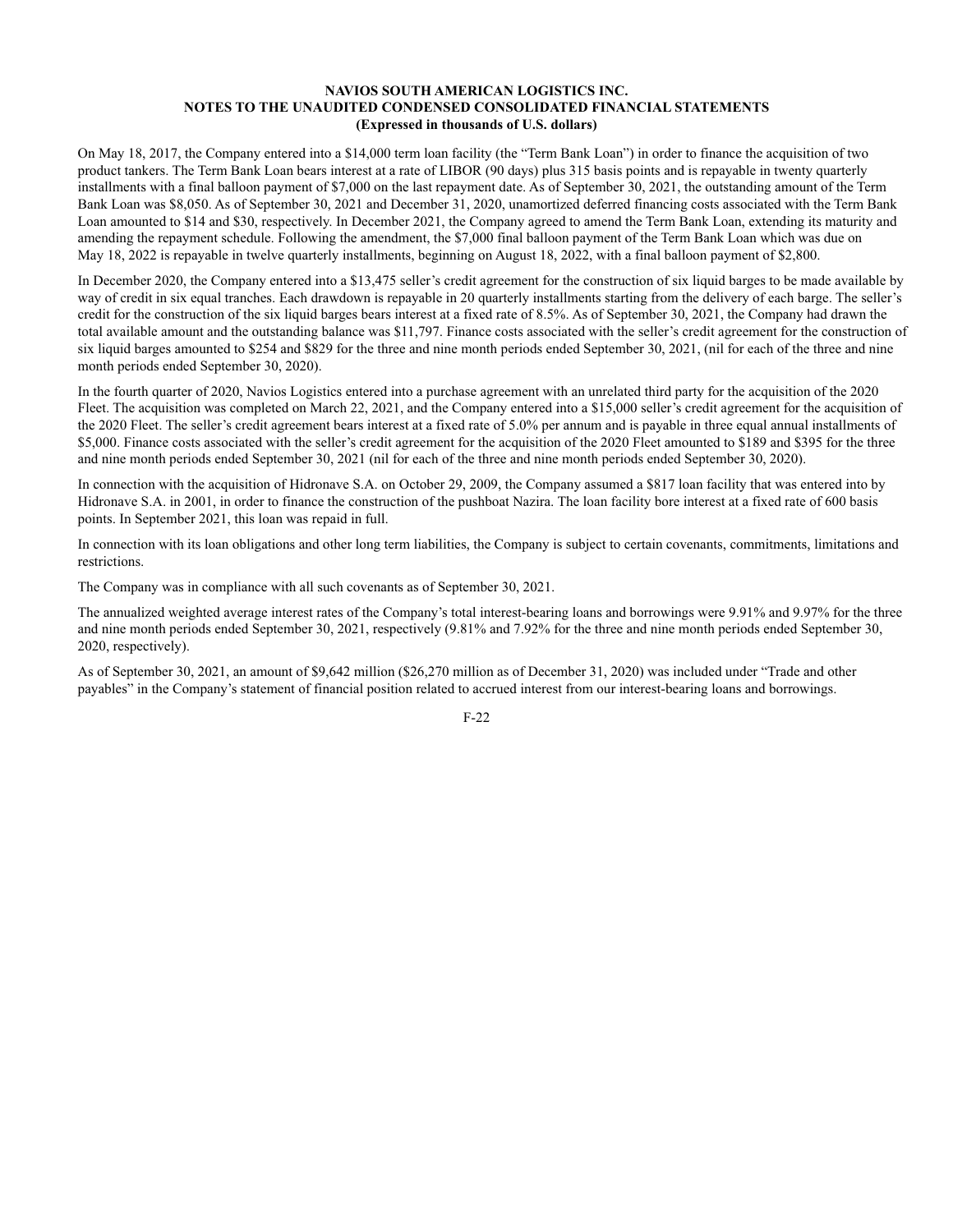The maturity table below reflects future payments of the long-term interest-bearing loans and borrowings and interest outstanding as of September 30, 2021, for the next five years and thereafter.

|                                   | <b>Amount</b> in<br>thousands of |
|-----------------------------------|----------------------------------|
| <u>Year</u>                       | <b>U.S. dollars</b>              |
| September 30, 2022                | 88,905<br>S                      |
| September 30, 2023                | 67,677                           |
| September 30, 2024                | 66,187                           |
| September 30, 2025                | 543,770                          |
| September 30, 2026                | 550                              |
| September 30, 2027 and thereafter |                                  |
| <b>Total</b>                      | \$767,089                        |

# **NOTE 9: LEASES**

#### **Company as a lessee**

The Company has lease contracts for land and offices used in its operations. Leases of land generally have an average lease term of 45 years with extension option attached, while office lease agreements generally have lease terms between 0.7 and 5.1 years.

The Company also has certain leases of offices with lease terms of 12 months or less and leases of photo copy machines with low value. The Company applies the 'short-term lease' and 'lease of low-value assets' recognition exemptions for these leases.

Set out below are the carrying amounts of right-of-use assets recognized and the movements during the period:

|                                         | Land                     | <b>Office buildings</b> |       |  | Total right of use<br>assets |  |  |
|-----------------------------------------|--------------------------|-------------------------|-------|--|------------------------------|--|--|
| <b>Balance as at January 1, 2021</b>    | \$6,780<br>$\sim$ $\sim$ |                         | 495   |  | 7.275                        |  |  |
| Lease reassessment                      | 369                      |                         |       |  | 369                          |  |  |
| Additions                               |                          |                         | 1,046 |  | 1.046                        |  |  |
| Depreciation expense                    | (118)                    |                         | (450) |  | (568)                        |  |  |
| <b>Balance as at September 30, 2021</b> | \$7,031                  |                         | 1.091 |  | 8,122                        |  |  |

An analysis of the lease liabilities is as follows:

|                       | 2021    |
|-----------------------|---------|
| At January 1,         | \$7,856 |
| Additions             | 1,046   |
| Lease reassement      | 369     |
| Accretion of interest | 500     |
| Payments              | (949)   |
| At September 30,      | \$8,822 |
| Current               | \$1,091 |
| Non-current           | \$7,731 |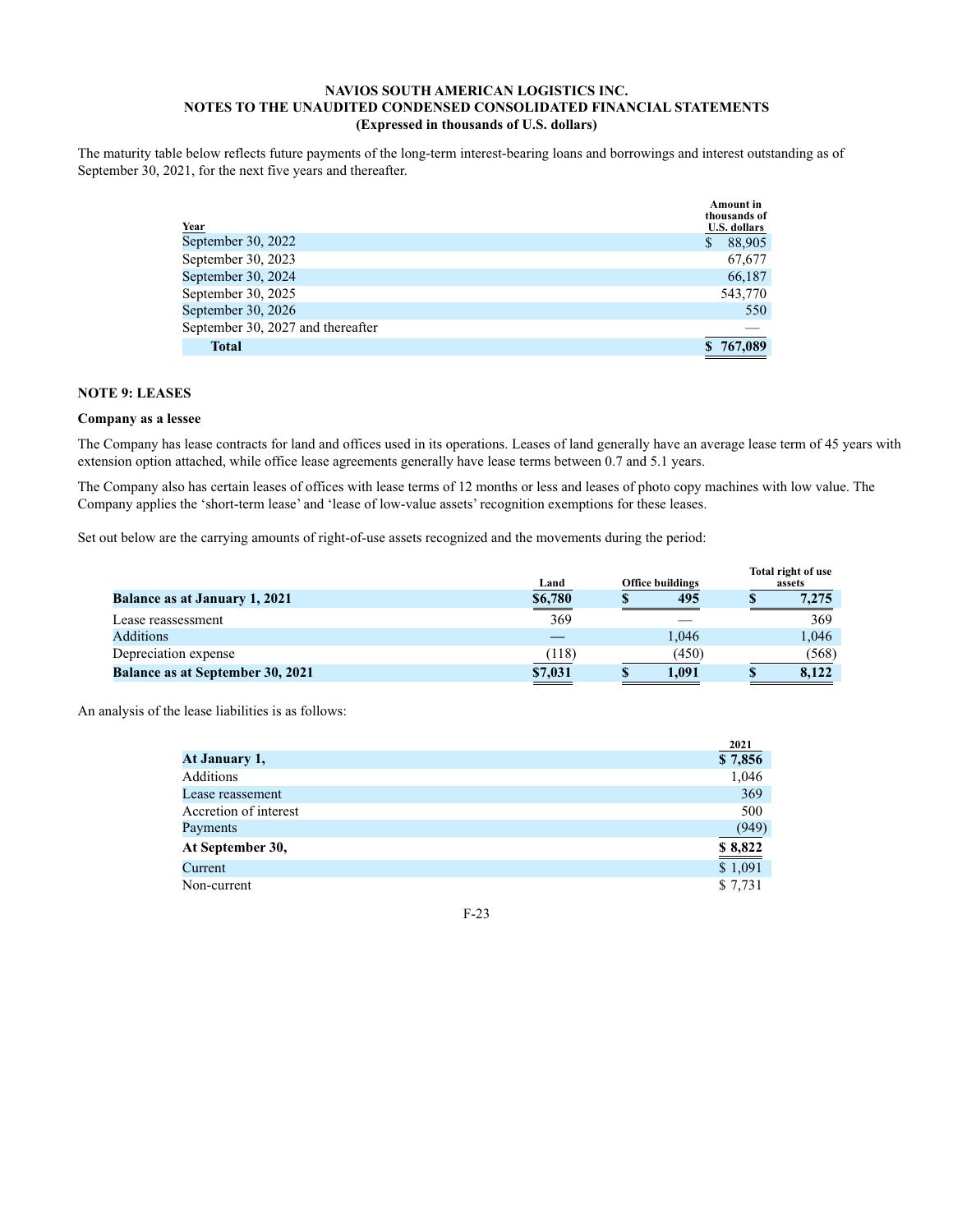The maturity table of the undiscounted cash flows of the lease liabilities is presented below:

| Less than 1 year | Between 1 and 5 years |                    |     | Over 5 years | <b>Total</b> |
|------------------|-----------------------|--------------------|-----|--------------|--------------|
| 1.092<br>m.      | ш                     | $\bigcap$<br>ر ۱۳۰ | . . | $-3.150$     | \$27,367     |

The table below presents the components of the Company's lease expense for the three and nine month periods ended September 30, 2021 and 2020:

|                                             | Nine month<br>period ended<br>September 30,<br>2021 | Nine month<br>period ended<br>September 30,<br>2020 | Three month<br>period ended<br>September 30,<br>2021 | Three month<br>period ended<br>September 30,<br>2020 |
|---------------------------------------------|-----------------------------------------------------|-----------------------------------------------------|------------------------------------------------------|------------------------------------------------------|
| Depreciation expense of right-of-use assets | 568                                                 | 594                                                 | 159                                                  | 196                                                  |
| Interest expense on lease liabilities       | 500                                                 | 459                                                 | 178                                                  | 149                                                  |
| Expense related to short-term leases        | 4.759                                               | 4.979                                               | 1,591                                                | 1.991                                                |
| <b>Total</b>                                | 5.827                                               | 6.032                                               | 1.928                                                | 2,336                                                |

# **Company as a lessor**

The Company through its subsidiaries entered into time charter agreements with aggregate hire receivables (contracted revenue), comprising lease revenue and service revenue (see Note 4.1). There are no significant variable lease payments in relation to these agreements.

In February 2017, two self-propelled barges of the Company's fleet, Formosa and San Lorenzo, were sold for a total amount of \$1,109, to be paid in cash. The sale price will be received in installments in the form of lease payments through 2023. The barges may be transferred at the lessee's option, at no cost, at the end of the lease period.

Future minimum collections of net investment in the lease as of September 30, 2021, are as follows:

| <b>Collections Due by Period</b>                                        | September 30,<br>2021 |
|-------------------------------------------------------------------------|-----------------------|
| September 30, 2022                                                      | 167                   |
| September 30, 2023                                                      | 38                    |
| September 30, 2024                                                      | 132                   |
| Total future minimum net investment in lease collections                | 337                   |
| Less: amount representing interest                                      | (23)                  |
| Present value of future minimum net investment in lease collections (1) | 314                   |

(1) Reflected in the balance sheet as net investment in the lease current and non-current.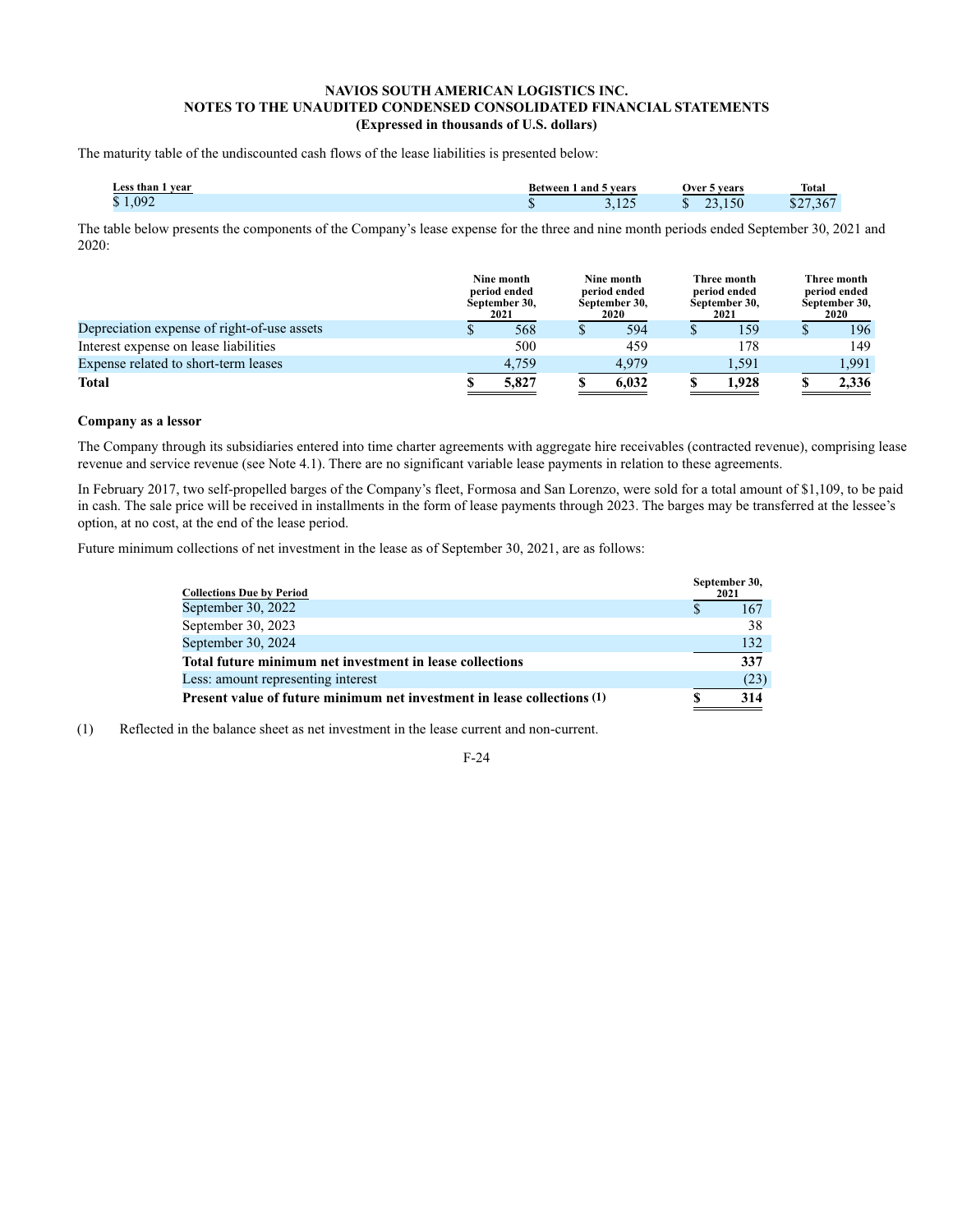# **NOTE 10: RELATED PARTY DISCLOSURES**

As of September 30, 2021 and December 31, 2020, amounts due (to)/from affiliate companies were as follows:

|                                                  | September 30,<br>2021 | December 31,<br>2020 |
|--------------------------------------------------|-----------------------|----------------------|
| Navios Holdings (Parent)                         |                       | 75,077               |
| Grimaud (Other related party)                    | (15,000)              |                      |
| Navios Shipmanagement Inc. (Other related party) | (81)                  | 282                  |
| Total                                            | 15,081                | 75,359               |

Amounts due from affiliate companies do not accrue interest and do not have a specific due date for their settlement apart from the Navios Holdings Loan Agreement (as defined below) which was repaid as of September 30, 2021.

*The Navios Holdings Loan Agreement:* On April 25, 2019, Navios Logistics agreed to lend Navios Holdings \$50,000 on a secured basis (the "Navios Holdings Loan Agreement") to be used for general corporate purposes, including the repurchase of Navios Holdings' 7.375% First Priority Ship Mortgage Notes due 2022 (the "Navios Holdings 2022 Notes"). The secured credit facility was secured by Navios Holdings 2022 Notes purchased with funds borrowed under the Navios Holdings Loan Agreement. The secured credit facility included an arrangement fee of \$500 and initially bore fixed interest of 12.75% for the first year and 14.75% for the second year. On December 2, 2019, Navios Logistics agreed to increase the amount available under the Navios Holdings Loan Agreement by \$20,000. Following this amendment, as a result of the redemption of the 2022 Notes, repayment of the Term Loan B Facility and the issuance of 2025 Notes, (a) the interest rate on the Navios Holdings Loan Agreement decreased to 10.0%, and (b) the maturity of the Navios Holdings Loan Agreement was extended to December 2024.

On June 24, 2020, Navios Logistics entered into a deed of assignment and assumption with its wholly-owned subsidiary, Grimaud, and Anemos Maritime Holdings Inc. in respect of the Navios Holdings Loan Agreement, in which Navios Logistics assigned its legal and beneficial right, title and interest in the Navios Holdings Loan to Grimaud. On June 25, 2020, Grimaud agreed to amend the Navios Holdings Loan Agreement to amend the interest payment date in respect of the Navios Holdings Loan and to allow a portion of the total interest payable in respect of the Navios Holdings Loan to be effected in common shares of Navios Holdings. On July 10, 2020, Navios Holdings issued 2,414,263 shares of common stock to Grimaud and paid Grimaud \$6,381 in satisfaction of the interest payable in respect of the Navios Holdings Loan Agreement as of that date.

Effective as of May 2021, and upon the release of certain collateral, the facility bore interest of 13.0% per annum.

On June 30, 2021, Grimaud entered into a supplemental agreement (the "Supplemental Navios Holdings Loan Agreement") to the Navios Holdings Loan Agreement, whereby Grimaud and Navios Holdings agreed to amend the Navios Holdings Loan Agreement so that the Navios Holdings Loan Agreement could be repaid or prepaid in full through the issuance of shares of common stock of Navios Holdings (the "Shares") to Grimaud. The effectiveness of the Supplemental Navios Holdings Loan Agreement was subject to, and contingent upon, a prepayment by Navios Holdings of the Navios Holdings Loan Agreement in the amount of \$7,500 in cash and the effectiveness of a registration statement of Navios Holdings registering the resale of 9,301,542 Shares, among other conditions. On July 13, 2021, following the completion of all conditions precedent, the Shares were transferred to Grimaud and the Navios Holdings Loan Agreement was repaid in full. Subsequently, Grimaud entered into a 10b-5 sales agreement for the sale of the Shares. As of July 30, 2021, the date on which the shares of Grimaud were distributed as dividend to the shareholders of the Company, Grimaud had sold 752,000 shares of common stock of Navios Holdings and generated net proceeds of \$3,704. Following the July 30, 2021 dividend, the Company recognized a loss of \$24,149 in its unaudited condensed consolidated statement of income for the period ended September 30, 2021 under "Loss from mark to market and disposal of financial asset".

As of September 30, 2021, the full amount was repaid. For the three and nine month periods ended September 30, 2021, interest income related to Navios Holdings Loan Agreement amounted to \$329 and \$4,230, respectively, (\$1,848 and \$6,487, respectively, for the three and nine month periods ended September 30, 2020). As of December 31, 2020, an amount of \$5,244 was included under "Financial assets at amortized cost (related party)" in Navios Logistics' consolidated statement of financial position related to accrued interest to be collected from Navios Holdings.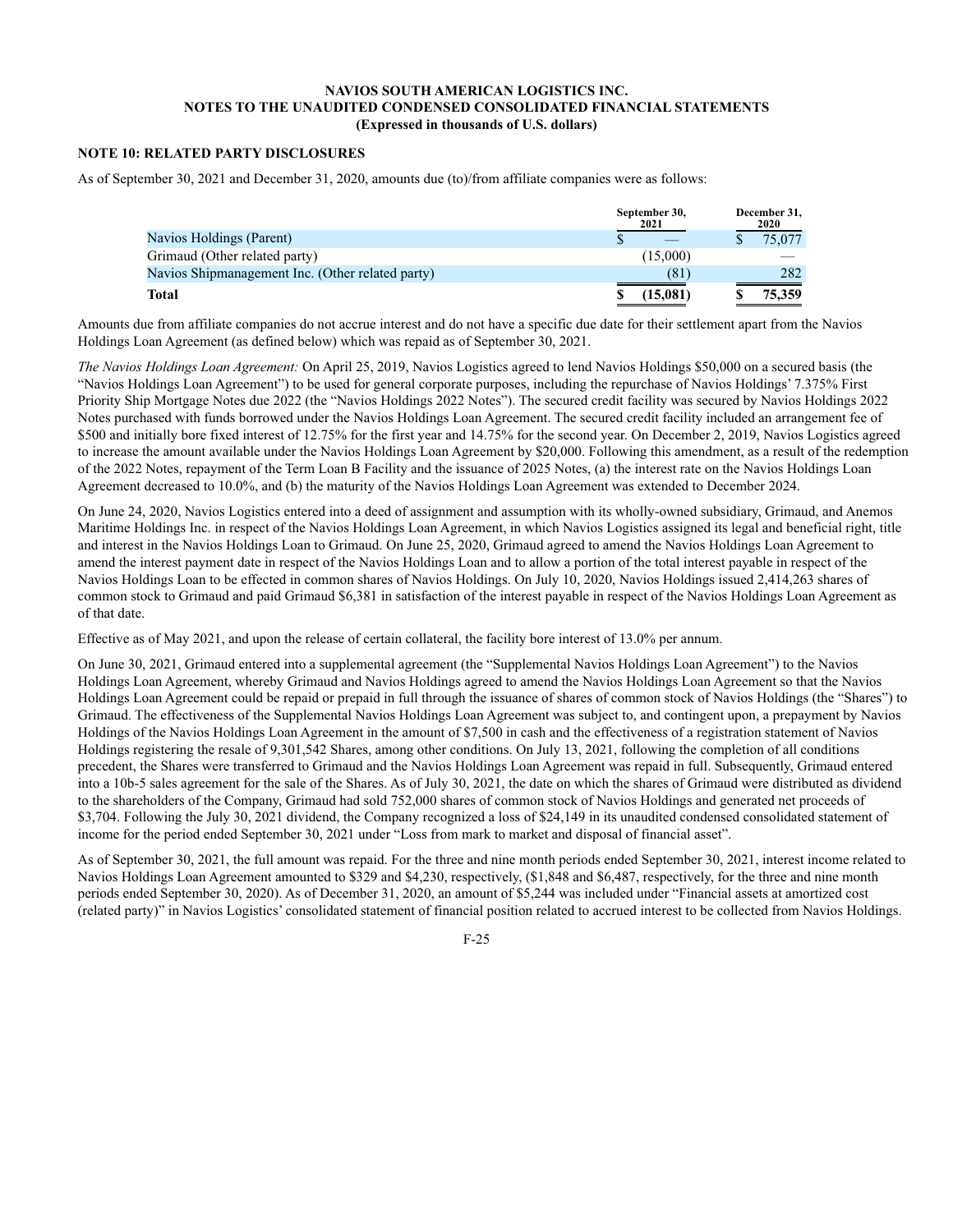*Administrative expenses:* On August 29, 2019 Navios Logistics entered into an assignment agreement with Navios Corporation ("NC") and Navios Shipmanagement Inc. ("NSM"), whereby the administrative services agreement originally entered into between Navios Logistics and Navios Holdings on April 12, 2011, first assigned to NC on May 28, 2014 and subsequently amended on April 6, 2016 (extending the duration of the agreement until December 2021), was assigned from NC to NSM. Thereafter NSM will continue to provide certain administrative management services to Navios Logistics. NSM will be reimbursed for reasonable costs and expenses incurred in connection with the provision of these services. Total administrative expenses charged for the three and nine month periods ended September 30, 2021 amounted to \$286 and \$858, respectively (\$286 and \$858 for the three and nine month periods ended September 30, 2020, respectively).

*Lodging and travel* services*:* Navios Logistics obtains lodging and travel services from Empresa Hotelera Argentina S.A./(NH Lancaster), Divijet S.A., Trace Capital and Pit Jet S.A., all owned by members of the Lopez family, including Claudio Pablo Lopez, Navios Logistics' Chief Executive Officer and Vice Chairman and Carlos Augusto Lopez, Navios Logistics' Chief Commercial Officer—Shipping Division, each of whom has no controlling interest in those companies. Total charges were nil for each of the three and nine month periods ended September 30, 2021 (nil and \$7 for the three and nine month periods ended September 30, 2020, respectively), and amounts payable amounted to \$1 as of September 30, 2021 and less than \$1 as of December 31, 2020.

*Promissory note*: On July 30, 2021, the Company issued a \$20,000 promissory note to Grimaud. The promissory note is payable in four semiannual equal installments commencing on August 15, 2021. The Company has the ability to defer payment of one of the first three installments subject to certain conditions. On August 15, 2021, the first installment was paid.

# **Employment Agreements - Compensation of key management personnel**

The Company has executed employment agreements with three key management employees who are noncontrolling shareholders of the Company. These agreements stipulate, among other things, severance and benefit arrangements in the event of termination. In addition, the agreements include confidentiality provisions and covenants not to compete. The employment agreements initially expired in December 31, 2009, but are being renewed automatically for successive one-year periods until either party gives 90 days written notice of its intention to terminate the agreement. Generally, the agreements call for a base salary ranging from \$280 to \$340 per year, annual bonuses and other incentives, provided certain performance targets are achieved. Under the agreements, the Company accrued compensation expense relating to its key management employees totaling \$225 and \$675 for the three and nine month periods ended September 30, 2021 and 2020, respectively.

Pursuant to the assignment agreement with NC and NSM, the latter provides certain administrative management services to Navios Logistics including the compensation of its directors and members of the Company's senior management who are not employees of the Company. This compensation is included in the administrative expenses charged which amounted to \$286 and \$858 for both three and nine month periods ended September 30, 2021 and 2020.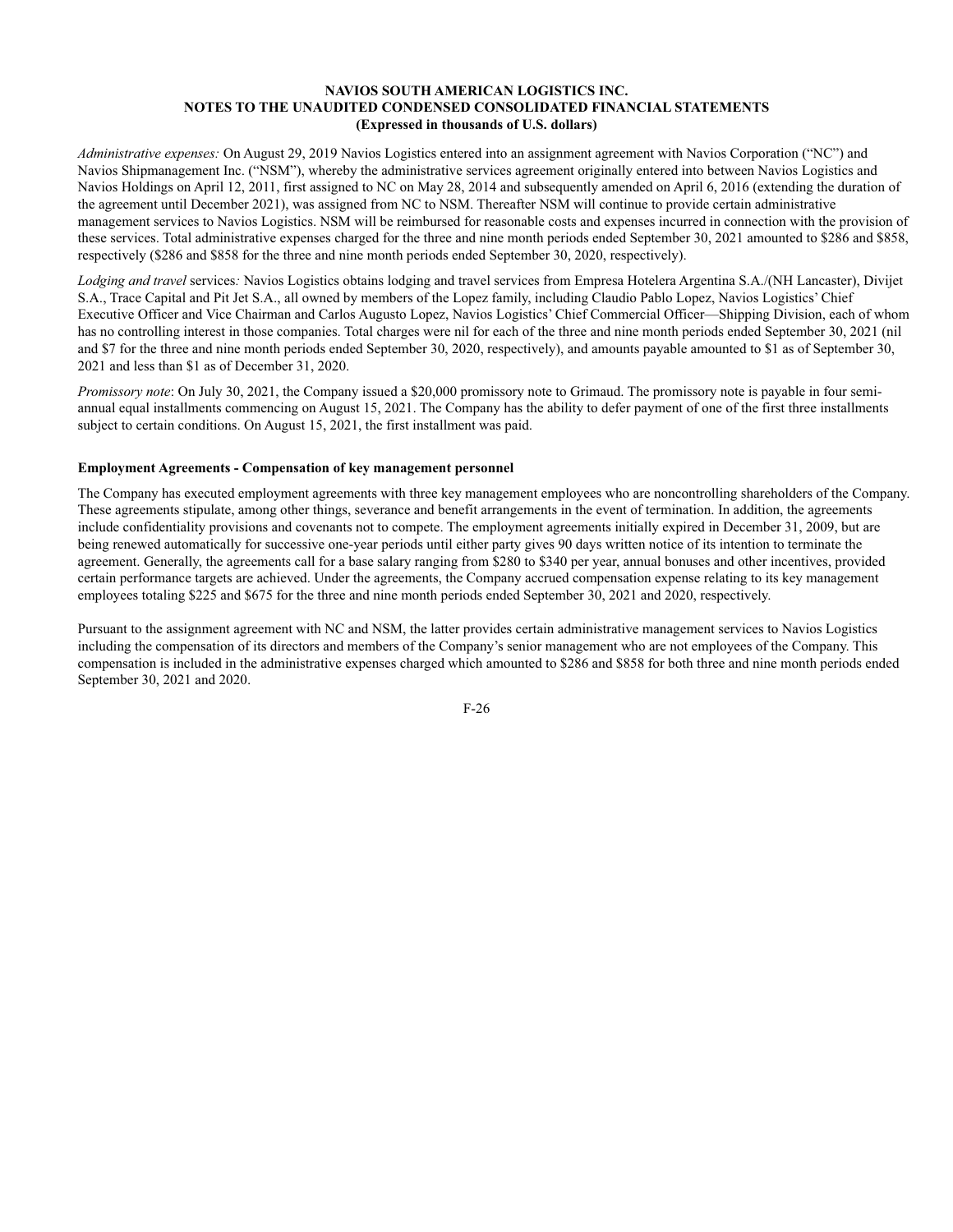# **NOTE 11: FAIR VALUE MEASUREMENT**

The following methods and assumptions were used to estimate the fair value of each class of financial instrument:

**Cash and cash equivalents:** The carrying amounts reported in the consolidated balance sheets for interest bearing deposits approximate their fair value because of the short maturity of these investments.

**Net Investment in the Lease:** The carrying amount of the net investment in the Lease approximates its fair value.

**Intercompany receivable loan from parent (related party), net***:* The carrying amount of the intercompany receivable loan from parent (related party), net, approximates its fair value, excluding the effect of any deferred finance income.

**Notes Payable:** The Notes Payable are floating rate obligations and their carrying amounts approximate their fair value as indicated in the table below

**Interest-bearing loans and borrowings:** The book value has been adjusted to reflect the net presentation of deferred financing costs. The outstanding balance of the floating rate loans continues to approximate their fair value, excluding the effect of any deferred finance costs. The 2025 Notes, the seller's credit for the construction of six liquid barges and the 2020 Fleet are fixed rate borrowings and their fair value was determined based on quoted market prices.

The estimated fair values of the Company's financial instruments are as follows:

|                                                               | September 30, 2021              |                   | <b>December 31, 2020</b> |                   |  |  |
|---------------------------------------------------------------|---------------------------------|-------------------|--------------------------|-------------------|--|--|
|                                                               | <b>Book Value</b>               | <b>Fair Value</b> | <b>Book Value</b>        | <b>Fair Value</b> |  |  |
| Cash and cash equivalents                                     | \$31,931                        | \$31,931          | 74,870<br>S.             | \$74,870          |  |  |
| Net investment in the lease                                   | 314                             | 314               | 300                      | 300               |  |  |
| Intercompany receivable loan from parent (related party), net | $\hspace{0.1mm}-\hspace{0.1mm}$ | $\qquad \qquad$   | 69.833<br>S.             | \$69,833          |  |  |
| 2025 Notes                                                    | \$ (483, 168)                   | \$(542,070)       | \$ (480, 586)            | \$(542,380)       |  |  |
| Notes payable, including current portion                      | (14,153)                        | (14,153)          | (17, 842)                | (17, 842)         |  |  |
| Other long-term indebtedness, including current portion       | (46,833)                        | \$ (46,833)       | (42,163)                 | (42,163)          |  |  |

#### **Fair Value Measurements**

The estimated fair value of the Company's financial instruments that are not measured at fair value on a recurring basis, categorized based upon the fair value hierarchy, are as follows:

Level I: Inputs are unadjusted, quoted prices for identical assets or liabilities in active markets that the Company has the ability to access. Valuation of these items does not entail a significant amount of judgment.

Level II: Inputs other than quoted prices included in Level I that are observable for the asset or liability through corroboration with market data at the measurement date.

Level III: Inputs that are unobservable.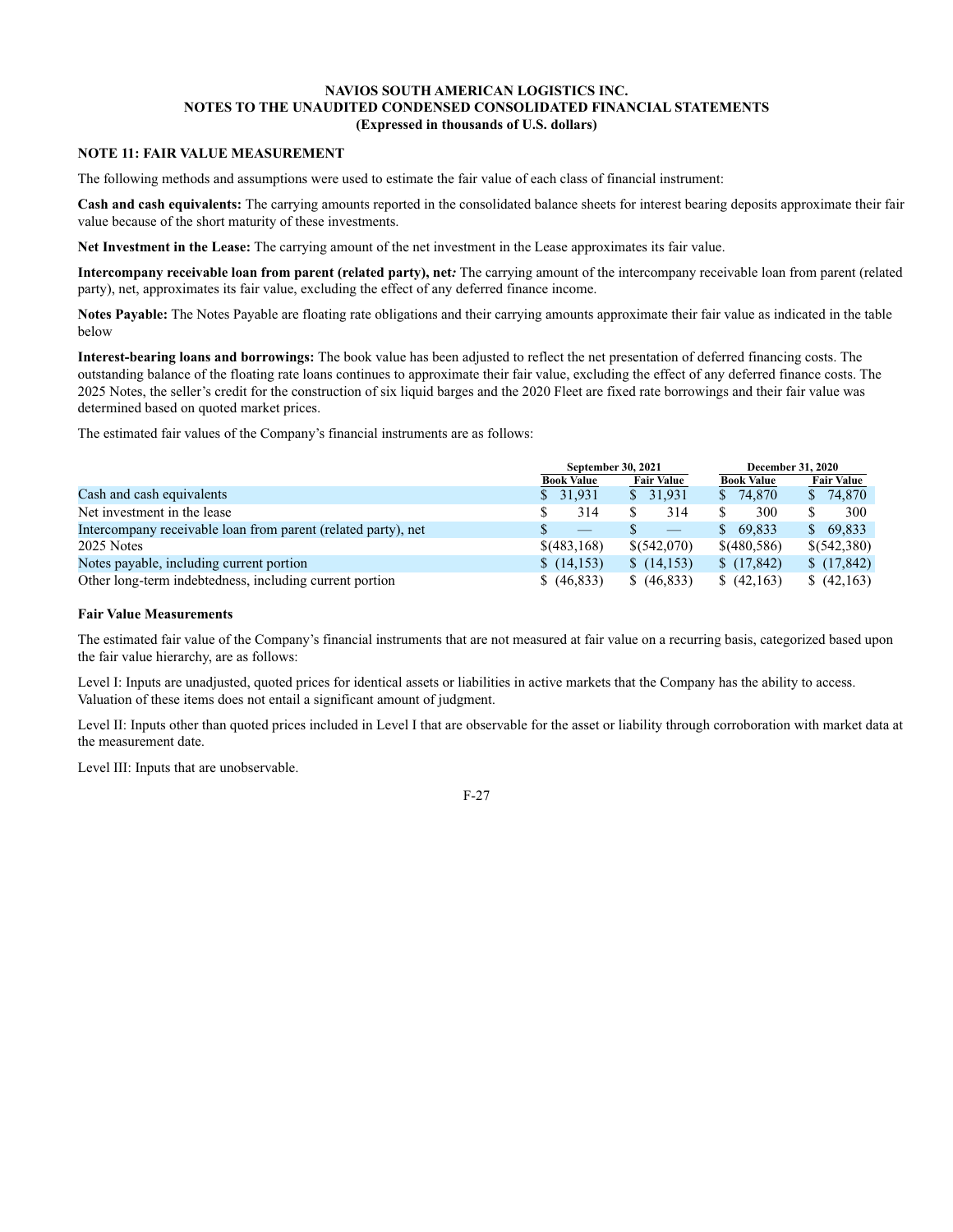|                                                             | <b>Fair Value Measurements at September 30, 2021</b> |                                   |                 |                  |  |  |  |
|-------------------------------------------------------------|------------------------------------------------------|-----------------------------------|-----------------|------------------|--|--|--|
|                                                             | Total                                                | <b>Level I</b>                    | <b>Level II</b> | <b>Level III</b> |  |  |  |
| Cash and cash equivalents                                   | \$31.931                                             | \$31.931                          |                 |                  |  |  |  |
| Net investment in the lease                                 | 314                                                  | 314                               |                 |                  |  |  |  |
| 2025 Notes                                                  | \$ (542,070)                                         | \$(542.070)                       |                 |                  |  |  |  |
| Notes payable, including current portion $(1)$              | \$(14,153)                                           | $\hspace{0.1mm}-\hspace{0.1mm}$   | \$(14,153)      |                  |  |  |  |
| Other long-term indebtedness, including current portion (1) | \$ (46,833)                                          | $\overbrace{\phantom{aaaaa}}^{a}$ | \$ (46, 833)    |                  |  |  |  |

|                                                               |              | Fair Value Measurements at December 31, 2020 |                   |                  |  |  |  |  |  |
|---------------------------------------------------------------|--------------|----------------------------------------------|-------------------|------------------|--|--|--|--|--|
|                                                               | Total        | <b>Level I</b>                               | <b>Level II</b>   | <b>Level III</b> |  |  |  |  |  |
| Cash and cash equivalents                                     | 74,870       | \$74,870                                     | $\hspace{0.05cm}$ | $\sim$ $-$       |  |  |  |  |  |
| Net investment in the lease                                   | 300          | 300                                          |                   |                  |  |  |  |  |  |
| Intercompany receivable loan from parent (related party), net | 69.833<br>S. |                                              | \$69.833          |                  |  |  |  |  |  |
| 2025 Notes                                                    | \$(542,380)  | \$(542,380)                                  | $\frac{1}{2}$     |                  |  |  |  |  |  |
| Notes payable, including current portion(1)                   | (17,842)     | $\qquad \qquad \longleftarrow$               | \$(17, 842)       |                  |  |  |  |  |  |
| Other long-term indebtedness, including current portion (1)   | (42,163)     |                                              | \$(42,163)        |                  |  |  |  |  |  |

(1) The fair value of the Company's debt is estimated based on currently available debt with similar contract terms, interest rates and remaining maturities as well as taking into account our creditworthiness.

# **Fair value of collaterals under intercompany receivable loan from parent (related party):**

The fair value of the collateral under intercompany receivable loan from parent (related party) was determined based on quoted market prices for Navios Holding 2020 notes (Level I under fair value hierarchy) and third parties valuation reports (Level II under fair value hierarchy) resulting in a total amount of \$99,854 as of December 31, 2020. As of September 30, 2021, the Navios Holdings Loan Agreement was repaid in full.

There were no changes in valuation techniques during the reporting periods presented, neither there were transfers between levels.

# **NOTE 12: EARNINGS PER SHARE (EPS)**

Basic and diluted net earnings per share are computed using the weighted-average number of common shares outstanding. The computations of basic and diluted earnings per share for the periods ended September 30, 2021 and 2020 respectively, are as follows:

|                                                                             | Nine month<br>period ended<br>September 30,<br>2021 | Nine month<br>period ended<br>September 31,<br>2020 |
|-----------------------------------------------------------------------------|-----------------------------------------------------|-----------------------------------------------------|
| (Loss)/profit attributable to Navios Logistics' stockholders                | (26,771)                                            | 21.468                                              |
| Weighted average number of shares, basic and diluted                        | 20,000                                              | 20,000                                              |
| Net (loss)/earnings per share from continuing operations: Basic and diluted | (1.34)                                              | 1.07                                                |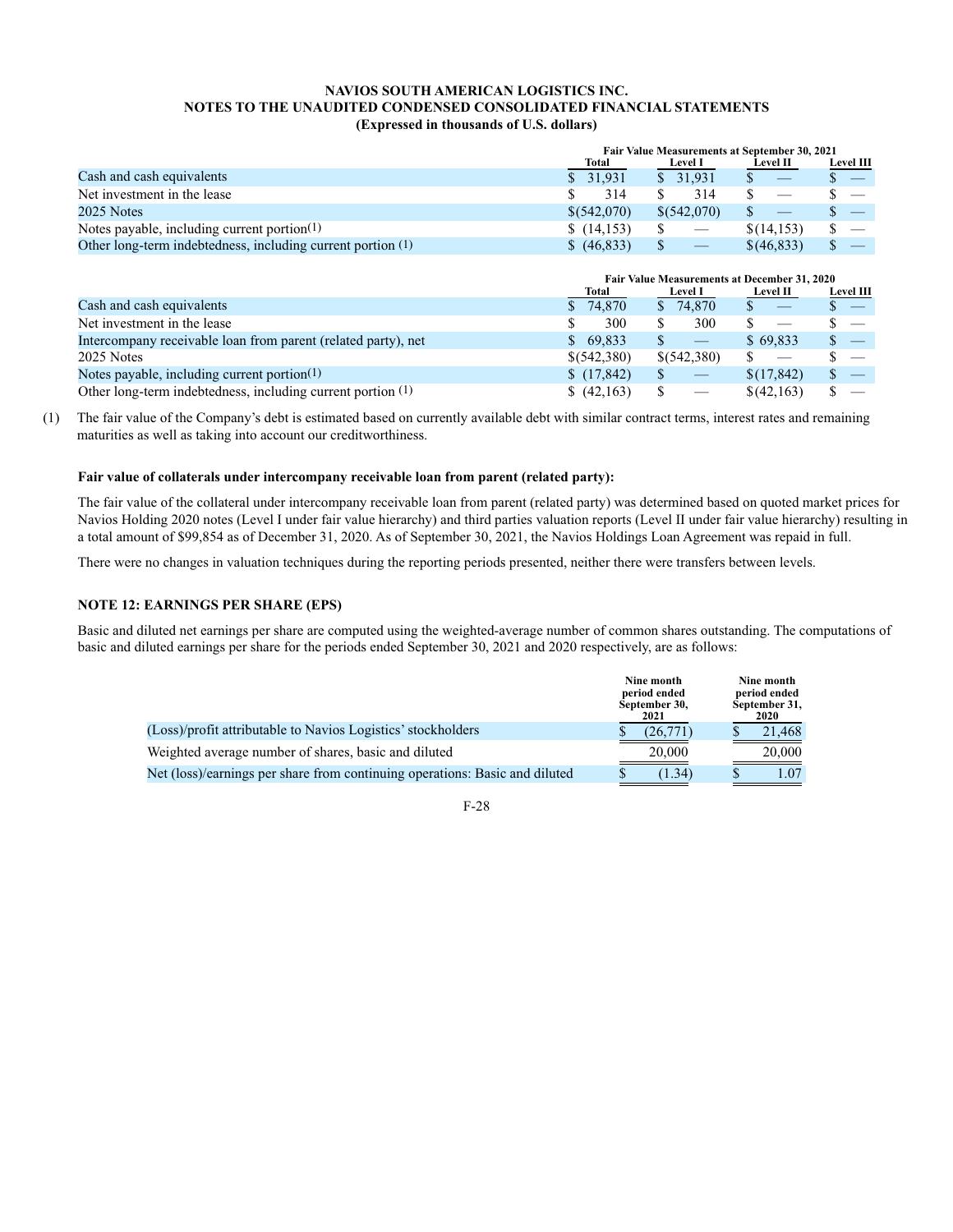At September 30, 2021 and 2020, the Company had no dilutive or potentially dilutive securities, accordingly there is no difference between basic and diluted net earnings per share.

# **NOTE 13: COMMITMENTS AND CONTINGENCIES**

# **Legal**

Navios Logistics has issued a guarantee and indemnity letter that guarantees the performance by Petrolera San Antonio S.A. (a consolidated subsidiary) of all its obligations to Vitol S.A. up to \$12,000. This guarantee expires on March 1, 2022.

On July 22, 2016, the Company guaranteed the compliance of certain obligations related to Edolmix S.A. and Energías Renovables del Sur S.A. (entities wholly owned by the Company) under their respective direct user agreements with the Free Zone of Nueva Palmira, for the amounts of \$847 and \$519, respectively.

In September 2020, the Company agreed to a settlement regarding a storage and transshipment contract in the grain port terminal for a total amount to be paid to the Company as a result of the settlement of \$4,140, which will be collected in three equal installments of \$1,380 on June 1, 2021, 2022 and 2023. In June 2021, the Company collected the first installment.

The Company is involved in a number of legal proceedings and has various unresolved claims pending arising in the ordinary course of business. Based on currently available information and the opinion of legal counsel, management believes that the final outcome will not have a significant effect on the Company's operating results or financial position and that no additional provisions over and above provisions already reflected in the consolidated financial statements are required.